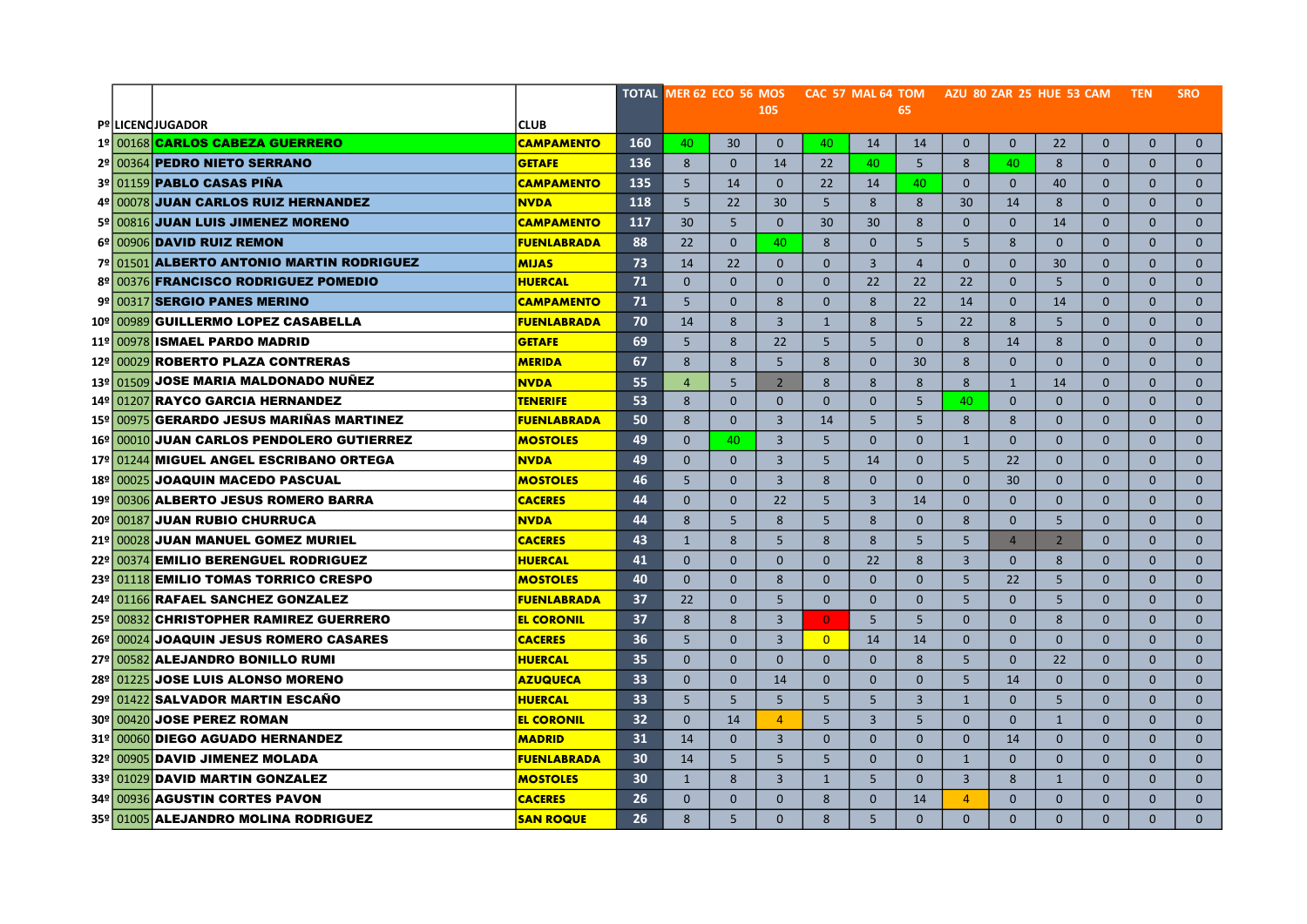|                 |           | 36º 00026 JOAQUIN SILVERIO MACEDO MORALES   | <b>CACERES</b>     | 25 | 5              | $\Omega$       | $\overline{3}$ | 14             | $\Omega$       | $\overline{3}$ | $\Omega$       | $\Omega$     | $\mathbf{0}$   | $\Omega$     | $\Omega$     | $\Omega$     |
|-----------------|-----------|---------------------------------------------|--------------------|----|----------------|----------------|----------------|----------------|----------------|----------------|----------------|--------------|----------------|--------------|--------------|--------------|
|                 |           | 37º 00831 CRISTIAN GARCIA VELAZQUEZ         | <b>EL CORONIL</b>  | 24 | 5              | $\mathbf{1}$   | $\Omega$       | 5              | 8              | 5              | $\Omega$       | $\mathbf{0}$ | $\mathbf{0}$   | $\mathbf{0}$ | $\Omega$     | $\mathbf{0}$ |
| $38^{\circ}$    |           | 01427 HECTOR BARRUTIA VAZQUEZ               | <b>MOSTOLES</b>    | 23 | $\mathbf{1}$   | $\mathbf{0}$   | 8              | $\mathbf{0}$   | $\mathbf{0}$   | $\mathbf{0}$   | 14             | $\mathbf{0}$ | $\mathbf{0}$   | $\mathbf{0}$ | $\mathbf{0}$ | $\mathbf{0}$ |
|                 |           | 39º 01194 RICARDO CARBONERO JIMENEZ         | <b>FUENLABRADA</b> | 23 | $\overline{3}$ | $\Omega$       | 3              | $\mathbf{1}$   | $\Omega$       | 5              | $\overline{3}$ | 8            | $\Omega$       | $\Omega$     | $\Omega$     | $\Omega$     |
| 40º l           |           | 00838 JOSE ANTONIO VALLE PARRILLA           | <b>EL CORONIL</b>  | 22 | $\Omega$       | 14             | $\Omega$       | $\Omega$       | $\Omega$       | 8              | $\Omega$       | $\Omega$     | $\Omega$       | $\Omega$     | $\Omega$     | $\Omega$     |
| 41ºI            |           | 01033 MANUEL RODRIGUEZ LERENA               | <b>FUENLABRADA</b> | 22 | 8              | $\Omega$       | 5              | $\Omega$       | $\Omega$       | $\Omega$       | $\mathbf{1}$   | $\Omega$     | 8              | $\Omega$     | $\Omega$     | $\mathbf{0}$ |
| ا ≅42           | 00167     | <b>ANGEL RUIZ GUERRERO</b>                  | <b>CAMPAMENTO</b>  | 20 | $\mathbf{1}$   | $\overline{1}$ | $\Omega$       | 5              | 8              | $\overline{0}$ | $\Omega$       | $\Omega$     | 5              | $\mathbf{0}$ | $\Omega$     | $\mathbf{0}$ |
| 43º∣            |           | 00379 JOSE FRANCISCO BONILLO RUMI           | <b>HUERCAL</b>     | 19 | $\Omega$       | $\Omega$       | $\Omega$       | $\Omega$       | $\mathbf{0}$   | 8              | $\overline{3}$ | $\mathbf{0}$ | 8              | $\mathbf{0}$ | $\mathbf{0}$ | $\mathbf{0}$ |
| 44º I           | 01007     | <b>JOSE MIGUEL MOLINA COCA</b>              | <b>SAN ROQUE</b>   | 18 | 5              | 5              | $\Omega$       | 5              | $\overline{3}$ | $\Omega$       | $\Omega$       | $\Omega$     | $\Omega$       | $\Omega$     | $\Omega$     | $\Omega$     |
| 45º             | 00907     | <b>FRANCISCO JAVIER MIRANDA SANCHEZ</b>     | <b>ALCALA</b>      | 17 | $\Omega$       | $\Omega$       | $\overline{3}$ | $\Omega$       | $\Omega$       | $\Omega$       | 14             | $\Omega$     | $\Omega$       | $\Omega$     | $\Omega$     | $\mathbf{0}$ |
| ا ≅46           |           | 00240 ROBERTO SANCHEZ BERMUDEZ              | <b>MERIDA</b>      | 17 | $\overline{3}$ | $\Omega$       | $\Omega$       | 14             | $\Omega$       | $\Omega$       | $\Omega$       | $\Omega$     | $\Omega$       | $\Omega$     | $\Omega$     | $\mathbf{0}$ |
| 47º             |           | 00343 EUSEBIO CALLEJA MORENO                | <b>GETAFE</b>      | 16 | $\Omega$       | $\Omega$       | $\overline{3}$ | 5              | $\overline{5}$ | $\Omega$       | $\overline{3}$ | $\mathbf{0}$ | $\Omega$       | $\mathbf{0}$ | $\mathbf{0}$ | $\mathbf{0}$ |
| 48º             |           | 01359 DAVID GONZALEZ SANTOS                 | <b>MIJAS</b>       | 16 | $\mathbf{1}$   | $\mathbf{1}$   | $\overline{3}$ | $\Omega$       | 4              | $\mathbf{1}$   | $\mathbf{1}$   | $\mathbf{0}$ | 5              | $\mathbf{0}$ | $\mathbf{0}$ | $\mathbf{0}$ |
| ا ≅49           | 00377     | <b>FRANCISCO SOLER RODRIGUEZ</b>            | <b>HUERCAL</b>     | 15 | $\mathbf 0$    | $\Omega$       | $\mathbf{0}$   | $\Omega$       | $\mathbf{0}$   | $\mathbf{0}$   | $\mathbf{1}$   | $\mathbf{0}$ | 14             | $\mathbf{0}$ | $\mathbf{0}$ | $\mathbf{0}$ |
|                 | 50º 01510 | <b>JOSE LUIS FERNANDEZ MENDEZ DE ANDES</b>  | <b>NVDA</b>        | 15 | $\mathbf{1}$   | $\Omega$       | 5              | $\Omega$       | $\mathbf{1}$   | 8              | $\Omega$       | $\Omega$     | $\Omega$       | $\Omega$     | $\Omega$     | $\Omega$     |
|                 |           | 51º 01239 OSCAR MANZANO PEREZ               | <b>GETAFE</b>      | 15 | $\mathbf{1}$   | $\Omega$       | $\overline{3}$ | 5              | $\Omega$       | $\Omega$       | $\mathbf{1}$   | $\mathbf{0}$ | 5              | $\mathbf{0}$ | $\mathbf{0}$ | $\mathbf{0}$ |
|                 |           | 52º 00068 JAVIER HERNANDEZ CANO             | <b>MADRID</b>      | 14 | $\Omega$       | $\Omega$       | 14             | $\Omega$       | $\Omega$       | $\Omega$       | $\Omega$       | $\mathbf{0}$ | $\mathbf{0}$   | $\mathbf{0}$ | $\mathbf{0}$ | $\mathbf{0}$ |
|                 | 00094     | <b>RICARDO REY SOBRINO</b>                  | <b>MADRID</b>      | 14 | $\Omega$       | $\Omega$       | 14             | $\Omega$       | $\Omega$       | $\Omega$       | $\Omega$       | $\mathbf{0}$ | $\Omega$       | $\mathbf{0}$ | $\mathbf{0}$ | $\mathbf{0}$ |
| 54 <sup>°</sup> |           | 01082 RAFAEL FUENTES COBOS                  | <b>AZUQUECA</b>    | 14 | $\Omega$       | $\Omega$       | $\Omega$       | $\Omega$       | $\mathbf{0}$   | $\mathbf{0}$   | 14             | $\mathbf{0}$ | $\mathbf{0}$   | $\mathbf{0}$ | $\mathbf{0}$ | $\mathbf{0}$ |
|                 |           | 55º 00839 MOISES SANCHEZ BERNAL             | <b>EL CORONIL</b>  | 14 | $\Omega$       | 14             | $\Omega$       | $\Omega$       | $\overline{0}$ | $\Omega$       | $\Omega$       | $\Omega$     | $\Omega$       | $\Omega$     | $\Omega$     | $\mathbf{0}$ |
|                 | 56º 01312 | <b>JAVIER SANZ MARTIN</b>                   | <b>NVDA</b>        | 14 | $\Omega$       | $\mathbf{0}$   | 5              | $\Omega$       | $\Omega$       | $\Omega$       | $\mathbf{1}$   | 8            | $\Omega$       | $\Omega$     | $\Omega$     | $\mathbf{0}$ |
|                 | 57º 00964 | <b>JOSE ANTONIO LEON ROSADO</b>             | <b>MOSTOLES</b>    | 13 | $\Omega$       | $\mathbf{0}$   | 8              | $\Omega$       | $\Omega$       | $\Omega$       | 5              | $\Omega$     | $\mathbf{0}$   | $\Omega$     | $\mathbf{0}$ | $\mathbf{0}$ |
|                 |           | 58º 00088 MIGUEL ANGEL FERNANDEZ GONZALEZ   | <b>GETAFE</b>      | 13 | $\mathbf 0$    | $\Omega$       | 5              | $\mathbf{0}$   | $\mathbf{0}$   | $\overline{0}$ | 8              | $\mathbf{0}$ | $\mathbf{0}$   | $\mathbf{0}$ | $\mathbf{0}$ | $\mathbf{0}$ |
|                 |           | 59º 01041 SERGIO MARTIN LOZANO              | <b>NVDA</b>        | 13 | $\overline{3}$ | $\mathbf{1}$   | $\mathbf{1}$   | $\mathbf{1}$   | 5              | $\mathbf{1}$   | $\mathbf{1}$   | $\mathbf{0}$ | $\mathbf{0}$   | $\mathbf{0}$ | $\mathbf{0}$ | $\mathbf{0}$ |
|                 |           | 60º 01221 ANDRES MOZOS MOYA                 | <b>AZUQUECA</b>    | 12 | $\Omega$       | $\Omega$       | $\mathbf{1}$   | $\Omega$       | $\mathbf{0}$   | $\Omega$       | $\overline{3}$ | 8            | $\Omega$       | $\Omega$     | $\Omega$     | $\Omega$     |
|                 |           | 61º 01352 GAEL BARRERA ROS                  | <b>EL CORONIL</b>  | 12 | $\Omega$       | 5              | $\Omega$       | $\overline{4}$ | $\mathbf{0}$   | $\overline{3}$ | $\Omega$       | $\Omega$     | $\mathbf{0}$   | $\Omega$     | $\mathbf{0}$ | $\mathbf 0$  |
|                 |           | 62º 00471 DOMINGO VALLEJO FILLOLA           | <b>AZUQUECA</b>    | 11 | $\Omega$       | $\Omega$       | $\overline{3}$ | $\Omega$       | $\Omega$       | $\Omega$       | 8              | $\Omega$     | $\Omega$       | $\Omega$     | $\Omega$     | $\mathbf 0$  |
|                 |           | 63º 00928 CARLOS BERENGUEL RODRIGUEZ        | <b>HUERCAL</b>     | 11 | $\Omega$       | $\Omega$       | $\Omega$       | $\Omega$       | 5              | 5              | $\mathbf{0}$   | $\Omega$     | $\mathbf{1}$   | $\Omega$     | $\Omega$     | $\mathbf 0$  |
|                 |           | 64º 00798 JUAN RAMON IMBERNON GARCIA        | <b>ALMERIA</b>     | 11 | $\mathbf{0}$   | $\mathbf{1}$   | $\mathbf{0}$   | $\Omega$       | 5              | $\overline{0}$ | $\mathbf{0}$   | $\mathbf 0$  | 5              | $\mathbf{0}$ | $\mathbf{0}$ | $\mathbf 0$  |
|                 |           | 65º 01365 MIGUEL ANGEL JIMENA RAMIREZ       | <b>MALAGA</b>      | 11 | $\Omega$       | $\mathbf{1}$   | $\Omega$       | $\Omega$       | $\overline{5}$ | $\Omega$       | $\Omega$       | $\Omega$     | 5              | $\Omega$     | $\Omega$     | $\Omega$     |
|                 |           | 66º 01234 DANIEL MANZANO NUÑEZ              | <b>GETAFE</b>      | 11 | $\overline{3}$ | $\Omega$       | $\overline{3}$ | $\mathbf{1}$   | $\Omega$       | $\Omega$       | $\Omega$       | $\Omega$     | $\overline{4}$ | $\Omega$     | $\Omega$     | $\mathbf{0}$ |
|                 |           | 67º 00097 SERGIO RODRIGUEZ SANCHEZ          | <b>ALCALA</b>      | 10 | $\Omega$       | $\Omega$       | 5              | $\Omega$       | $\Omega$       | $\Omega$       | 5              | $\Omega$     | $\Omega$       | $\Omega$     | $\Omega$     | $\Omega$     |
|                 |           | 01508 FERNANDO SANCHEZ GONZALEZ             | <b>NVDA</b>        | 10 | $\mathbf{0}$   | $\Omega$       | 5              | $\Omega$       | $\Omega$       | $\Omega$       | 5              | $\Omega$     | $\Omega$       | $\Omega$     | $\Omega$     | $\mathbf{0}$ |
|                 |           | 69º 01258 HUGO SANCHEZ RUIZ                 | <b>SAN ROQUE</b>   | 10 | $\Omega$       | $\mathbf{0}$   | $\mathbf{0}$   | $\Omega$       | 5              | 5              | $\overline{0}$ | $\mathbf{0}$ | $\mathbf{0}$   | $\mathbf{0}$ | $\mathbf{0}$ | $\mathbf{0}$ |
|                 |           | 70º 00020 ANGEL MANUEL RUIZ CARRASCO        | <b>MERIDA</b>      | 10 | 5              | $\Omega$       | $\Omega$       | $\Omega$       | $\Omega$       | 5              | $\Omega$       | $\Omega$     | $\Omega$       | $\Omega$     | $\Omega$     | $\Omega$     |
|                 |           | 71º 01028 DANIEL RIVERA VARGAS              | <b>FUENLABRADA</b> | 10 | $\Omega$       | 5              | $\overline{3}$ | $\Omega$       | $\Omega$       | $\Omega$       | $\mathbf{1}$   | $\Omega$     | $\mathbf{1}$   | $\Omega$     | $\Omega$     | $\mathbf{0}$ |
|                 |           | 72 <sup>°</sup> 00371 SERGIO LARA DEL VALLE | <b>EL CORONIL</b>  | 9  | $\Omega$       | 8              | $\Omega$       | $\Omega$       | $\Omega$       | $\mathbf{1}$   | $\Omega$       | $\Omega$     | $\Omega$       | $\Omega$     | $\Omega$     | $\Omega$     |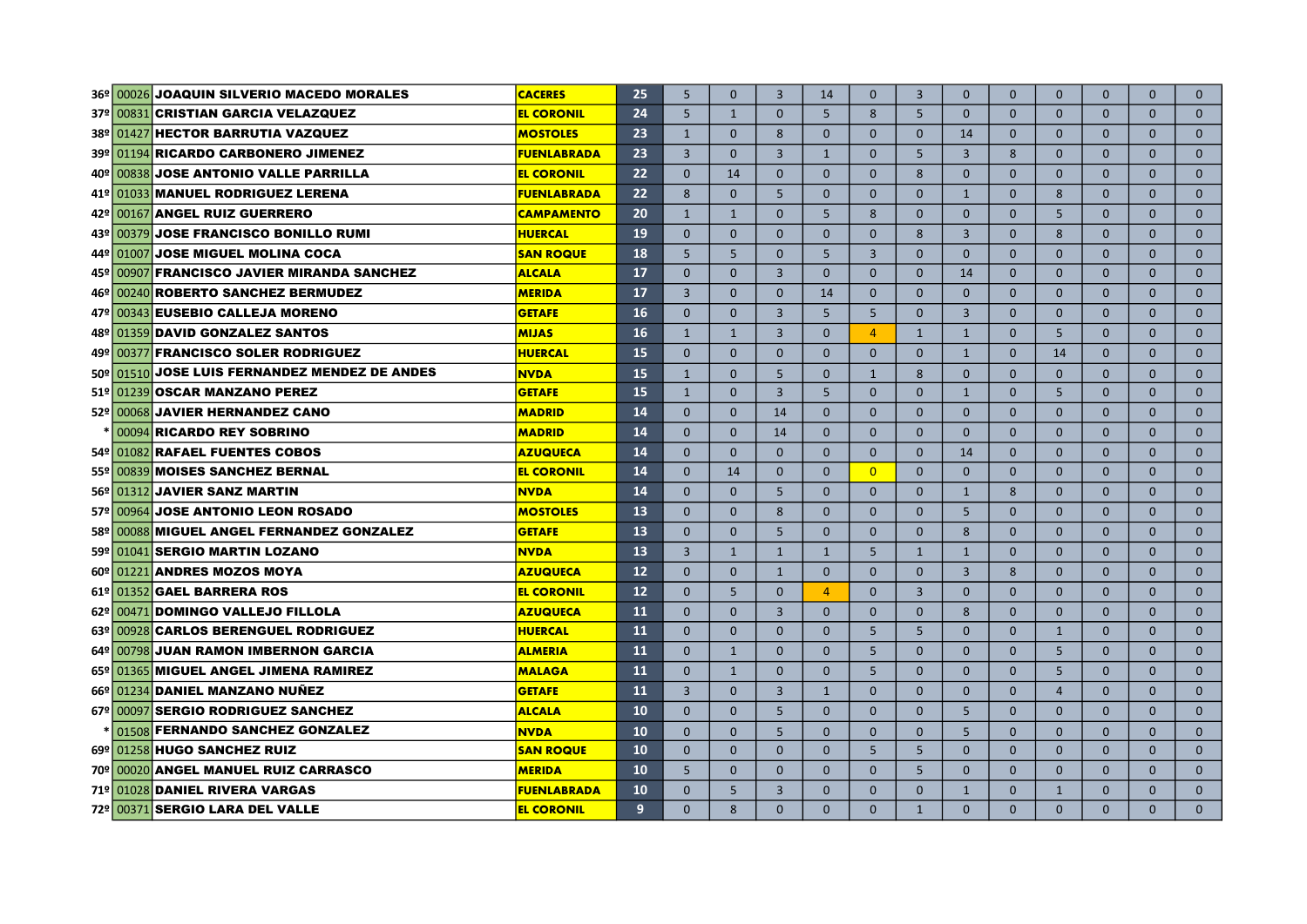|       | 73º 00902 CARLOS AITOR BRONCANO MAESO       | <b>ALCALA</b>      | $\overline{9}$ | $\Omega$       | $\Omega$     | $\overline{3}$ | $\mathbf{1}$   | $\Omega$       | $\overline{0}$ | 5              | $\Omega$     | $\mathbf{0}$ | $\mathbf{0}$ | $\Omega$     | $\mathbf{0}$ |
|-------|---------------------------------------------|--------------------|----------------|----------------|--------------|----------------|----------------|----------------|----------------|----------------|--------------|--------------|--------------|--------------|--------------|
|       | 74º 00417 JOSE CARLOS BARRERA DOMINGUEZ     | <b>EL CORONIL</b>  | 9              | $\mathbf{0}$   | 5            | $\mathbf{1}$   | $\Omega$       | $\mathbf{0}$   | $\overline{3}$ | $\overline{0}$ | $\mathbf{0}$ | $\mathbf{0}$ | $\mathbf{0}$ | $\Omega$     | $\mathbf{0}$ |
|       | 75º 00104 JORGE ANGEL GARCIA DE GEA         | <b>VALLADOLID</b>  | 8              | $\Omega$       | $\mathbf{0}$ | 8              | $\Omega$       | $\mathbf{0}$   | $\overline{0}$ | $\overline{0}$ | $\mathbf{0}$ | $\mathbf{0}$ | $\mathbf{0}$ | $\mathbf{0}$ | $\mathbf{0}$ |
|       | 00269 <b>RAFAEL VEGA RAMOS</b>              | <b>MADRID</b>      | 8              | $\Omega$       | $\Omega$     | 8              | $\Omega$       | $\mathbf{0}$   | $\overline{0}$ | $\mathbf{0}$   | $\Omega$     | $\mathbf{0}$ | $\mathbf{0}$ | $\mathbf{0}$ | $\mathbf{0}$ |
|       | 00569 LUIS JAVIER GONZALEZ GARCIA           | <b>MADRID</b>      | 8              | $\Omega$       | $\Omega$     | 8              | $\Omega$       | $\mathbf{0}$   | $\mathbf{0}$   | $\mathbf{0}$   | $\Omega$     | $\mathbf{0}$ | $\mathbf{0}$ | $\mathbf{0}$ | $\mathbf{0}$ |
|       | 78º 01227 JUAN ANTONIO ALVAREZ JARA         | <b>CACERES</b>     | 8              | $\Omega$       | $\mathbf{0}$ | $\Omega$       | 8              | $\mathbf{0}$   | $\overline{0}$ | $\overline{0}$ | $\mathbf{0}$ | $\mathbf{0}$ | $\mathbf{0}$ | $\mathbf{0}$ | $\mathbf{0}$ |
|       | 79º 00406 ADRIAN PEREZ GARCIA               | <b>EL CORONIL</b>  | 8              | $\Omega$       | 8            | $\Omega$       | $\Omega$       | $\Omega$       | $\Omega$       | $\Omega$       | $\Omega$     | $\Omega$     | $\Omega$     | $\Omega$     | $\mathbf 0$  |
| 80º l | 01405 DANIEL SOLER RODRIGUEZ                | <b>HUERCAL</b>     | 8              | $\Omega$       | $\Omega$     | $\Omega$       | $\Omega$       | $\Omega$       | $\Omega$       | $\Omega$       | $\Omega$     | 8            | $\Omega$     | $\Omega$     | $\mathbf{0}$ |
| 81의   | 00047<br><b>ROBERTO ARQUIMBAU SOLER</b>     | <b>CASTELLON</b>   | 8              | $\Omega$       | $\Omega$     | $\Omega$       | $\Omega$       | $\Omega$       | $\Omega$       | $\Omega$       | 8            | $\Omega$     | $\Omega$     | $\Omega$     | $\mathbf{0}$ |
| 82º   | 00806 FERNANDO GARCIA CORDERA               | <b>VALLADOLID</b>  | 8              | $\Omega$       | $\Omega$     | $\overline{3}$ | $\Omega$       | $\Omega$       | $\Omega$       | 5              | $\Omega$     | $\Omega$     | $\Omega$     | $\Omega$     | $\mathbf{0}$ |
|       | GONZALO MUÑOZ CASTILLO<br>01072             | <b>GETAFE</b>      | 8              | $\Omega$       | $\Omega$     | $\overline{3}$ | $\Omega$       | $\Omega$       | $\Omega$       | 5              | $\Omega$     | $\Omega$     | $\mathbf{0}$ | $\Omega$     | $\mathbf{0}$ |
| 84º   | DAVID GOMEZ SANCHEZ<br>00021                | <b>CACERES</b>     | 8              | $\overline{3}$ | $\mathbf{0}$ | $\Omega$       | 5              | $\Omega$       | $\overline{0}$ | $\Omega$       | $\mathbf{0}$ | $\Omega$     | $\mathbf{0}$ | $\mathbf{0}$ | $\mathbf{0}$ |
| 85의   | <b>ROBERTO PLAZA SANCHO</b><br> 01327       | <b>MERIDA</b>      | 8              | $\Omega$       | $\mathbf{1}$ | $\Omega$       | $\overline{2}$ | $\Omega$       | 5              | $\Omega$       | $\mathbf{0}$ | $\Omega$     | $\mathbf{0}$ | $\mathbf{0}$ | $\mathbf{0}$ |
|       | 86º 00945 JUAN LUIS JIMENEZ AGUILERA        | <b>CAMPAMENTO</b>  | 8              | $\mathbf{1}$   | $\mathbf{1}$ | $\Omega$       | $\mathbf{1}$   | 5              | $\overline{0}$ | $\Omega$       | $\mathbf{0}$ | $\mathbf{0}$ | $\mathbf{0}$ | $\mathbf{0}$ | $\mathbf{0}$ |
|       | 87º 00890 ALEJANDRO BARRADO PLAZA           | <b>MERIDA</b>      | 8              | $\mathbf{1}$   | $\mathbf{1}$ | $\mathbf{1}$   | $\mathbf{1}$   | $\mathbf{0}$   | $\overline{3}$ | $\mathbf{1}$   | $\mathbf{0}$ | $\mathbf{0}$ | $\mathbf{0}$ | $\mathbf{0}$ | $\mathbf{0}$ |
| 88의   | 01415 ANTONIO PARDO JIMENEZ                 | <b>MIJAS</b>       | 8              | $\mathbf{1}$   | $\mathbf{1}$ | $\mathbf{1}$   | $\Omega$       | $\overline{3}$ | $\mathbf{1}$   | $\Omega$       | $\Omega$     | 1            | $\Omega$     | $\Omega$     | $\Omega$     |
| ا 99≗ | 01078 SERGIO PLANTE RIVA                    | <b>ZARAGOZA</b>    | $\overline{7}$ | $\mathbf{1}$   | $\Omega$     | 5              | $\Omega$       | $\Omega$       | $\Omega$       | $\Omega$       | 1            | $\Omega$     | $\Omega$     | $\Omega$     | $\mathbf{0}$ |
|       | 90º 00793 CRISTOBAL IMBERNON GARCIA         | <b>ALMERIA</b>     | $\overline{7}$ | $\Omega$       | 5            | $\Omega$       | $\Omega$       | $\mathbf{1}$   | $\Omega$       | $\Omega$       | $\Omega$     | $\mathbf{1}$ | $\mathbf{0}$ | $\Omega$     | $\mathbf{0}$ |
|       | 91º 01252 NURIA TORRICO CRESPO              | <b>MOSTOLES</b>    | $\overline{7}$ | $\Omega$       | $\Omega$     | $\overline{3}$ | $\Omega$       | $\mathbf{0}$   | $\Omega$       | $\overline{3}$ | $\Omega$     | $\mathbf{1}$ | $\Omega$     | $\Omega$     | $\mathbf{0}$ |
|       | 92º 01273 MIGUEL RAMOS CORRALES             | <b>TOMARES</b>     | $\overline{7}$ | $\Omega$       | $\mathbf{1}$ | $\mathbf{0}$   | $\Omega$       | $\overline{3}$ | $\overline{3}$ | $\mathbf{0}$   | $\Omega$     | $\mathbf{0}$ | $\mathbf{0}$ | $\mathbf{0}$ | $\mathbf{0}$ |
|       | 93º 00544 PATRICIA PLAZA SANCHO             | <b>MERIDA</b>      | $\overline{7}$ | $\overline{3}$ | $\mathbf{1}$ | $\Omega$       | $\mathbf{1}$   | $\mathbf{0}$   | $\mathbf{1}$   | $\mathbf{1}$   | $\Omega$     | $\mathbf{0}$ | $\mathbf{0}$ | $\mathbf{0}$ | $\mathbf{0}$ |
|       | 94º 01369 CARLOS GARRIDO VELAYOS            | <b>ALCALA</b>      | $6\phantom{1}$ | $\mathbf{1}$   | $\mathbf{0}$ | $\mathbf{0}$   | $\mathbf{0}$   | $\mathbf{0}$   | $\overline{0}$ | 5              | $\mathbf{0}$ | $\mathbf{0}$ | $\mathbf{0}$ | $\mathbf{0}$ | $\mathbf{0}$ |
|       | 95 <sup>°</sup> 01391 RAFAEL VALLE PARRILLA | <b>EL CORONIL</b>  | 6              | $\mathbf{0}$   | $\mathbf{1}$ | $\mathbf{0}$   | $\mathbf{0}$   | $\mathbf{0}$   | 5              | $\overline{0}$ | $\mathbf{0}$ | $\mathbf{0}$ | $\mathbf{0}$ | $\mathbf{0}$ | $\mathbf{0}$ |
|       | 96º 01406 DAVID RODRIGUEZ MARTINEZ          | <b>HUERCAL</b>     | 6              | $\mathbf{0}$   | $\mathbf{0}$ | $\mathbf{0}$   | $\mathbf{0}$   | $\mathbf{0}$   | $\mathbf{1}$   | $\mathbf{0}$   | $\mathbf{0}$ | 5            | $\mathbf{0}$ | $\mathbf{0}$ | $\mathbf 0$  |
|       | 97º 01462 SERGIO SANCHEZ FERNANDEZ          | <b>MIJAS</b>       | 6              | $\Omega$       | $\Omega$     | $\Omega$       | $\Omega$       | $\mathbf{1}$   | $\Omega$       | $\Omega$       | $\Omega$     | 5            | $\Omega$     | $\Omega$     | $\Omega$     |
|       | 98º 01067 JOSE SERGIO MIRA GUERRERO         | <b>FUENLABRADA</b> | 6              | $\Omega$       | $\Omega$     | 3              | $\Omega$       | $\Omega$       | $\Omega$       | $\overline{3}$ | $\Omega$     | $\Omega$     | $\Omega$     | $\Omega$     | $\Omega$     |
|       | 99º 00076 JOSE FRANCISCO RODRIGUEZ SANCHEZ  | <b>ALCALA</b>      | 5              | $\Omega$       | $\Omega$     | 5              | $\Omega$       | $\Omega$       | $\Omega$       | $\Omega$       | $\Omega$     | $\Omega$     | $\Omega$     | $\Omega$     | $\mathbf{0}$ |
|       | 00349 MIGUEL ANGEL GONZALEZ BANDERAS        | <b>MADRID</b>      | 5              | $\Omega$       | $\Omega$     | 5              | $\Omega$       | $\Omega$       | $\Omega$       | $\Omega$       | $\Omega$     | $\Omega$     | $\Omega$     | $\Omega$     | $\mathbf{0}$ |
|       | 00977 IGOR CASTRESANA IGARTUA               | <b>MADRID</b>      | 5              | $\Omega$       | $\Omega$     | 5              | $\Omega$       | $\mathbf{0}$   | $\overline{0}$ | $\mathbf{0}$   | $\Omega$     | $\mathbf{0}$ | $\Omega$     | $\Omega$     | $\mathbf{0}$ |
|       | 01080 LUIS FERNANDEZ GARCIA                 | <b>ALCALA</b>      | 5              | $\Omega$       | $\Omega$     | 5              | $\Omega$       | $\overline{0}$ | $\overline{0}$ | $\mathbf{0}$   | $\mathbf{0}$ | $\mathbf{0}$ | $\Omega$     | $\mathbf{0}$ | $\mathbf{0}$ |
|       | 103º 01165 ANTONIO GUIJEÑO BARREDO          | <b>GETAFE</b>      | 5              | $\mathbf{0}$   | $\mathbf{0}$ | $\Omega$       | $\Omega$       | $\overline{0}$ | $\overline{0}$ | 5              | $\mathbf{0}$ | $\mathbf{0}$ | $\mathbf{0}$ | $\mathbf{0}$ | $\mathbf{0}$ |
|       | 01208 REINA HILDA GONZALEZ PEREZ            | <b>TENERIFE</b>    | 5              | $\Omega$       | $\mathbf{0}$ | $\Omega$       | $\Omega$       | $\overline{0}$ | $\overline{0}$ | 5              | $\mathbf{0}$ | $\mathbf{0}$ | $\mathbf{0}$ | $\mathbf{0}$ | $\mathbf{0}$ |
|       | 105º   01353 HUGO LARA MOLINA               | <b>EL CORONIL</b>  | 5              | $\Omega$       | $\mathbf{0}$ | $\Omega$       | $\Omega$       | $\mathbf{0}$   | 5              | $\overline{0}$ | $\mathbf{0}$ | $\mathbf{0}$ | $\mathbf{0}$ | $\mathbf{0}$ | $\mathbf{0}$ |
|       | 106º 01358 ANTONIO VALENTIN RAMIREZ ORTEGA  | <b>MALAGA</b>      | 5              | $\Omega$       | $\Omega$     | $\Omega$       | $\Omega$       | 5              | $\Omega$       | $\Omega$       | $\Omega$     | $\Omega$     | $\Omega$     | $\Omega$     | $\Omega$     |
|       | 01419 MANUEL DEL RIO CARMONA                | <b>MALAGA</b>      | 5              | $\Omega$       | $\Omega$     | $\Omega$       | $\Omega$       | 5              | $\overline{0}$ | $\Omega$       | $\Omega$     | $\mathbf{0}$ | $\Omega$     | $\Omega$     | $\mathbf{0}$ |
|       | 108º 00813 ANGEL MANUEL RUIZ RODRIGUEZ      | <b>MERIDA</b>      | 5              | 5              | $\Omega$     | $\Omega$       | $\Omega$       | $\Omega$       | $\overline{0}$ | $\Omega$       | $\Omega$     | $\mathbf{0}$ | $\Omega$     | $\Omega$     | $\mathbf{0}$ |
|       | 01196 ADAY DIAZ CASTRO                      | <b>TENERIFE</b>    | 5              | 5              | $\Omega$     | $\Omega$       | $\Omega$       | $\Omega$       | $\Omega$       | $\Omega$       | $\Omega$     | $\Omega$     | $\Omega$     | $\Omega$     | $\Omega$     |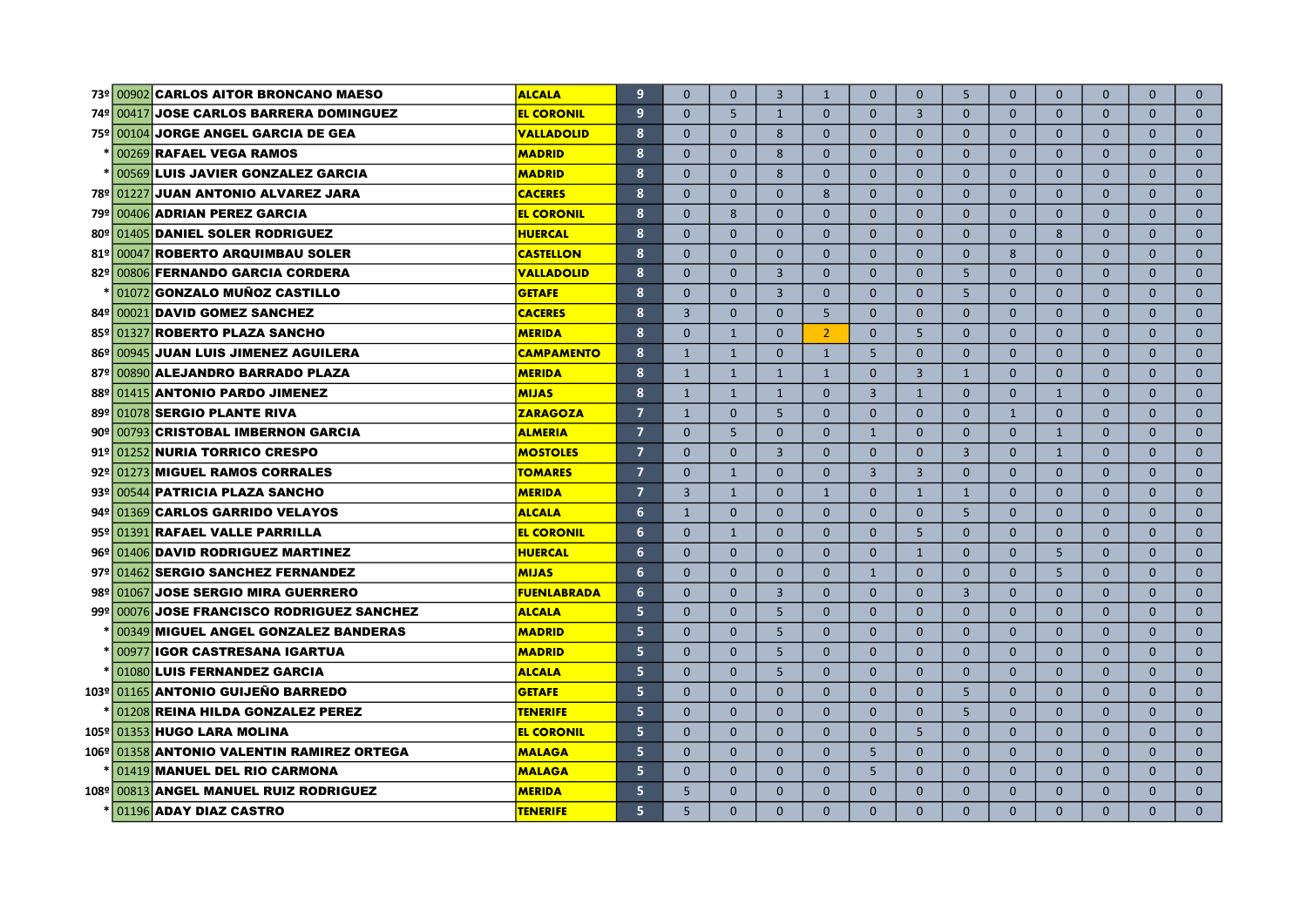|               |       | 01204 IGNACIO CASTRILLON PALOMO                   | <b>TENERIFE</b>    | $\overline{5}$          | 5              | $\Omega$     | $\Omega$       | $\Omega$       | $\Omega$       | $\Omega$       | $\Omega$       | $\mathbf{0}$   | $\mathbf{0}$   | $\Omega$     | $\Omega$     | $\Omega$     |
|---------------|-------|---------------------------------------------------|--------------------|-------------------------|----------------|--------------|----------------|----------------|----------------|----------------|----------------|----------------|----------------|--------------|--------------|--------------|
|               |       | 01334 PABLO FERNANDEZ ESPINOSA                    | <b>GETAFE</b>      | 5                       | 5              | $\Omega$     | $\mathbf{0}$   | $\mathbf{0}$   | $\Omega$       | $\mathbf{0}$   | $\Omega$       | $\mathbf{0}$   | $\mathbf{0}$   | $\mathbf{0}$ | $\Omega$     | $\mathbf{0}$ |
|               |       | 112º 00407 ANTONIO JESUS GALBARRO NARANJO         | <b>EL CORONIL</b>  | 5                       | $\mathbf{0}$   | 5            | $\mathbf{0}$   | $\mathbf{0}$   | $\mathbf{0}$   | $\mathbf{0}$   | $\mathbf{0}$   | $\mathbf{0}$   | $\mathbf{0}$   | $\mathbf{0}$ | $\mathbf{0}$ | $\mathbf 0$  |
|               |       | 00685 JAVIER BRAVO DEL VALLE                      | <b>EL CORONIL</b>  | 5                       | $\Omega$       | 5            | $\mathbf{0}$   | $\mathbf{0}$   | $\mathbf{0}$   | $\mathbf{0}$   | $\mathbf{0}$   | $\mathbf{0}$   | $\mathbf{0}$   | $\mathbf{0}$ | $\mathbf{0}$ | $\mathbf 0$  |
|               |       | 00689 SERGIO GARCIA SUAREZ                        | <b>EL CORONIL</b>  | 5                       | $\Omega$       | 5            | $\Omega$       | $\Omega$       | $\Omega$       | $\Omega$       | $\Omega$       | $\Omega$       | $\Omega$       | $\Omega$     | $\Omega$     | $\Omega$     |
|               | 01362 | <b>JUAN CARLOS DIAZ MARTINEZ</b>                  | <b>MALAGA</b>      | $\overline{5}$          | $\Omega$       | 5            | $\Omega$       | $\Omega$       | $\overline{0}$ | $\Omega$       | $\Omega$       | $\Omega$       | $\Omega$       | $\Omega$     | $\Omega$     | $\mathbf{0}$ |
|               |       | 116º 00223 ENRIQUE JOSE RUIZ GOMEZ                | <b>ALMERIA</b>     | 5                       | $\Omega$       | $\Omega$     | $\Omega$       | $\Omega$       | $\Omega$       | $\Omega$       | $\Omega$       | $\Omega$       | 5              | $\Omega$     | $\Omega$     | $\mathbf{0}$ |
|               |       | 00266 MARCOS VAZQUEZ GARCIA                       | <b>MOSTOLES</b>    | 5                       | $\Omega$       | $\Omega$     | $\Omega$       | $\Omega$       | $\Omega$       | $\Omega$       | $\Omega$       | $\Omega$       | 5              | $\mathbf{0}$ | $\mathbf{0}$ | $\mathbf{0}$ |
|               | 00292 | <b>JOSE SALMERON LOPEZ</b>                        | <b>HUERCAL</b>     | 5                       | $\Omega$       | $\mathbf{0}$ | $\mathbf{0}$   | $\Omega$       | $\mathbf{0}$   | $\mathbf{0}$   | $\mathbf{0}$   | $\mathbf{0}$   | 5 <sup>5</sup> | $\mathbf{0}$ | $\mathbf{0}$ | $\mathbf{0}$ |
|               |       | 119º 01584 DAVID BARCENA NAVA                     | <b>AZUQUECA</b>    | 5                       | $\Omega$       | $\mathbf{0}$ | $\overline{3}$ | $\mathbf{0}$   | $\mathbf{0}$   | $\mathbf{0}$   | $\mathbf{1}$   | $\mathbf{1}$   | $\mathbf{0}$   | $\mathbf{0}$ | $\mathbf{0}$ | $\mathbf{0}$ |
| 120º          |       | 01152 JOSE LUIS BRAVO LOPEZ                       | <b>CACERES</b>     | 5                       | $\overline{3}$ | $\mathbf{0}$ | $\mathbf{0}$   | 1              | $\mathbf{0}$   | $\mathbf{1}$   | $\mathbf{0}$   | $\mathbf{0}$   | $\mathbf{0}$   | $\mathbf{0}$ | $\mathbf{0}$ | $\mathbf{0}$ |
|               |       | 121º 01130 GONZALO MUÑOZ NUÑEZ                    | <b>GETAFE</b>      | $\overline{4}$          | $\Omega$       | $\Omega$     | $\overline{3}$ | $\Omega$       | $\Omega$       | $\Omega$       | $\mathbf{1}$   | $\Omega$       | $\Omega$       | $\Omega$     | $\Omega$     | $\Omega$     |
|               |       | 01282 FELIPE ROMERO MARTINEZ                      | <b>ALCALA</b>      | $\overline{4}$          | $\Omega$       | $\Omega$     | $\overline{3}$ | $\Omega$       | $\Omega$       | $\Omega$       | $\mathbf{1}$   | $\Omega$       | $\Omega$       | $\Omega$     | $\Omega$     | $\mathbf{0}$ |
|               |       | 01517 RAUL SANCHEZ GOMEZ                          | <b>GETAFE</b>      | $\overline{4}$          | $\mathbf{0}$   | $\Omega$     | $\overline{3}$ | $\Omega$       | $\overline{0}$ | $\Omega$       | $\mathbf{1}$   | $\Omega$       | $\mathbf{0}$   | $\mathbf{0}$ | $\mathbf{0}$ | $\mathbf{0}$ |
|               |       | 01569 ARMANDO GIL ROSARIO                         | <b>SANSE</b>       | $\overline{4}$          | $\mathbf{0}$   | $\mathbf{0}$ | $\overline{3}$ | $\overline{0}$ | $\mathbf{0}$   | $\mathbf{0}$   | $\mathbf{1}$   | $\mathbf{0}$   | $\mathbf{0}$   | $\mathbf{0}$ | $\mathbf{0}$ | $\mathbf{0}$ |
|               |       | 125º   00350 PABLO MARTINEZ GARCIA                | <b>GETAFE</b>      | $\overline{4}$          | $\mathbf{0}$   | $\mathbf{0}$ | $\mathbf{1}$   | $\mathbf{0}$   | $\mathbf{0}$   | $\mathbf{0}$   | $\overline{3}$ | $\mathbf{0}$   | $\mathbf{0}$   | $\mathbf{0}$ | $\mathbf{0}$ | $\mathbf{0}$ |
| $126^{\circ}$ |       | 01272 MIGUEL ANGEL ESTRADA RAMIREZ                | <b>TOMARES</b>     | $\overline{a}$          | $\Omega$       | 1            | $\Omega$       | $\Omega$       | $\Omega$       | $\overline{3}$ | $\Omega$       | $\Omega$       | $\Omega$       | $\Omega$     | $\Omega$     | $\Omega$     |
|               |       | 127º 01151 CAYETANO JAVIER ROMERO BARRA           | <b>CACERES</b>     | $\overline{4}$          | $\Omega$       | $\Omega$     | $\Omega$       | $\Omega$       | $\mathbf{3}$   | $\mathbf{1}$   | $\Omega$       | $\Omega$       | $\Omega$       | $\Omega$     | $\Omega$     | $\Omega$     |
|               |       | 128º 01560 BORJA RODRIGUEZ FERNANDEZ              | <b>FUENLABRADA</b> | $\overline{4}$          | $\mathbf{1}$   | $\Omega$     | $\mathbf{1}$   | $\mathbf{1}$   | $\mathbf{0}$   | $\mathbf{0}$   | $\mathbf{1}$   | $\mathbf{0}$   | $\mathbf{0}$   | $\mathbf{0}$ | $\mathbf{0}$ | $\mathbf 0$  |
|               |       | 129º 01294 IKER SOLER RODRIGUEZ                   | <b>HUERCAL</b>     | $\overline{a}$          | $\mathbf{0}$   | $\Omega$     | $\mathbf{0}$   | $\mathbf{0}$   | $\mathbf{1}$   | $\mathbf{1}$   | $\mathbf{1}$   | $\mathbf{0}$   | $\mathbf{1}$   | $\mathbf{0}$ | $\mathbf{0}$ | $\mathbf 0$  |
| 130º          |       | 00006 DIANA HURTADO MARTINEZ                      | <b>FUENLABRADA</b> | $\overline{\mathbf{3}}$ | $\mathbf{0}$   | $\Omega$     | $\overline{3}$ | $\mathbf{0}$   | $\overline{0}$ | $\mathbf{0}$   | $\mathbf{0}$   | $\mathbf{0}$   | $\mathbf{0}$   | $\mathbf{0}$ | $\mathbf{0}$ | $\mathbf{0}$ |
|               |       | 01024 ADRIAN PENDOLERO SANCHEZ-PARDO              | <b>MOSTOLES</b>    | $\overline{\mathbf{3}}$ | $\mathbf{0}$   | $\Omega$     | $\overline{3}$ | $\mathbf{0}$   | $\mathbf{0}$   | $\mathbf{0}$   | $\mathbf{0}$   | $\mathbf{0}$   | $\mathbf{0}$   | $\mathbf{0}$ | $\Omega$     | $\mathbf 0$  |
|               |       | 01429 SERGIO RAMIREZ HERNANDEZ                    | <b>MOSTOLES</b>    | $\overline{\mathbf{3}}$ | $\mathbf{0}$   | $\mathbf{0}$ | $\overline{3}$ | $\mathbf{0}$   | $\mathbf{0}$   | $\mathbf{0}$   | $\mathbf{0}$   | $\mathbf{0}$   | $\mathbf{0}$   | $\mathbf{0}$ | $\mathbf{0}$ | $\mathbf 0$  |
|               |       | 133º 00182 ALVARO CUEVAS GOMEZ                    | <b>AZUQUECA</b>    | $\overline{\mathbf{3}}$ | $\Omega$       | $\Omega$     | $\Omega$       | $\Omega$       | $\Omega$       | $\Omega$       | $\overline{3}$ | $\Omega$       | $\Omega$       | $\Omega$     | $\Omega$     | $\mathbf 0$  |
|               |       | 01148 RAUL GARCIA DE LA CRUZ                      | <b>AZUQUECA</b>    | $\overline{\mathbf{3}}$ | $\Omega$       | $\Omega$     | $\Omega$       | $\Omega$       | $\Omega$       | $\Omega$       | $\overline{3}$ | $\Omega$       | $\Omega$       | $\Omega$     | $\Omega$     | $\mathbf{0}$ |
|               |       | 01224 JOAQUIN MOMPRADE DORADO                     | <b>AZUQUECA</b>    | $\overline{\mathbf{3}}$ | $\Omega$       | $\Omega$     | $\mathbf{0}$   | $\Omega$       | $\mathbf{0}$   | $\Omega$       | $\overline{3}$ | $\Omega$       | $\mathbf{0}$   | $\Omega$     | $\Omega$     | $\mathbf{0}$ |
|               |       | 136º 01550 JUAN CARLOZ ZALDUA MARTINEZ            | <b>TOMARES</b>     | $\overline{\mathbf{3}}$ | $\Omega$       | $\Omega$     | $\mathbf{0}$   | $\Omega$       | $\mathbf{0}$   | $\overline{3}$ | $\mathbf{0}$   | $\mathbf{0}$   | $\mathbf{0}$   | $\Omega$     | $\Omega$     | $\mathbf{0}$ |
|               |       | 137º 01184 JAIME PELLICER GARCIA-ARCICOLLAR       | <b>ZARAGOZA</b>    | $\overline{\mathbf{3}}$ | $\Omega$       | $\mathbf{0}$ | $\mathbf{1}$   | $\mathbf{0}$   | $\mathbf{0}$   | $\mathbf{0}$   | $\mathbf{0}$   | $\overline{2}$ | $\mathbf{0}$   | $\mathbf{0}$ | $\mathbf{0}$ | $\mathbf{0}$ |
|               |       | 138º 01202 FRANCISCO DE BORJA CASTRILLON MARTINEZ | <b>TENERIFE</b>    | $\overline{\mathbf{3}}$ | $\mathbf{1}$   | $\mathbf{0}$ | $\mathbf{1}$   | $\mathbf{0}$   | $\mathbf{0}$   | $\mathbf{0}$   | $\mathbf{1}$   | $\mathbf{0}$   | $\mathbf{0}$   | $\mathbf{0}$ | $\mathbf{0}$ | $\mathbf{0}$ |
|               |       | 01372 DAVID GARRIDO VELAYOS                       | <b>ALCALA</b>      | $\overline{\mathbf{3}}$ | $\mathbf{1}$   | $\Omega$     | $\mathbf{1}$   | $\Omega$       | $\Omega$       | $\Omega$       | $\mathbf{1}$   | $\Omega$       | $\Omega$       | $\Omega$     | $\Omega$     | $\Omega$     |
|               |       | 01513 JESUS PERNAS GARCIA                         | <b>ALCALA</b>      | $\overline{\mathbf{3}}$ | $\mathbf{1}$   | $\Omega$     | 1              | $\Omega$       | $\Omega$       | $\Omega$       | $\mathbf{1}$   | $\Omega$       | $\Omega$       | $\Omega$     | $\Omega$     | $\Omega$     |
|               |       | 141º 00601 MANUEL JESUS TORRES GUILLEN            | <b>HUERCAL</b>     | $\overline{\mathbf{3}}$ | $\Omega$       | $\Omega$     | $\Omega$       | $\Omega$       | $\mathbf{0}$   | $\mathbf{1}$   | $\mathbf{1}$   | $\mathbf{0}$   | $\mathbf{1}$   | $\Omega$     | $\Omega$     | $\mathbf{0}$ |
|               |       | 142º 01504 FRANCISCO JAVIER ESTRADA CUELLO        | <b>TOMARES</b>     | $\overline{\mathbf{3}}$ | $\Omega$       | $\mathbf{1}$ | $\Omega$       | $\Omega$       | $\mathbf{1}$   | $\mathbf{1}$   | $\Omega$       | $\Omega$       | $\Omega$       | $\Omega$     | $\Omega$     | $\Omega$     |
|               |       | 143º 01502 DAVID MARIA GONZALEZ PODADERA          | <b>MIJAS</b>       | $\overline{\mathbf{3}}$ | $\Omega$       | $\mathbf{0}$ | $\mathbf{0}$   | $\mathbf{0}$   | $\mathbf{1}$   | $\mathbf{1}$   | $\mathbf{0}$   | $\mathbf{0}$   | $\mathbf{1}$   | $\Omega$     | $\Omega$     | $\mathbf{0}$ |
|               |       | 144º   01556 SALVADOR RAMOS MARTINEZ              | <b>CAMPAMENTO</b>  | $\overline{\mathbf{3}}$ | $\Omega$       | $\Omega$     | $\Omega$       | 1              | $\mathbf{1}$   | $\Omega$       | $\Omega$       | $\Omega$       | 1              | $\Omega$     | $\Omega$     | $\Omega$     |
|               |       | 145º 01463 FRANCISCO JAVIER SANCHEZ FERNANDEZ     | <b>MIJAS</b>       | $\overline{2}$          | $\Omega$       | $\Omega$     | $\Omega$       | $\Omega$       | $\overline{2}$ | $\Omega$       | $\mathbf{0}$   | $\Omega$       | $\mathbf{0}$   | $\Omega$     | $\Omega$     | $\Omega$     |
|               |       | 146º 01143 ANGEL GOMEZ FERNANDEZ                  | <b>ALCALA</b>      | $\overline{2}$          | $\Omega$       | $\Omega$     | $\mathbf{1}$   | $\overline{0}$ | $\Omega$       | $\Omega$       | $\mathbf{1}$   | $\Omega$       | $\Omega$       | $\Omega$     | $\Omega$     | $\Omega$     |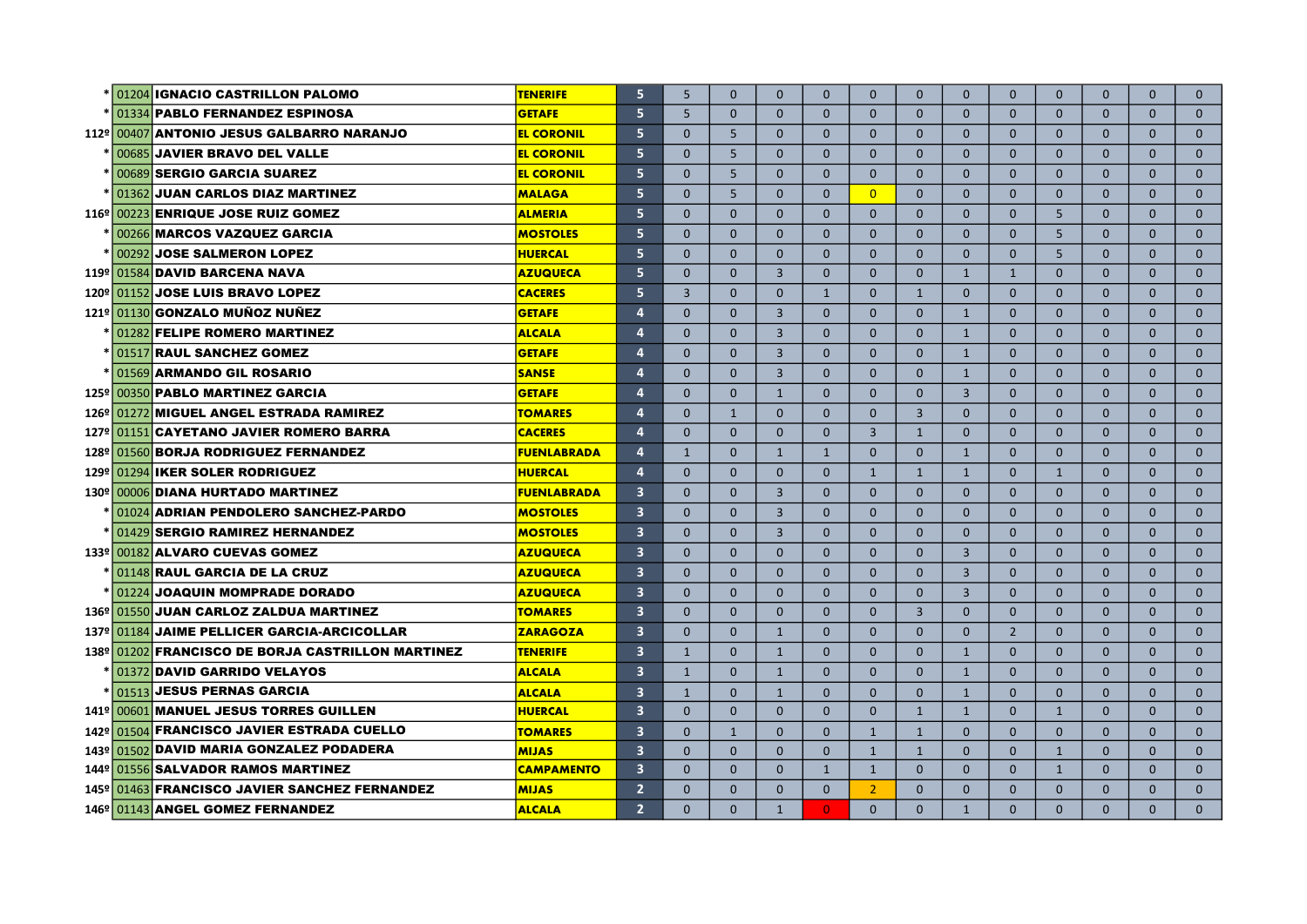|  | * 01394 DANIEL BARAJAS HERRERO                    | <b>GETAFE</b>      | $\overline{2}$ | $\Omega$     | $\Omega$     | $\mathbf{1}$   | $\Omega$     | $\Omega$     | $\Omega$       | $\mathbf{1}$ | $\Omega$       | $\mathbf{0}$ | $\Omega$     | $\Omega$     | $\Omega$     |
|--|---------------------------------------------------|--------------------|----------------|--------------|--------------|----------------|--------------|--------------|----------------|--------------|----------------|--------------|--------------|--------------|--------------|
|  | * 01409 JUAN FELIPE SANTOS CASTAÑARES             | <b>NVDA</b>        | $\overline{2}$ | $\Omega$     | $\mathbf{0}$ | $\mathbf{1}$   | $\mathbf{0}$ | $\Omega$     | $\mathbf{0}$   | $\mathbf{1}$ | $\mathbf{0}$   | $\mathbf{0}$ | $\mathbf{0}$ | $\Omega$     | $\mathbf{0}$ |
|  | *  01567  <b>ALBERTO GUERRA MUÑOZ</b>             | <b>SANSE</b>       | $\overline{2}$ | $\Omega$     | $\Omega$     | $\mathbf{1}$   | $\Omega$     | $\Omega$     | $\Omega$       | $\mathbf{1}$ | $\Omega$       | $\Omega$     | $\Omega$     | $\Omega$     | $\Omega$     |
|  | 01568 ANGEL LUIS FERNANDEZ REDONDO                | <b>SANSE</b>       | $\overline{2}$ | $\Omega$     | $\Omega$     | $\mathbf{1}$   | $\Omega$     | $\Omega$     | $\Omega$       | $\mathbf{1}$ | $\Omega$       | $\Omega$     | $\Omega$     | $\Omega$     | $\Omega$     |
|  | 01606 VICTOR JOSE BARRIGA LUCAS                   | <b>MOSTOLES</b>    | $\overline{2}$ | $\Omega$     | $\Omega$     | $\mathbf{1}$   | $\Omega$     | $\Omega$     | $\mathbf{0}$   | $\mathbf{1}$ | $\Omega$       | $\Omega$     | $\Omega$     | $\Omega$     | $\mathbf{0}$ |
|  | 152º 01297 AGUSTIN VELASCO VIDARTE                | <b>GETAFE</b>      | $\overline{2}$ | $\Omega$     | $\Omega$     | $\mathbf{1}$   | $\Omega$     | $\mathbf{1}$ | $\mathbf{0}$   | $\mathbf{0}$ | $\mathbf{0}$   | $\mathbf{0}$ | $\mathbf{0}$ | $\mathbf{0}$ | $\mathbf{0}$ |
|  | 153º 01558 RAYCO MENDOZA CARRILLO                 | <b>TENERIFE</b>    | $\overline{2}$ | $\Omega$     | $\Omega$     | $\Omega$       | $\Omega$     | $\Omega$     | $\mathbf{1}$   | $\mathbf{1}$ | $\Omega$       | $\Omega$     | $\Omega$     | $\Omega$     | $\mathbf 0$  |
|  | 154º 01261 JOSE MARIA SANCHEZ COLLADO             | <b>SAN ROQUE</b>   | $\overline{2}$ | $\Omega$     | $\Omega$     | $\Omega$       | $\Omega$     | $\mathbf{1}$ | $\mathbf{1}$   | $\Omega$     | $\Omega$       | $\Omega$     | $\Omega$     | $\Omega$     | $\mathbf 0$  |
|  | 155º 01576 FRANCISCO JAVIER GONZALEZ QUINTANA     | <b>MERIDA</b>      | $\overline{2}$ | $\Omega$     | $\Omega$     | $\Omega$       | $\mathbf{1}$ | $\Omega$     | $\mathbf{1}$   | $\Omega$     | $\Omega$       | $\Omega$     | $\Omega$     | $\Omega$     | $\mathbf 0$  |
|  | 156º 01496 MIGUEL ANGEL ESTRADA VIZUETE           | <b>TOMARES</b>     | $\overline{2}$ | $\Omega$     | $\mathbf{1}$ | $\Omega$       | $\Omega$     | $\mathbf{0}$ | $\mathbf{1}$   | $\Omega$     | $\mathbf{0}$   | $\mathbf{0}$ | $\mathbf{0}$ | $\mathbf{0}$ | $\mathbf{0}$ |
|  | 157º 01453 FRANCISCO JOSE BENITEZ HOYOS           | <b>MALAGA</b>      | $\overline{2}$ | $\Omega$     | $\mathbf{1}$ | $\Omega$       | $\Omega$     | $\mathbf{1}$ | $\Omega$       | $\Omega$     | $\Omega$       | $\Omega$     | $\Omega$     | $\Omega$     | $\Omega$     |
|  | 158º 01399 OSCAR LLOPIS HERRERO                   | <b>GETAFE</b>      | $\overline{2}$ | $\Omega$     | $\Omega$     | $\Omega$       | $\Omega$     | $\mathbf{1}$ | $\Omega$       | $\Omega$     | $\Omega$       | $\mathbf{1}$ | $\Omega$     | $\Omega$     | $\mathbf 0$  |
|  | 159º 00874 JAVIER ALEJANDRO SILVA GOMEZ           | <b>MOSTOLES</b>    | $\mathbf{1}$   | $\Omega$     | $\Omega$     | $\mathbf{1}$   | $\Omega$     | $\mathbf{0}$ | $\mathbf{0}$   | $\Omega$     | $\mathbf{0}$   | $\mathbf{0}$ | $\mathbf{0}$ | $\mathbf{0}$ | $\mathbf 0$  |
|  | 00980 JUAN CARLOS HUERTA PORTUGUES                | <b>GETAFE</b>      | $\mathbf{1}$   | $\Omega$     | $\Omega$     | $\mathbf{1}$   | $\Omega$     | $\Omega$     | $\Omega$       | $\Omega$     | $\Omega$       | $\Omega$     | $\Omega$     | $\Omega$     | $\Omega$     |
|  | 01027 ANGEL PENDOLERO SANCHEZ-PARDO               | <b>MOSTOLES</b>    | $\mathbf{1}$   | $\Omega$     | $\Omega$     | $\mathbf{1}$   | $\Omega$     | $\Omega$     | $\Omega$       | $\Omega$     | $\Omega$       | $\Omega$     | $\Omega$     | $\Omega$     | $\Omega$     |
|  | 01242 IVAN TAUB INGRATTA                          | <b>NVDA</b>        | $\mathbf{1}$   | $\Omega$     | $\Omega$     | $\mathbf{1}$   | $\Omega$     | $\Omega$     | $\Omega$       | $\Omega$     | $\Omega$       | $\Omega$     | $\Omega$     | $\Omega$     | $\mathbf{0}$ |
|  | 01249 JAVIER FERNANDEZ BARRERO                    | <b>MOSTOLES</b>    | $\mathbf{1}$   | $\mathbf{0}$ | $\mathbf{0}$ | $\mathbf{1}$   | $\mathbf{0}$ | $\mathbf{0}$ | $\mathbf{0}$   | $\mathbf{0}$ | $\overline{0}$ | $\mathbf{0}$ | $\mathbf{0}$ | $\mathbf{0}$ | $\mathbf{0}$ |
|  | 01332 FELIX BUSTOS LOPEZ                          | <b>MOSTOLES</b>    | $\mathbf{1}$   | $\Omega$     | $\Omega$     | $\mathbf{1}$   | $\Omega$     | $\Omega$     | $\Omega$       | $\Omega$     | $\Omega$       | $\Omega$     | $\Omega$     | $\Omega$     | $\Omega$     |
|  | 01370 DAVID FERNANDEZ SEGURA                      | <b>ALCALA</b>      | $\mathbf{1}$   | $\Omega$     | $\Omega$     | $\mathbf{1}$   | $\Omega$     | $\mathbf{0}$ | $\overline{0}$ | $\Omega$     | $\Omega$       | $\Omega$     | $\Omega$     | $\Omega$     | $\mathbf{0}$ |
|  | 01378 LUIS JOSE DE MARCOS IZQUIERDO               | <b>ALCALA</b>      | $\mathbf{1}$   | $\mathbf 0$  | $\mathbf{0}$ | $\mathbf{1}$   | $\mathbf{0}$ | $\mathbf{0}$ | $\mathbf{0}$   | $\mathbf{0}$ | $\mathbf{0}$   | $\mathbf{0}$ | $\mathbf{0}$ | $\mathbf{0}$ | $\mathbf{0}$ |
|  | 01396 JAVIER MARTIN GOMEZ                         | <b>GETAFE</b>      | $\mathbf{1}$   | $\mathbf 0$  | $\mathbf{0}$ | $\mathbf{1}$   | $\mathbf{0}$ | $\mathbf{0}$ | $\mathbf{0}$   | $\mathbf{0}$ | $\mathbf{0}$   | $\mathbf{0}$ | $\mathbf{0}$ | $\mathbf{0}$ | $\mathbf{0}$ |
|  | 01411 CESAR PRIOR YAGÜE                           | <b>NVDA</b>        | $\mathbf{1}$   | $\Omega$     | $\Omega$     | $\mathbf{1}$   | $\Omega$     | $\Omega$     | $\mathbf{0}$   | $\Omega$     | $\Omega$       | $\mathbf{0}$ | $\Omega$     | $\mathbf{0}$ | $\Omega$     |
|  | 01426 FLORENTINO GOMEZ MARTIN                     | <b>MOSTOLES</b>    | $\mathbf{1}$   | $\Omega$     | $\Omega$     | $\mathbf{1}$   | $\Omega$     | $\Omega$     | $\Omega$       | $\Omega$     | $\Omega$       | $\Omega$     | $\Omega$     | $\Omega$     | $\Omega$     |
|  | 01570 FRANCISCO JAVIER ANAYA RODRIGUEZ            | <b>SANSE</b>       | $\mathbf{1}$   | $\Omega$     | $\mathbf{0}$ | $\mathbf{1}$   | $\Omega$     | $\mathbf{0}$ | $\mathbf{0}$   | $\mathbf{0}$ | $\Omega$       | $\mathbf{0}$ | $\mathbf{0}$ | $\mathbf{0}$ | $\mathbf 0$  |
|  | 01572 JAVIER CALVO PORTAL                         | <b>SANSE</b>       | $\mathbf{1}$   | $\Omega$     | $\Omega$     | $\mathbf{1}$   | $\Omega$     | $\Omega$     | $\Omega$       | $\Omega$     | $\Omega$       | $\Omega$     | $\Omega$     | $\Omega$     | $\Omega$     |
|  | 01573 MANUEL GONZALEZ BRITO                       | <b>SANSE</b>       | $\mathbf{1}$   | $\Omega$     | $\Omega$     | $\mathbf{1}$   | $\Omega$     | $\Omega$     | $\Omega$       | $\Omega$     | $\Omega$       | $\Omega$     | $\Omega$     | $\Omega$     | $\mathbf{0}$ |
|  | 173º 00505 SERGIO CASADO GARCIA                   | <b>MADRID</b>      | $\mathbf{1}$   | $\Omega$     | $\Omega$     | $\overline{0}$ | $\Omega$     | $\Omega$     | $\Omega$       | $\mathbf{1}$ | $\Omega$       | $\mathbf{0}$ | $\Omega$     | $\Omega$     | $\mathbf 0$  |
|  | 00909 JESUS GARCIA GOMEZ                          | <b>ALCALA</b>      | $\mathbf{1}$   | $\Omega$     | $\Omega$     | $\mathbf{0}$   | $\mathbf{0}$ | $\mathbf{0}$ | $\mathbf{0}$   | $\mathbf{1}$ | $\mathbf{0}$   | $\mathbf{0}$ | $\mathbf{0}$ | $\mathbf{0}$ | $\mathbf 0$  |
|  | <b>100973 FRANCISCO JAVIER BALLESTEROS TORRES</b> | <b>FUENLABRADA</b> | $\mathbf{1}$   | $\Omega$     | $\Omega$     | $\Omega$       | $\Omega$     | $\Omega$     | $\Omega$       | $\mathbf{1}$ | $\Omega$       | $\Omega$     | $\Omega$     | $\Omega$     | $\Omega$     |
|  | 176º 01339 JOSE ANTONIO GONZALEZ EXPOSITO         | <b>TOMARES</b>     | $\mathbf{1}$   | $\Omega$     | $\Omega$     | $\Omega$       | $\Omega$     | $\Omega$     | $\mathbf{1}$   | $\Omega$     | $\Omega$       | $\Omega$     | $\Omega$     | $\Omega$     | $\mathbf{0}$ |
|  | 01485 DANIEL RUIZ GARRIDO                         | <b>TOMARES</b>     | $\mathbf{1}$   | $\Omega$     | $\Omega$     | $\Omega$       | $\Omega$     | $\Omega$     | $\mathbf{1}$   | $\Omega$     | $\Omega$       | $\Omega$     | $\Omega$     | $\Omega$     | $\Omega$     |
|  | 01491 IKER LARA MOLINA                            | <b>EL CORONIL</b>  | $\mathbf{1}$   | $\Omega$     | $\Omega$     | $\Omega$       | $\Omega$     | $\Omega$     | $\mathbf{1}$   | $\Omega$     | $\Omega$       | $\Omega$     | $\Omega$     | $\Omega$     | $\mathbf{0}$ |
|  | 01601 ALEJANDRO CARMONA GOMEZ                     | <b>MIJAS</b>       | $\mathbf{1}$   | $\Omega$     | $\Omega$     | $\Omega$       | $\Omega$     | $\Omega$     | $\mathbf{1}$   | $\Omega$     | $\Omega$       | $\Omega$     | $\Omega$     | $\Omega$     | $\Omega$     |
|  | 180º 00401 JUAN MANUEL LORENTE CASTILLO           | <b>CAMPAMENTO</b>  | $\mathbf{1}$   | $\Omega$     | $\Omega$     | $\Omega$       | $\Omega$     | $\mathbf{1}$ | $\mathbf{0}$   | $\Omega$     | $\mathbf{0}$   | $\mathbf{0}$ | $\Omega$     | $\Omega$     | $\mathbf{0}$ |
|  | 01356 ALEJANDRO CABRALES RAMIREZ                  | <b>MALAGA</b>      | $\mathbf{1}$   | $\Omega$     | $\mathbf{0}$ | $\mathbf{0}$   | $\mathbf{0}$ | $\mathbf{1}$ | $\mathbf{0}$   | $\mathbf{0}$ | $\mathbf{0}$   | $\mathbf{0}$ | $\mathbf{0}$ | $\mathbf{0}$ | $\mathbf{0}$ |
|  | 01360 FRANCISCO MANUEL GOMEZ RODRIGUEZ            | <b>MALAGA</b>      | 1              | $\Omega$     | $\Omega$     | $\Omega$       | $\Omega$     | $\mathbf{1}$ | $\Omega$       | $\Omega$     | $\Omega$       | $\Omega$     | $\Omega$     | $\Omega$     | $\Omega$     |
|  | $*$ 01361 JOSE ARJONA PAZ                         | <b>MALAGA</b>      | $\mathbf{1}$   | $\Omega$     | $\Omega$     | $\Omega$       | $\Omega$     | $\mathbf{1}$ | $\Omega$       | $\Omega$     | $\Omega$       | $\Omega$     | $\Omega$     | $\Omega$     | $\Omega$     |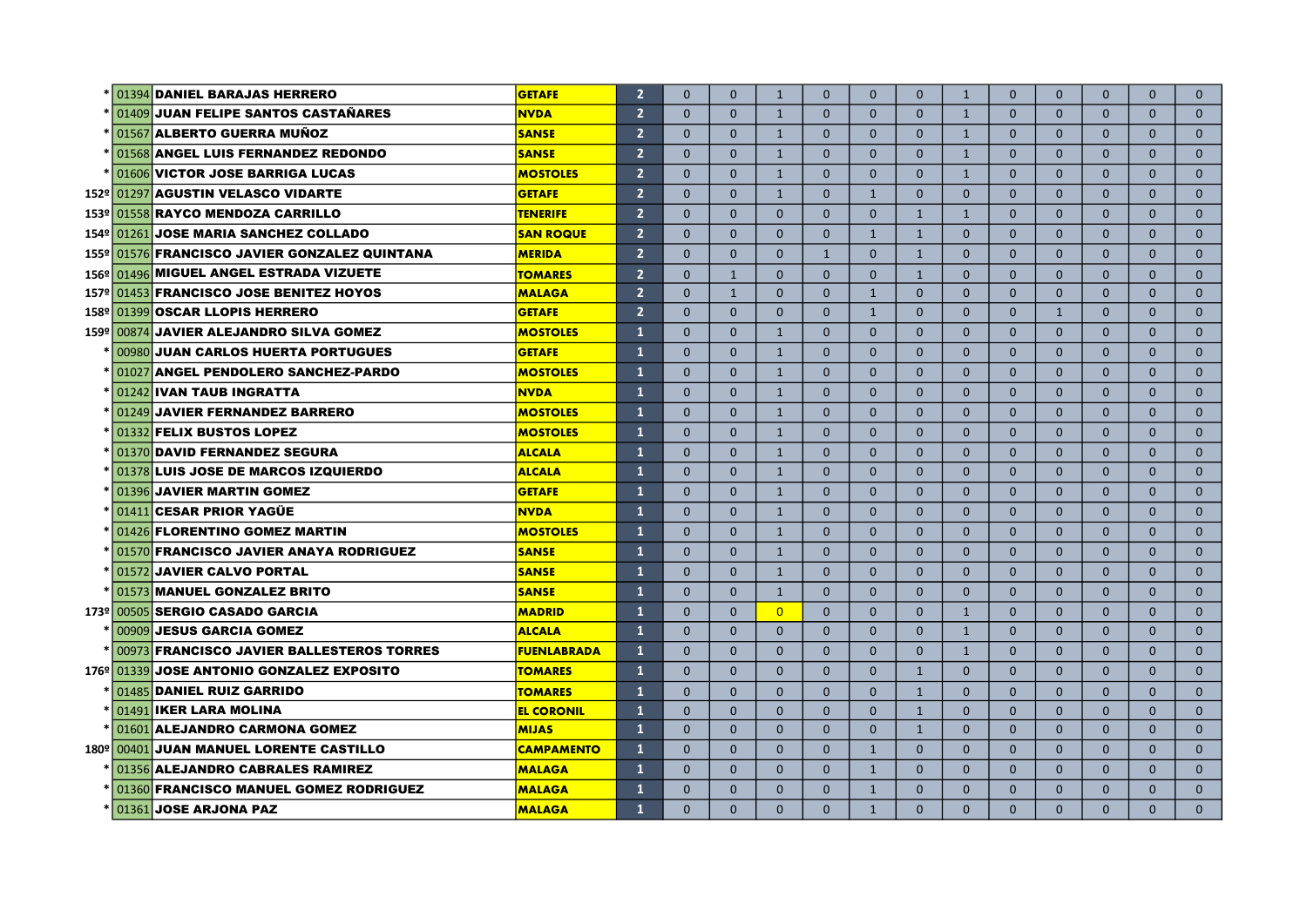| * 01364 MIGUEL ANGEL BURGOS RODRIGUEZ   | <b>MALAGA</b>     | $\mathbf{1}$ | $\Omega$       | $\Omega$       | $\Omega$       | $\Omega$       | 1              | $\Omega$       | $\Omega$     | $\Omega$     | $\mathbf{0}$ | $\Omega$     | $\Omega$     | $\Omega$     |
|-----------------------------------------|-------------------|--------------|----------------|----------------|----------------|----------------|----------------|----------------|--------------|--------------|--------------|--------------|--------------|--------------|
| * 01420 RUBEN GARRIDO FERNANDEZ         | <b>MALAGA</b>     | 1            | $\Omega$       | $\mathbf{0}$   | $\mathbf{0}$   | $\mathbf{0}$   | $\mathbf{1}$   | $\mathbf{0}$   | $\Omega$     | $\mathbf{0}$ | $\mathbf{0}$ | $\mathbf{0}$ | $\Omega$     | $\mathbf{0}$ |
| * 01421 RUBEN MORENO RODRIGUEZ          | <b>MALAGA</b>     | 1            | $\mathbf 0$    | $\mathbf{0}$   | $\mathbf{0}$   | $\mathbf{0}$   | $\mathbf{1}$   | $\mathbf{0}$   | $\mathbf{0}$ | $\mathbf{0}$ | $\mathbf{0}$ | $\mathbf{0}$ | $\mathbf{0}$ | $\mathbf{0}$ |
| * 01532 HORACIO FERRER CANO             | <b>NVDA</b>       | 1            | $\Omega$       | $\Omega$       | $\Omega$       | $\Omega$       | $\mathbf{1}$   | $\Omega$       | $\Omega$     | $\Omega$     | $\Omega$     | $\Omega$     | $\Omega$     | $\Omega$     |
| * 01534 FRANCISCO MONTENEGRO VILLANUEVA | <b>MALAGA</b>     | $\mathbf{1}$ | $\Omega$       | $\Omega$       | $\Omega$       | $\Omega$       | $\mathbf{1}$   | $\Omega$       | $\Omega$     | $\Omega$     | $\Omega$     | $\Omega$     | $\Omega$     | $\Omega$     |
| 01579 MIGUEL CARAVACA CABEZA            | <b>CAMPAMENTO</b> | 1            | $\Omega$       | $\Omega$       | $\Omega$       | $\Omega$       | $\mathbf{1}$   | $\Omega$       | $\Omega$     | $\Omega$     | $\Omega$     | $\Omega$     | $\Omega$     | $\mathbf 0$  |
| 190º 00632 JUAN CARLOS RUIZ CARRASCO    | <b>MERIDA</b>     | 1            | $\mathbf{1}$   | $\Omega$       | $\Omega$       | $\Omega$       | $\Omega$       | $\overline{0}$ | $\Omega$     | $\Omega$     | $\Omega$     | $\mathbf{0}$ | $\Omega$     | $\mathbf 0$  |
| 01325 PEDRO MIGUEL IGLESIAS LOPEZ       | <b>MERIDA</b>     | 1            | $\mathbf{1}$   | $\Omega$       | $\mathbf{0}$   | $\Omega$       | $\overline{0}$ | $\mathbf{0}$   | $\mathbf{0}$ | $\mathbf{0}$ | $\mathbf{0}$ | $\mathbf{0}$ | $\mathbf{0}$ | $\mathbf{0}$ |
| 01333 JOSE LUIS FERNANDEZ RODRIGUEZ     | <b>MALAGA</b>     | $\mathbf{1}$ | $\mathbf{1}$   | $\Omega$       | $\Omega$       | $\Omega$       | $\Omega$       | $\Omega$       | $\Omega$     | $\Omega$     | $\Omega$     | $\Omega$     | $\Omega$     | $\mathbf{0}$ |
| 01377 JOSE ARJONA ROJO                  | <b>ALCALA</b>     | $\mathbf{1}$ | $\mathbf{1}$   | $\Omega$       | $\Omega$       | $\Omega$       | $\Omega$       | $\Omega$       | $\Omega$     | $\Omega$     | $\Omega$     | $\Omega$     | $\Omega$     | $\mathbf{0}$ |
| 194º 00614 ALFONSO PEREZ PIÑAS          | <b>CACERES</b>    | $\mathbf{1}$ | $\Omega$       | $\Omega$       | $\Omega$       | $\mathbf{1}$   | $\Omega$       | $\Omega$       | $\Omega$     | $\Omega$     | $\Omega$     | $\Omega$     | $\Omega$     | $\mathbf{0}$ |
| 01304 FRANCISCO JAVIER JIMENEZ BRAVO    | <b>CACERES</b>    | 1            | $\Omega$       | $\Omega$       | $\Omega$       | $\mathbf{1}$   | $\Omega$       | $\Omega$       | $\Omega$     | $\mathbf{0}$ | $\Omega$     | $\mathbf{0}$ | $\mathbf{0}$ | $\mathbf{0}$ |
| 01317 AITOR ROMERO GARCIA               | <b>MERIDA</b>     | 1            | $\Omega$       | $\Omega$       | $\Omega$       | $\mathbf{1}$   | $\overline{0}$ | $\mathbf{0}$   | $\Omega$     | $\mathbf{0}$ | $\mathbf{0}$ | $\mathbf{0}$ | $\mathbf{0}$ | $\mathbf{0}$ |
| 01588 MIGUEL ANGEL PAREJO NARANJO       | <b>MERIDA</b>     | $\mathbf{1}$ | $\Omega$       | $\mathbf{0}$   | $\mathbf{0}$   | $\mathbf{1}$   | $\mathbf{0}$   | $\mathbf{0}$   | $\mathbf{0}$ | $\mathbf{0}$ | $\mathbf{0}$ | $\mathbf{0}$ | $\mathbf{0}$ | $\mathbf{0}$ |
| 198º 00412 FRANCISCO LARA DEL VALLE     | <b>EL CORONIL</b> | $\mathbf{1}$ | $\Omega$       | $\mathbf{1}$   | $\Omega$       | $\Omega$       | $\Omega$       | $\mathbf{0}$   | $\Omega$     | $\Omega$     | $\Omega$     | $\Omega$     | $\Omega$     | $\mathbf{0}$ |
| 01271 JUAN CRISTOBAL CARO ROJILLAS      | <b>TOMARES</b>    | $\mathbf{1}$ | $\Omega$       | $\mathbf{1}$   | $\Omega$       | $\Omega$       | $\Omega$       | $\Omega$       | $\Omega$     | $\Omega$     | $\Omega$     | $\Omega$     | $\Omega$     | $\mathbf{0}$ |
| 01497 MIGUEL RAMOS MARTIN               | <b>TOMARES</b>    | $\mathbf{1}$ | $\Omega$       | $\mathbf{1}$   | $\Omega$       | $\Omega$       | $\mathbf{0}$   | $\Omega$       | $\Omega$     | $\Omega$     | $\Omega$     | $\mathbf{0}$ | $\Omega$     | $\mathbf{0}$ |
| 01503 SUE MARIA GARRIDO AGUILERA        | <b>TOMARES</b>    | $\mathbf{1}$ | $\Omega$       | $\mathbf{1}$   | $\mathbf{0}$   | $\Omega$       | $\mathbf{0}$   | $\mathbf{0}$   | $\mathbf{0}$ | $\mathbf{0}$ | $\mathbf{0}$ | $\mathbf{0}$ | $\mathbf{0}$ | $\mathbf{0}$ |
| 202º 00588 DAVID VIZCAINO RUIZ          | <b>ALMERIA</b>    | $\mathbf{1}$ | $\Omega$       | $\Omega$       | $\Omega$       | $\Omega$       | $\Omega$       | $\Omega$       | $\Omega$     | $\Omega$     | $\mathbf{1}$ | $\Omega$     | $\Omega$     | $\Omega$     |
| 01145 ANTONIO CABRERA SANCHEZ           | <b>ALMERIA</b>    | $\mathbf{1}$ | $\Omega$       | $\Omega$       | $\Omega$       | $\Omega$       | $\Omega$       | $\mathbf{0}$   | $\Omega$     | $\Omega$     | $\mathbf{1}$ | $\Omega$     | $\Omega$     | $\mathbf{0}$ |
| 01403 ALVARO RODRIGUEZ MARTINEZ         | <b>HUERCAL</b>    | $\mathbf{1}$ | $\Omega$       | $\Omega$       | $\Omega$       | $\Omega$       | $\Omega$       | $\Omega$       | $\Omega$     | $\Omega$     | $\mathbf{1}$ | $\Omega$     | $\Omega$     | $\mathbf{0}$ |
| 01522 IKER MELLADO COLLADO              | <b>HUERCAL</b>    | $\mathbf{1}$ | $\Omega$       | $\Omega$       | $\Omega$       | $\Omega$       | $\Omega$       | $\Omega$       | $\Omega$     | $\Omega$     | $\mathbf{1}$ | $\Omega$     | $\Omega$     | $\mathbf{0}$ |
| 01530 RAFAEL TORRES CARAVACA            | <b>HUERCAL</b>    | $\mathbf{1}$ | $\Omega$       | $\Omega$       | $\mathbf{0}$   | $\Omega$       | $\mathbf{0}$   | $\mathbf{0}$   | $\mathbf{0}$ | $\mathbf{0}$ | $\mathbf{1}$ | $\mathbf{0}$ | $\mathbf{0}$ | $\mathbf{0}$ |
| 207º 00148 CESAR MIGUEL MAZO MARTINEZ   | <b>ZARAGOZA</b>   | $\mathbf{1}$ | $\mathbf{0}$   | $\mathbf{0}$   | $\mathbf{0}$   | $\mathbf{0}$   | $\mathbf{0}$   | $\mathbf{0}$   | $\mathbf{0}$ | $\mathbf{1}$ | $\mathbf{0}$ | $\mathbf{0}$ | $\mathbf{0}$ | $\mathbf{0}$ |
| 00301 FERNANDO DOÑAQUE-SOLANS MURALL    | <b>ZARAGOZA</b>   | $\mathbf{1}$ | $\Omega$       | $\Omega$       | $\Omega$       | $\Omega$       | $\Omega$       | $\mathbf{0}$   | $\Omega$     | $\mathbf{1}$ | $\Omega$     | $\mathbf{0}$ | $\Omega$     | $\mathbf{0}$ |
| 01136 JUAN FRANCISCO PEREZ MOZON        | <b>VALENCIA</b>   | $\mathbf{1}$ | $\Omega$       | $\Omega$       | $\mathbf{0}$   | $\Omega$       | $\mathbf{0}$   | $\mathbf{0}$   | $\Omega$     | $\mathbf{1}$ | $\mathbf{0}$ | $\mathbf{0}$ | $\mathbf{0}$ | $\mathbf{0}$ |
| 01279 MIGUEL JAVIER LOPEZ FALO          | <b>ZARAGOZA</b>   | $\mathbf{1}$ | $\mathbf{0}$   | $\mathbf{0}$   | $\mathbf{0}$   | $\mathbf{0}$   | $\mathbf{0}$   | $\mathbf{0}$   | $\mathbf{0}$ | $\mathbf{1}$ | $\mathbf{0}$ | $\mathbf{0}$ | $\mathbf{0}$ | $\mathbf{0}$ |
| 211º 01038 RAUL MARTIN FUERTES          | <b>MOSTOLES</b>   | $\mathbf{0}$ | $\mathbf{0}$   | $\mathbf{0}$   | $\overline{0}$ | $\mathbf{0}$   | $\mathbf{0}$   | $\mathbf{0}$   | $\mathbf{0}$ | $\mathbf{0}$ | $\mathbf{0}$ | $\mathbf{0}$ | $\mathbf{0}$ | $\mathbf{0}$ |
| 01454 DAVID BENITEZ SEPULVEDA           | <b>MALAGA</b>     | $\mathbf{0}$ | $\mathbf{0}$   | $\overline{0}$ | $\mathbf{0}$   | $\mathbf{0}$   | $\overline{0}$ | $\overline{0}$ | $\mathbf{0}$ | $\mathbf{0}$ | $\mathbf{0}$ | $\mathbf{0}$ | $\mathbf{0}$ | $\mathbf{0}$ |
| 00526 DAVID MADERA LOPEZ                | <b>MERIDA</b>     | $\mathbf{0}$ | $\overline{0}$ | $\Omega$       | $\Omega$       | $\overline{0}$ | $\Omega$       | $\Omega$       | $\Omega$     | $\Omega$     | $\Omega$     | $\Omega$     | $\Omega$     | $\Omega$     |
| S.C. 00014 ANDRES MOLINA SOLER          | <b>ALMERIA</b>    | $\mathbf{0}$ | $\Omega$       | $\Omega$       | $\Omega$       | $\Omega$       | $\Omega$       | $\Omega$       | $\Omega$     | $\Omega$     | $\Omega$     | $\Omega$     | $\Omega$     | $\mathbf{0}$ |
| S.C. 00027 JUAN JOSE CASARES PERALES    | <b>CACERES</b>    | $\mathbf{0}$ | $\Omega$       | $\Omega$       | $\Omega$       | $\Omega$       | $\overline{0}$ | $\overline{0}$ | $\mathbf{0}$ | $\Omega$     | $\mathbf{0}$ | $\Omega$     | $\Omega$     | $\mathbf{0}$ |
| S.C. 00035 ANTONIO ABRIL PACHES         | <b>CASTELLON</b>  | $\mathbf{0}$ | $\Omega$       | $\Omega$       | $\Omega$       | $\Omega$       | $\mathbf{0}$   | $\overline{0}$ | $\mathbf{0}$ | $\mathbf{0}$ | $\mathbf{0}$ | $\Omega$     | $\mathbf{0}$ | $\mathbf{0}$ |
| S.C. 00044 PABLO ARQUIMBAU SOLER        | <b>CASTELLON</b>  | $\mathbf{0}$ | $\mathbf{0}$   | $\Omega$       | $\mathbf{0}$   | $\mathbf{0}$   | $\mathbf{0}$   | $\overline{0}$ | $\mathbf{0}$ | $\mathbf{0}$ | $\mathbf{0}$ | $\mathbf{0}$ | $\mathbf{0}$ | $\mathbf{0}$ |
| S.C. 00045 PABLO NEBOT MORCILLO         | <b>CASTELLON</b>  | $\mathbf{0}$ | $\Omega$       | $\Omega$       | $\Omega$       | $\Omega$       | $\Omega$       | $\Omega$       | $\Omega$     | $\Omega$     | $\Omega$     | $\Omega$     | $\Omega$     | $\Omega$     |
| S.C. 00049 AITOR BARBERO LORENZO        | <b>MADRID</b>     | $\mathbf{0}$ | $\Omega$       | $\Omega$       | $\Omega$       | $\Omega$       | $\Omega$       | $\Omega$       | $\Omega$     | $\Omega$     | $\mathbf{0}$ | $\Omega$     | $\Omega$     | $\mathbf{0}$ |
| S.C. 00061 ENRIQUE BERGAMO BENOT        | <b>CACERES</b>    | $\mathbf{0}$ | $\Omega$       | $\Omega$       | $\Omega$       | $\Omega$       | $\Omega$       | $\Omega$       | $\Omega$     | $\Omega$     | $\mathbf{0}$ | $\Omega$     | $\Omega$     | $\Omega$     |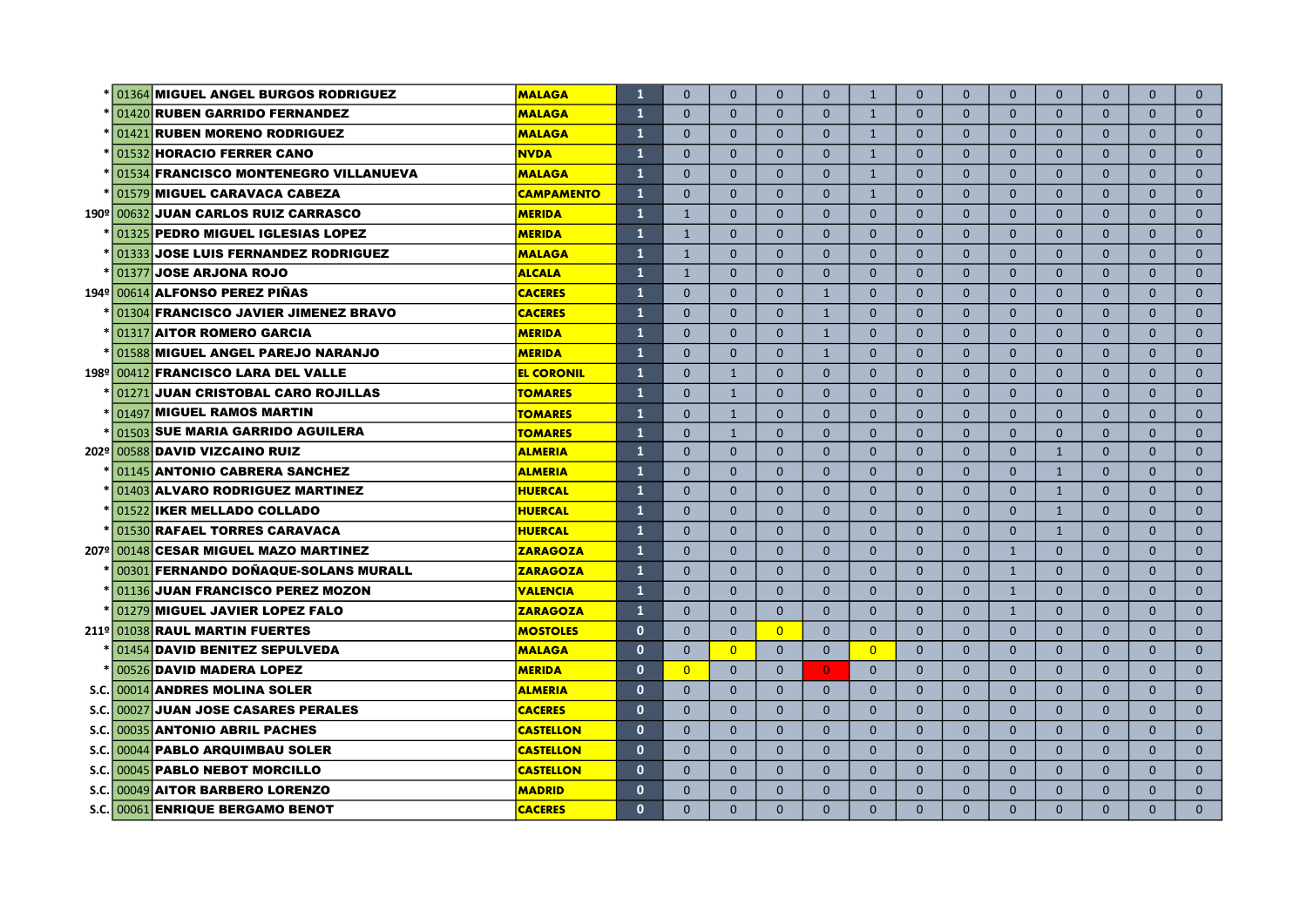|             | S.C. 00074 JORGE CALLADO CASTILLO             | <b>MADRID</b>     | $\mathbf 0$  | $\Omega$     | $\Omega$     | $\Omega$     | $\Omega$     | $\Omega$       | $\Omega$       | $\mathbf{0}$   | $\Omega$     | $\mathbf{0}$ | $\mathbf{0}$ | $\Omega$     | $\mathbf{0}$ |
|-------------|-----------------------------------------------|-------------------|--------------|--------------|--------------|--------------|--------------|----------------|----------------|----------------|--------------|--------------|--------------|--------------|--------------|
| S.C.I       | 00081 JUAN MANUEL CASTILLO ALAMEDAS           | <b>MADRID</b>     | $\mathbf{0}$ | $\Omega$     | $\mathbf{0}$ | $\Omega$     | $\mathbf{0}$ | 0              | $\overline{0}$ | $\Omega$       | $\mathbf{0}$ | $\mathbf{0}$ | $\mathbf{0}$ | $\Omega$     | $\mathbf{0}$ |
| S.C.        | 00082 JUAN PEDRO CALLADO SERRANO              | <b>MADRID</b>     | $\mathbf{0}$ | $\Omega$     | $\mathbf{0}$ | $\mathbf{0}$ | $\mathbf{0}$ | 0              | $\overline{0}$ | $\mathbf{0}$   | $\mathbf{0}$ | $\mathbf{0}$ | $\mathbf{0}$ | $\mathbf{0}$ | $\mathbf{0}$ |
| S.C.        | 00086 MANUEL AGUILAR MARCHAL                  | <b>MADRID</b>     | $\mathbf 0$  | $\Omega$     | $\mathbf{0}$ | $\Omega$     | $\Omega$     | 0              | $\mathbf{0}$   | $\mathbf{0}$   | $\mathbf{0}$ | $\mathbf{0}$ | $\mathbf{0}$ | $\mathbf{0}$ | $\mathbf{0}$ |
| S.C.        | 00087 MANUEL LOPEZ-SERRANO GILA               | <b>MADRID</b>     | $\mathbf 0$  | $\Omega$     | $\mathbf{0}$ | $\Omega$     | $\mathbf{0}$ | 0              | $\mathbf{0}$   | $\mathbf{0}$   | $\mathbf{0}$ | $\mathbf{0}$ | $\mathbf{0}$ | $\mathbf{0}$ | $\mathbf{0}$ |
| <b>S.C.</b> | 00090 OSCAR CABRERIZO REVESADO                | <b>GETAFE</b>     | $\mathbf 0$  | $\Omega$     | $\mathbf{0}$ | $\Omega$     | $\mathbf{0}$ | 0              | $\overline{0}$ | $\mathbf{0}$   | $\mathbf{0}$ | $\mathbf{0}$ | $\mathbf{0}$ | $\mathbf{0}$ | $\mathbf{0}$ |
| S.C.        | 00099 DAVID HERNANDEZ MUÑOZ                   | <b>VALLADOLID</b> | $\mathbf{0}$ | $\Omega$     | $\Omega$     | $\Omega$     | $\Omega$     | $\Omega$       | $\Omega$       | $\Omega$       | $\Omega$     | $\Omega$     | $\Omega$     | $\Omega$     | $\mathbf 0$  |
| S.C.        | 00102 FRANCISCO JAVIER SOTO MARTIN            | <b>VALLADOLID</b> | $\mathbf{0}$ | $\Omega$     | $\Omega$     | $\Omega$     | $\Omega$     | $\Omega$       | $\Omega$       | $\Omega$       | $\Omega$     | $\Omega$     | $\Omega$     | $\Omega$     | $\mathbf{0}$ |
| S.C.        | 00105 JOSE MARIA PELAEZ ALVAREZ               | <b>VALLADOLID</b> | $\mathbf{0}$ | $\Omega$     | $\Omega$     | $\Omega$     | $\Omega$     | $\Omega$       | $\Omega$       | $\Omega$       | $\Omega$     | $\Omega$     | $\Omega$     | $\Omega$     | $\mathbf{0}$ |
| S.C.        | 00130 FEDERICO MARTINEZ CAÑADAS               | <b>ALMERIA</b>    | $\mathbf{0}$ | $\Omega$     | $\Omega$     | $\Omega$     | $\Omega$     | $\overline{0}$ | $\Omega$       | $\Omega$       | $\Omega$     | $\Omega$     | $\Omega$     | $\Omega$     | $\mathbf{0}$ |
| S.C.        | 00156 CARLOS ALBERTO MARCO MARTINEZ           | <b>CASTELLON</b>  | $\mathbf{0}$ | $\Omega$     | $\Omega$     | $\Omega$     | $\Omega$     | $\overline{0}$ | $\Omega$       | $\Omega$       | $\Omega$     | $\Omega$     | $\mathbf{0}$ | $\Omega$     | $\mathbf{0}$ |
|             | S.C. 00160 ANGEL CANDELAS RUIZ-SANTA QUITERIA | <b>LA SOLANA</b>  | $\mathbf 0$  | $\Omega$     | $\Omega$     | $\Omega$     | $\Omega$     | $\overline{0}$ | $\Omega$       | $\Omega$       | $\mathbf{0}$ | $\Omega$     | $\mathbf{0}$ | $\mathbf{0}$ | $\mathbf{0}$ |
|             | S.C. 00171 FRANCISCO JAVIER FERNANDEZ PIÑERO  | <b>CAMPAMENTO</b> | $\mathbf 0$  | $\Omega$     | $\Omega$     | $\Omega$     | $\Omega$     | $\Omega$       | $\overline{0}$ | $\mathbf{0}$   | $\mathbf{0}$ | $\Omega$     | $\mathbf{0}$ | $\mathbf{0}$ | $\mathbf{0}$ |
|             | S.C. 00179 MIGUEL ANGEL CASADO RUIZ           | <b>SAN ROQUE</b>  | $\mathbf 0$  | $\Omega$     | $\Omega$     | $\Omega$     | $\Omega$     | $\mathbf{0}$   | $\mathbf{0}$   | $\mathbf{0}$   | $\mathbf{0}$ | $\mathbf{0}$ | $\mathbf{0}$ | $\mathbf{0}$ | $\mathbf{0}$ |
|             | S.C. 00181 ALFONSO RUBIO CASTAÑERA            | <b>MOSTOLES</b>   | $\mathbf 0$  | $\Omega$     | $\mathbf{0}$ | $\mathbf{0}$ | $\mathbf{0}$ | $\mathbf{0}$   | $\mathbf{0}$   | $\mathbf{0}$   | $\mathbf{0}$ | $\mathbf{0}$ | $\mathbf{0}$ | $\mathbf{0}$ | $\mathbf{0}$ |
|             | S.C. 00193 JUAN GARCIA RUIZ                   | <b>TOMARES</b>    | $\mathbf{0}$ | $\Omega$     | $\Omega$     | $\Omega$     | $\Omega$     | $\Omega$       | $\Omega$       | $\Omega$       | $\Omega$     | $\Omega$     | $\Omega$     | $\Omega$     | $\Omega$     |
|             | S.C. 00238 JOSE ANTONIO ARMARIO SERRANO       | <b>MERIDA</b>     | $\mathbf{0}$ | $\Omega$     | $\Omega$     | $\Omega$     | $\Omega$     | $\Omega$       | $\Omega$       | $\Omega$       | $\mathbf{0}$ | $\Omega$     | $\Omega$     | $\Omega$     | $\Omega$     |
|             | S.C. 00245 FRANCISCO SANCHEZ SALCEDO          | <b>LA SOLANA</b>  | $\mathbf{0}$ | $\Omega$     | $\mathbf{0}$ | $\Omega$     | $\Omega$     | $\Omega$       | $\Omega$       | $\Omega$       | $\mathbf{0}$ | $\mathbf{0}$ | $\mathbf{0}$ | $\Omega$     | $\mathbf{0}$ |
|             | S.C. 00247 JESUS DELGADO MORENO-ARRONES       | <b>LA SOLANA</b>  | $\mathbf{0}$ | $\Omega$     | $\Omega$     | $\Omega$     | $\Omega$     | $\overline{0}$ | $\Omega$       | $\Omega$       | $\Omega$     | $\mathbf{0}$ | $\Omega$     | $\Omega$     | $\mathbf{0}$ |
|             | S.C. 00250 MANUEL MONTOYA PALACIOS            | <b>LA SOLANA</b>  | $\mathbf{0}$ | $\Omega$     | $\Omega$     | $\Omega$     | $\Omega$     | $\overline{0}$ | $\Omega$       | $\Omega$       | $\Omega$     | $\mathbf{0}$ | $\Omega$     | $\mathbf{0}$ | $\mathbf{0}$ |
|             | S.C. 00254 PEDRO JESUS SANCHEZ SALCEDO        | <b>LA SOLANA</b>  | $\mathbf{0}$ | $\Omega$     | $\Omega$     | $\mathbf{0}$ | $\Omega$     | $\overline{0}$ | $\Omega$       | $\overline{0}$ | $\Omega$     | $\mathbf{0}$ | $\mathbf{0}$ | $\mathbf{0}$ | $\mathbf{0}$ |
|             | S.C. 00256 ALVARO ASENJO TORRICO              | <b>MADRID</b>     | $\mathbf{0}$ | $\mathbf 0$  | $\mathbf{0}$ | $\mathbf{0}$ | $\mathbf{0}$ | $\mathbf{0}$   | $\overline{0}$ | $\mathbf{0}$   | $\mathbf{0}$ | $\mathbf{0}$ | $\mathbf{0}$ | $\mathbf{0}$ | $\mathbf{0}$ |
|             | S.C. 00259 FELIPE MARTIN NAVARRO              | <b>MADRID</b>     | $\mathbf{0}$ | $\mathbf{0}$ | $\mathbf{0}$ | $\mathbf{0}$ | $\mathbf{0}$ | $\mathbf{0}$   | $\overline{0}$ | $\mathbf{0}$   | $\mathbf{0}$ | $\mathbf{0}$ | $\mathbf{0}$ | $\mathbf{0}$ | $\mathbf{0}$ |
|             | S.C. 00289 FRANCISCO JAVIER OJEDA IBORRA      | <b>ALMERIA</b>    | $\mathbf 0$  | $\mathbf{0}$ | $\mathbf{0}$ | $\mathbf{0}$ | $\mathbf{0}$ | $\mathbf{0}$   | $\overline{0}$ | $\mathbf{0}$   | $\mathbf{0}$ | $\mathbf{0}$ | $\mathbf{0}$ | $\mathbf{0}$ | $\mathbf{0}$ |
|             | S.C. 00297 MIGUEL SALMERON LOPEZ              | <b>HUERCAL</b>    | $\mathbf{0}$ | $\Omega$     | $\Omega$     | $\Omega$     | $\Omega$     | $\mathbf{0}$   | $\Omega$       | $\Omega$       | $\Omega$     | $\Omega$     | $\Omega$     | $\Omega$     | $\Omega$     |
|             | S.C. 00321 FERNANDO BREVA GONZALEZ            | <b>CASTELLON</b>  | $\mathbf{0}$ | $\Omega$     | $\Omega$     | $\Omega$     | $\Omega$     | $\Omega$       | $\Omega$       | $\Omega$       | $\Omega$     | $\Omega$     | $\Omega$     | $\Omega$     | $\Omega$     |
|             | S.C. 00322 ISAAC ESTEVE BARCOS                | <b>CASTELLON</b>  | $\mathbf{0}$ | $\Omega$     | $\Omega$     | $\Omega$     | $\Omega$     | $\Omega$       | $\Omega$       | $\Omega$       | $\Omega$     | $\Omega$     | $\Omega$     | $\Omega$     | $\Omega$     |
|             | S.C. 00323 JOAQUIN SALA MARTORELL             | <b>VALENCIA</b>   | $\mathbf{0}$ | $\Omega$     | $\Omega$     | $\Omega$     | $\Omega$     | $\Omega$       | $\Omega$       | $\Omega$       | $\Omega$     | $\Omega$     | $\Omega$     | $\Omega$     | $\mathbf{0}$ |
|             | S.C. 00324 JUAN RICARDO PUCHADES LLOPIS       | <b>VALENCIA</b>   | $\mathbf{0}$ | $\Omega$     | $\Omega$     | $\Omega$     | $\mathbf{0}$ | $\overline{0}$ | $\overline{0}$ | $\mathbf{0}$   | $\Omega$     | $\mathbf{0}$ | $\mathbf{0}$ | $\Omega$     | $\mathbf{0}$ |
|             | S.C. 00331 JOSE LUIS IZQUIERDO PALOMERA       | <b>LA SOLANA</b>  | $\mathbf 0$  | $\Omega$     | $\Omega$     | $\Omega$     | $\mathbf{0}$ | $\overline{0}$ | $\mathbf{0}$   | $\mathbf{0}$   | $\Omega$     | $\mathbf{0}$ | $\Omega$     | $\Omega$     | $\mathbf{0}$ |
|             | S.C. 00336 PEDRO ALHAMBRA ALHAMBRA            | <b>LA SOLANA</b>  | $\mathbf{0}$ | $\Omega$     | $\Omega$     | $\Omega$     | $\mathbf{0}$ | $\mathbf{0}$   | $\mathbf{0}$   | $\mathbf{0}$   | $\mathbf{0}$ | $\mathbf{0}$ | $\mathbf{0}$ | $\mathbf{0}$ | $\mathbf{0}$ |
|             | S.C. 00338 PEDRO SEVILLA JAIME                | <b>LA SOLANA</b>  | $\mathbf{0}$ | $\Omega$     | $\Omega$     | $\Omega$     | $\mathbf{0}$ | $\mathbf{0}$   | $\mathbf{0}$   | $\mathbf{0}$   | $\mathbf{0}$ | $\mathbf{0}$ | $\mathbf{0}$ | $\mathbf{0}$ | $\mathbf{0}$ |
|             | S.C. 00339 SANTIAGO ORTIZ ROMERO DE AVILA     | <b>LA SOLANA</b>  | $\mathbf{0}$ | $\mathbf{0}$ | $\mathbf{0}$ | $\Omega$     | $\mathbf{0}$ | $\mathbf{0}$   | $\mathbf{0}$   | $\mathbf{0}$   | $\mathbf{0}$ | $\mathbf{0}$ | $\mathbf{0}$ | $\mathbf{0}$ | $\mathbf{0}$ |
|             | S.C. 00344 GERARDO BARAHONA SANCHEZ           | <b>ALCALA</b>     | $\mathbf{0}$ | $\Omega$     | $\Omega$     | $\Omega$     | $\Omega$     | $\Omega$       | $\Omega$       | $\Omega$       | $\Omega$     | $\Omega$     | $\Omega$     | $\Omega$     | $\Omega$     |
|             | S.C. 00360 CARLOS ARMARIO SERRANO             | <b>MERIDA</b>     | $\mathbf{0}$ | $\Omega$     | $\Omega$     | $\Omega$     | $\Omega$     | $\Omega$       | $\overline{0}$ | $\Omega$       | $\Omega$     | $\Omega$     | $\Omega$     | $\Omega$     | $\mathbf{0}$ |
|             | S.C. 00362 ELENA MARINA SANCHO PAREDES        | <b>MERIDA</b>     | $\mathbf{0}$ | $\Omega$     | $\Omega$     | $\Omega$     | $\Omega$     | $\Omega$       | $\Omega$       | $\Omega$       | $\Omega$     | $\mathbf{0}$ | $\Omega$     | $\Omega$     | $\mathbf{0}$ |
|             | S.C. 00380 JUAN ZAMORA RODRIGUEZ              | <b>HUERCAL</b>    | $\mathbf{0}$ | $\Omega$     | $\Omega$     | $\Omega$     | $\Omega$     | $\overline{0}$ | $\Omega$       | $\Omega$       | $\Omega$     | $\Omega$     | $\Omega$     | $\Omega$     | $\Omega$     |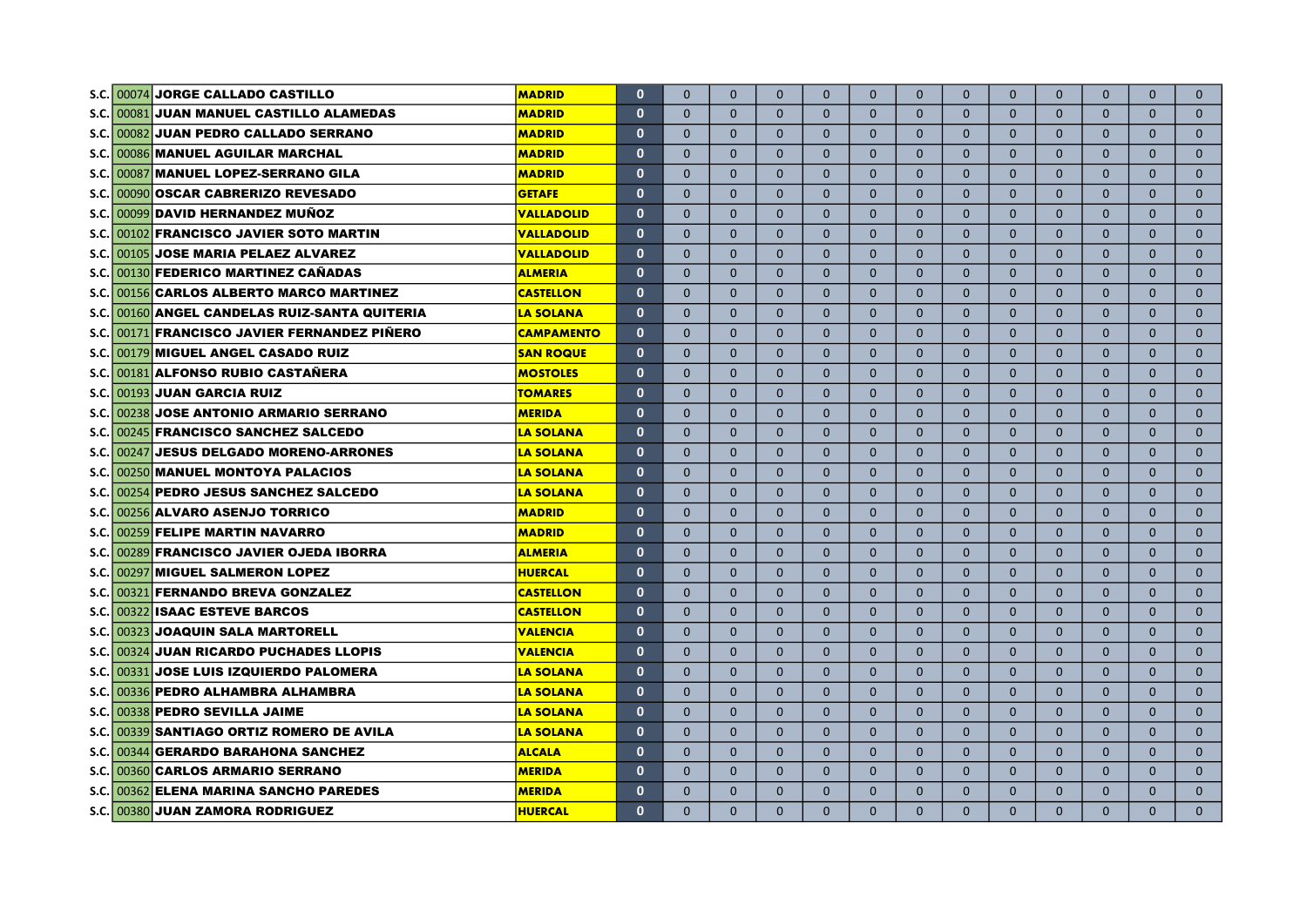|             | S.C. 00413 FRANCISCO MANUEL BARRERA VAZQUEZ                 | <b>EL CORONIL</b> | $\mathbf{0}$ | $\Omega$     | $\Omega$     | $\Omega$     | $\Omega$       | $\mathbf{0}$   | $\mathbf{0}$ | $\mathbf{0}$   | $\mathbf{0}$ | $\mathbf{0}$ | $\mathbf{0}$ | $\Omega$     | $\Omega$     |
|-------------|-------------------------------------------------------------|-------------------|--------------|--------------|--------------|--------------|----------------|----------------|--------------|----------------|--------------|--------------|--------------|--------------|--------------|
|             | S.C. 00414 GONZALO GARCIA DE LA VEGA MORUNO                 | <b>EL CORONIL</b> | $\mathbf{0}$ | $\Omega$     | $\mathbf{0}$ | $\Omega$     | $\mathbf{0}$   | $\mathbf{0}$   | $\mathbf{0}$ | $\mathbf{0}$   | $\mathbf{0}$ | $\mathbf{0}$ | $\mathbf{0}$ | $\Omega$     | $\mathbf{0}$ |
| S.C.        | 00419 JOSE LUIS ALCON BERDONCE                              | <b>EL CORONIL</b> | $\mathbf{0}$ | $\Omega$     | $\mathbf{0}$ | $\Omega$     | $\mathbf{0}$   | $\mathbf{0}$   | $\mathbf{0}$ | $\mathbf{0}$   | $\mathbf{0}$ | $\mathbf{0}$ | $\mathbf{0}$ | $\Omega$     | $\mathbf{0}$ |
| S.C.        | 00423 JULEN BERNAL RUIZ                                     | <b>EL CORONIL</b> | $\mathbf{0}$ | $\Omega$     | $\mathbf{0}$ | $\Omega$     | $\mathbf{0}$   | $\mathbf{0}$   | $\mathbf{0}$ | $\Omega$       | $\mathbf{0}$ | $\mathbf{0}$ | $\mathbf{0}$ | $\Omega$     | $\mathbf{0}$ |
| S.C.        | 00432 ALFONSO PALACIOS PALACIOS                             | <b>LA SOLANA</b>  | $\mathbf{0}$ | $\Omega$     | $\mathbf{0}$ | $\Omega$     | $\mathbf{0}$   | $\mathbf{0}$   | $\mathbf{0}$ | $\mathbf{0}$   | $\mathbf{0}$ | $\mathbf{0}$ | $\mathbf{0}$ | $\Omega$     | $\mathbf{0}$ |
| S.C.        | <b>FRANCISCO ALHAMBRA ALHAMBRA</b><br>00441                 | <b>LA SOLANA</b>  | $\mathbf{0}$ | $\mathbf{0}$ | $\mathbf{0}$ | $\Omega$     | $\mathbf{0}$   | $\mathbf{0}$   | $\mathbf{0}$ | $\mathbf{0}$   | $\mathbf{0}$ | $\mathbf{0}$ | $\mathbf{0}$ | $\mathbf{0}$ | $\mathbf{0}$ |
| S.C.        | 00445 ISIDORO JOSE DIAZ-CANO SANCHEZ                        | <b>LA SOLANA</b>  | $\mathbf{0}$ | $\Omega$     | $\Omega$     | $\Omega$     | $\Omega$       | $\Omega$       | $\Omega$     | $\Omega$       | $\Omega$     | $\Omega$     | $\Omega$     | $\Omega$     | $\mathbf{0}$ |
| S.C.        | 00475 FRANCISCO JAVIER CASADO GARCIA                        | <b>MADRID</b>     | $\mathbf{0}$ | $\Omega$     | $\Omega$     | $\Omega$     | $\Omega$       | $\Omega$       | $\Omega$     | $\Omega$       | $\Omega$     | $\Omega$     | $\Omega$     | $\Omega$     | $\mathbf{0}$ |
| S.C.        | <b>JOSE ANTONIO GAREA MOLDES</b><br>00482                   | <b>MADRID</b>     | $\mathbf{0}$ | $\Omega$     | $\Omega$     | $\Omega$     | $\Omega$       | $\Omega$       | $\Omega$     | $\Omega$       | $\Omega$     | $\Omega$     | $\Omega$     | $\Omega$     | $\mathbf{0}$ |
| S.C.        | <b>ROBERTO MONSECO MONTES</b><br>00502                      | <b>GETAFE</b>     | $\mathbf{0}$ | $\Omega$     | $\Omega$     | $\Omega$     | $\Omega$       | $\Omega$       | $\Omega$     | $\Omega$       | $\Omega$     | $\Omega$     | $\Omega$     | $\Omega$     | $\mathbf{0}$ |
| S.C.        | 00555 ADRIAN PADRONES CARBAJO                               | <b>VALLADOLID</b> | $\mathbf{0}$ | $\Omega$     | $\Omega$     | $\Omega$     | $\Omega$       | $\mathbf{0}$   | $\Omega$     | $\Omega$       | $\Omega$     | $\Omega$     | $\mathbf{0}$ | $\Omega$     | $\mathbf{0}$ |
| S.C.        | 00595 JAVIER IMBERNON MOLINA                                | <b>CASTELLON</b>  | $\mathbf{0}$ | $\mathbf{0}$ | $\Omega$     | $\mathbf{0}$ | $\mathbf{0}$   | $\mathbf{0}$   | $\mathbf{0}$ | $\mathbf{0}$   | $\mathbf{0}$ | $\mathbf{0}$ | $\mathbf{0}$ | $\mathbf{0}$ | $\mathbf{0}$ |
| S.C.        | 00596 JESUS MARTIN PUERTAS                                  | <b>HUERCAL</b>    | $\mathbf{0}$ | $\mathbf{0}$ | $\mathbf{0}$ | $\mathbf{0}$ | $\mathbf{0}$   | $\mathbf{0}$   | $\mathbf{0}$ | $\mathbf{0}$   | $\mathbf{0}$ | $\mathbf{0}$ | $\mathbf{0}$ | $\mathbf{0}$ | $\mathbf{0}$ |
| S.C.        | 00606 RAFAEL BONILLO RUMI                                   | <b>HUERCAL</b>    | $\mathbf{0}$ | $\Omega$     | $\mathbf{0}$ | $\mathbf{0}$ | $\mathbf{0}$   | $\mathbf{0}$   | $\mathbf{0}$ | $\mathbf{0}$   | $\mathbf{0}$ | $\mathbf{0}$ | $\mathbf{0}$ | $\mathbf{0}$ | $\mathbf{0}$ |
|             | <b>RUBEN NAVAS RUEDA</b><br>$S.C.$ 00609                    | <b>HUERCAL</b>    | $\mathbf{0}$ | $\mathbf{0}$ | $\mathbf{0}$ | $\mathbf{0}$ | $\mathbf{0}$   | $\mathbf{0}$   | $\mathbf{0}$ | $\mathbf{0}$   | $\mathbf{0}$ | $\mathbf{0}$ | $\mathbf{0}$ | $\mathbf{0}$ | $\mathbf{0}$ |
|             | <b>LUIS MEJIAS GARCIA</b><br><b>S.C.</b> 00643              | <b>SAN ROQUE</b>  | $\mathbf{0}$ | $\Omega$     | $\Omega$     | $\Omega$     | $\Omega$       | $\Omega$       | $\Omega$     | $\Omega$       | $\Omega$     | $\Omega$     | $\Omega$     | $\Omega$     | $\Omega$     |
|             | <b>IMIGUEL ANGEL LORENTE CASTILLO</b><br><b>S.C.I</b> 00644 | <b>CAMPAMENTO</b> | $\mathbf{0}$ | $\Omega$     | $\Omega$     | $\Omega$     | $\Omega$       | $\Omega$       | $\Omega$     | $\Omega$       | $\Omega$     | $\Omega$     | $\Omega$     | $\Omega$     | $\mathbf{0}$ |
|             | S.C. 00648 JAIME BREVA GONZALEZ                             | <b>CASTELLON</b>  | $\mathbf{0}$ | $\Omega$     | $\Omega$     | $\Omega$     | $\Omega$       | $\Omega$       | $\Omega$     | $\overline{0}$ | $\Omega$     | $\Omega$     | $\Omega$     | $\Omega$     | $\mathbf{0}$ |
|             | S.C. 00683 ANTONIO MIGUEL BRAVO DEL VALLE                   | <b>EL CORONIL</b> | $\mathbf{0}$ | $\Omega$     | $\mathbf{0}$ | $\mathbf{0}$ | $\Omega$       | $\overline{0}$ | $\Omega$     | $\mathbf{0}$   | $\Omega$     | $\Omega$     | $\mathbf{0}$ | $\mathbf{0}$ | $\mathbf{0}$ |
|             | <b>JUAN VALLE PLATA</b><br>S.C. 00687                       | <b>EL CORONIL</b> | $\mathbf{0}$ | $\mathbf{0}$ | $\mathbf{0}$ | $\mathbf{0}$ | $\overline{0}$ | $\overline{0}$ | $\Omega$     | $\mathbf{0}$   | $\mathbf{0}$ | $\mathbf{0}$ | $\mathbf{0}$ | $\mathbf{0}$ | $\mathbf{0}$ |
|             | <b>ENRIQUE JAVIER JIMENEZ GONZALEZ</b><br>$S.C.$ 00692      | <b>GUINIGUADA</b> | $\mathbf{0}$ | $\mathbf{0}$ | $\mathbf{0}$ | $\mathbf{0}$ | $\mathbf{0}$   | $\overline{0}$ | $\mathbf{0}$ | $\mathbf{0}$   | $\mathbf{0}$ | $\mathbf{0}$ | $\mathbf{0}$ | $\mathbf{0}$ | $\mathbf{0}$ |
|             | S.C. 00693 JESUS VALENTIN GALVAN GARCIA                     | <b>GUINIGUADA</b> | $\mathbf{0}$ | $\mathbf{0}$ | $\mathbf{0}$ | $\mathbf{0}$ | $\mathbf{0}$   | $\mathbf{0}$   | $\mathbf{0}$ | $\mathbf{0}$   | $\mathbf{0}$ | $\mathbf{0}$ | $\mathbf{0}$ | $\mathbf{0}$ | $\mathbf{0}$ |
| <b>S.C.</b> | 00695 JOSE MARIA JIMENEZ GONZALEZ                           | <b>GUINIGUADA</b> | $\mathbf{0}$ | $\mathbf{0}$ | $\mathbf{0}$ | $\mathbf{0}$ | $\mathbf{0}$   | $\mathbf 0$    | $\mathbf{0}$ | $\mathbf{0}$   | $\mathbf{0}$ | $\mathbf{0}$ | $\mathbf{0}$ | $\mathbf{0}$ | $\mathbf{0}$ |
| <b>S.C.</b> | 00707 FRANCISCO IZQUIERDO LARA                              | <b>LA SOLANA</b>  | $\mathbf{0}$ | $\mathbf{0}$ | $\mathbf{0}$ | $\mathbf{0}$ | $\mathbf{0}$   | $\mathbf{0}$   | $\mathbf{0}$ | $\mathbf{0}$   | $\mathbf{0}$ | $\mathbf{0}$ | $\mathbf{0}$ | $\mathbf{0}$ | $\mathbf 0$  |
| S.C.I       | 00719 ALFREDO CALVO SANCHEZ                                 | <b>GETAFE</b>     | $\mathbf{0}$ | $\Omega$     | $\Omega$     | $\Omega$     | $\mathbf{0}$   | $\mathbf{0}$   | $\Omega$     | $\Omega$       | $\Omega$     | $\mathbf{0}$ | $\Omega$     | $\Omega$     | $\mathbf{0}$ |
|             | <b>JOSE ANGEL VIDANIA JURADO</b><br><b>S.C.</b> 00731       | <b>ALCALA</b>     | $\mathbf{0}$ | $\Omega$     | $\Omega$     | $\Omega$     | $\Omega$       | $\Omega$       | $\Omega$     | $\Omega$       | $\Omega$     | $\Omega$     | $\Omega$     | $\Omega$     | $\mathbf{0}$ |
| s.c.l       | 00766 SHEILA PLAZA CONTRERAS                                | <b>MERIDA</b>     | $\mathbf{0}$ | $\Omega$     | $\Omega$     | $\Omega$     | $\Omega$       | $\Omega$       | $\Omega$     | $\Omega$       | $\Omega$     | $\Omega$     | $\Omega$     | $\Omega$     | $\mathbf{0}$ |
|             | S.C. 00795 FRANCISCO MANUEL SOLER DOMINGUEZ                 | <b>ALMERIA</b>    | $\mathbf{0}$ | $\mathbf{0}$ | $\Omega$     | $\Omega$     | $\mathbf{0}$   | $\mathbf{0}$   | $\Omega$     | $\Omega$       | $\Omega$     | $\Omega$     | $\Omega$     | $\Omega$     | $\mathbf{0}$ |
|             | S.C. 00801<br>MERCEDES ZAMORA RODRIGUEZ                     | <b>HUERCAL</b>    | $\mathbf{0}$ | $\mathbf{0}$ | $\Omega$     | $\Omega$     | $\mathbf{0}$   | $\mathbf{0}$   | $\mathbf{0}$ | $\mathbf{0}$   | $\mathbf{0}$ | $\mathbf{0}$ | $\Omega$     | $\Omega$     | $\mathbf{0}$ |
|             | S.C. 00817<br><b>DAVID JURADO FRUTOS</b>                    | <b>CASTELLON</b>  | $\mathbf{0}$ | $\mathbf{0}$ | $\mathbf{0}$ | $\mathbf{0}$ | $\mathbf{0}$   | $\mathbf{0}$   | $\mathbf{0}$ | $\mathbf{0}$   | $\mathbf{0}$ | $\mathbf{0}$ | $\mathbf{0}$ | $\mathbf{0}$ | $\mathbf{0}$ |
|             | <b>JOSE ANTONIO FERNANDEZ MORENO</b><br><b>S.C.</b> 00837   | <b>EL CORONIL</b> | $\mathbf{0}$ | $\mathbf{0}$ | $\mathbf{0}$ | $\mathbf{0}$ | $\mathbf{0}$   | $\mathbf{0}$   | $\mathbf{0}$ | $\mathbf{0}$   | $\mathbf{0}$ | $\mathbf{0}$ | $\mathbf{0}$ | $\mathbf{0}$ | $\mathbf{0}$ |
|             | <b>CESAR GARCIA MARTINEZ</b><br>S.C. 00871                  | <b>MADRID</b>     | $\mathbf{0}$ | $\mathbf{0}$ | $\mathbf{0}$ | $\mathbf{0}$ | $\mathbf{0}$   | $\mathbf{0}$   | $\mathbf{0}$ | $\mathbf{0}$   | $\mathbf{0}$ | $\mathbf{0}$ | $\mathbf{0}$ | $\mathbf{0}$ | $\mathbf{0}$ |
|             | S.C. 00873 EDGAR CALLEJA GOMEZ                              | <b>GETAFE</b>     | $\mathbf{0}$ | $\mathbf{0}$ | $\mathbf{0}$ | $\mathbf{0}$ | $\mathbf{0}$   | $\mathbf{0}$   | $\mathbf{0}$ | $\mathbf{0}$   | $\mathbf{0}$ | $\mathbf{0}$ | $\mathbf{0}$ | $\mathbf{0}$ | $\mathbf{0}$ |
|             | S.C. 00903 CARLOS CANO ALVAREZ                              | <b>AZUQUECA</b>   | $\mathbf{0}$ | $\Omega$     | $\Omega$     | $\Omega$     | $\Omega$       | $\Omega$       | $\Omega$     | $\Omega$       | $\Omega$     | $\Omega$     | $\Omega$     | $\Omega$     | $\mathbf{0}$ |
|             | S.C. 00916 MIGUEL OSCAR SOLANO AGUILAR                      | <b>ALCALA</b>     | $\mathbf{0}$ | $\Omega$     | $\Omega$     | $\Omega$     | $\mathbf{0}$   | $\mathbf{0}$   | $\Omega$     | $\mathbf{0}$   | $\mathbf{0}$ | $\mathbf{0}$ | $\Omega$     | $\Omega$     | $\mathbf{0}$ |
|             | S.C. 00917 OSCAR MONSECO GARCIA                             | <b>AZUQUECA</b>   | $\mathbf{0}$ | $\Omega$     | $\Omega$     | $\Omega$     | $\Omega$       | $\mathbf{0}$   | $\Omega$     | $\mathbf{0}$   | $\mathbf{0}$ | $\mathbf{0}$ | $\Omega$     | $\Omega$     | $\mathbf{0}$ |
|             | S.C. 00921 RAUL SANCHEZ ISIDRO                              | <b>ALCALA</b>     | $\mathbf{0}$ | $\Omega$     | $\Omega$     | $\Omega$     | $\Omega$       | $\mathbf{0}$   | $\Omega$     | $\Omega$       | $\Omega$     | $\Omega$     | $\Omega$     | $\Omega$     | $\Omega$     |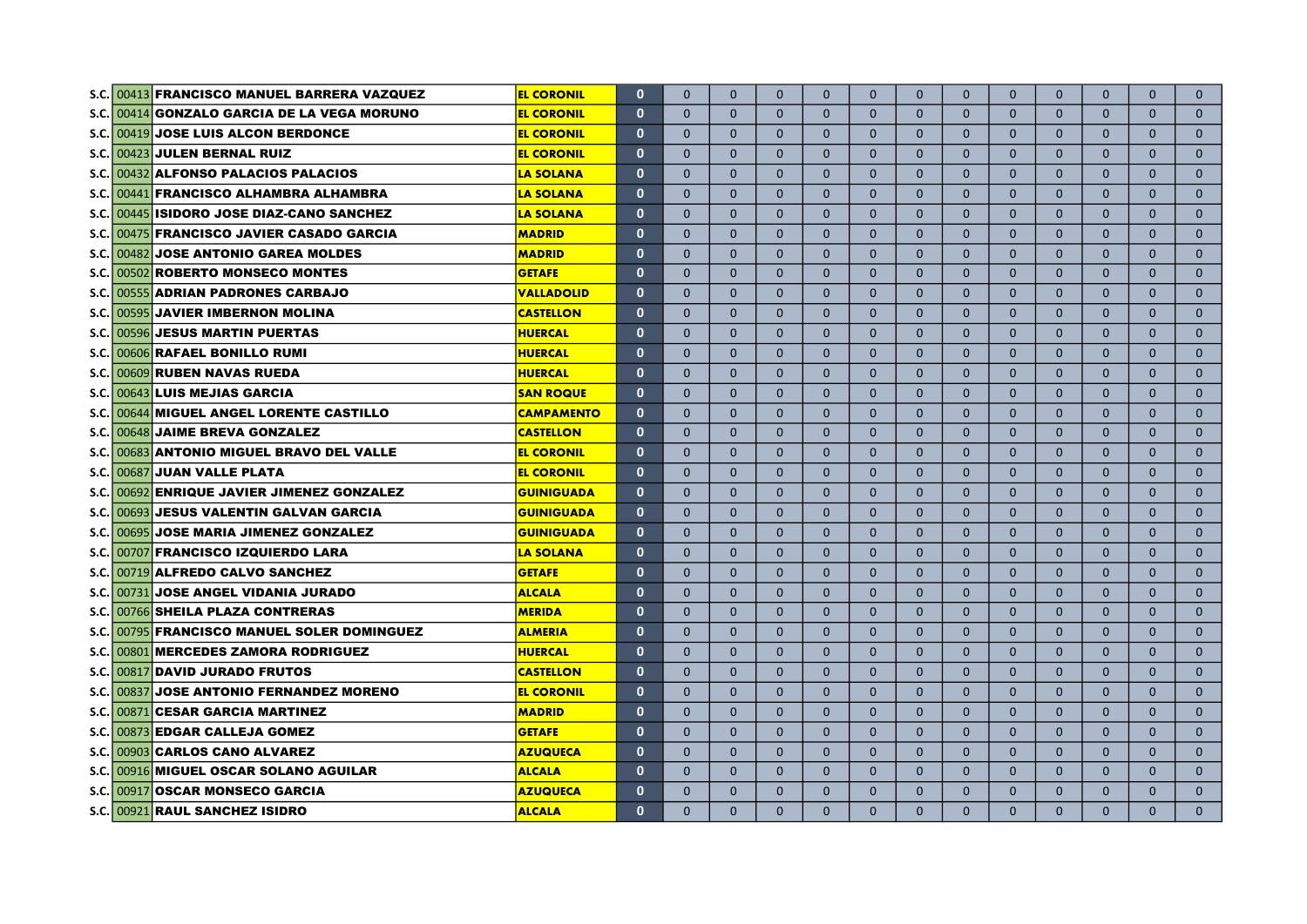| <b>S.C.</b> | 00925 ADRIAN GARCIA FORTUN                         | <b>ALMERIA</b>      | $\mathbf 0$  | $\Omega$     | $\mathbf{0}$ | $\mathbf{0}$ | $\Omega$     | $\overline{0}$ | $\overline{0}$ | $\mathbf{0}$   | $\Omega$       | $\mathbf{0}$ | $\mathbf{0}$ | $\mathbf{0}$ | $\mathbf{0}$ |
|-------------|----------------------------------------------------|---------------------|--------------|--------------|--------------|--------------|--------------|----------------|----------------|----------------|----------------|--------------|--------------|--------------|--------------|
| S.C.        | 00930 SERGIO GOMEZ BAENA                           | <b>ALMERIA</b>      | $\mathbf{0}$ | $\mathbf{0}$ | $\mathbf{0}$ | $\mathbf{0}$ | $\mathbf{0}$ | 0              | $\mathbf{0}$   | $\mathbf{0}$   | $\mathbf{0}$   | $\mathbf{0}$ | $\mathbf{0}$ | $\mathbf{0}$ | $\mathbf{0}$ |
| S.C.        | 00947 ALBERTO JURADO FRUTOS                        | <b>CASTELLON</b>    | $\mathbf{0}$ | $\Omega$     | $\mathbf{0}$ | $\mathbf{0}$ | $\mathbf{0}$ | 0              | $\mathbf{0}$   | $\mathbf{0}$   | $\mathbf{0}$   | $\mathbf{0}$ | $\mathbf{0}$ | $\mathbf{0}$ | $\mathbf{0}$ |
| S.C.        | 00949 JOSE FRANCISCO TRILLES ALOS                  | <b>CASTELLON</b>    | $\mathbf 0$  | $\Omega$     | $\mathbf{0}$ | $\mathbf{0}$ | $\mathbf{0}$ | 0              | $\mathbf{0}$   | $\mathbf{0}$   | $\mathbf{0}$   | $\mathbf{0}$ | $\mathbf{0}$ | $\mathbf{0}$ | $\mathbf{0}$ |
| S.C.        | 00958 ANTONIO MANUEL SANTOS REINA                  | <b>EL CORONIL</b>   | $\mathbf 0$  | $\Omega$     | $\mathbf{0}$ | $\Omega$     | $\mathbf{0}$ | 0              | $\mathbf{0}$   | $\mathbf{0}$   | $\mathbf{0}$   | $\mathbf{0}$ | $\mathbf{0}$ | $\mathbf{0}$ | $\mathbf{0}$ |
| S.C.        | 00966 ADRIAN GUTIERREZ NAVARRO                     | <b>ALCALA</b>       | $\mathbf 0$  | $\mathbf{0}$ | $\mathbf{0}$ | $\Omega$     | $\mathbf{0}$ | 0              | $\mathbf{0}$   | $\mathbf{0}$   | $\mathbf{0}$   | $\mathbf{0}$ | $\mathbf{0}$ | $\mathbf{0}$ | $\mathbf{0}$ |
| S.C.        | 00972 FERNANDO JUAN PERELA BARTOLOME               | <b>MADRID</b>       | $\mathbf{0}$ | $\Omega$     | $\Omega$     | $\Omega$     | $\Omega$     | $\Omega$       | $\Omega$       | $\Omega$       | $\Omega$       | $\Omega$     | $\Omega$     | $\Omega$     | $\mathbf 0$  |
| S.C.        | 00991 MIGUEL NARANJO AVILA                         | <b>FUENLABRADA</b>  | $\mathbf{0}$ | $\Omega$     | $\Omega$     | $\Omega$     | $\Omega$     | $\Omega$       | $\Omega$       | $\Omega$       | $\Omega$       | $\Omega$     | $\Omega$     | $\Omega$     | $\mathbf{0}$ |
| S.C.        | 00994 ANGEL SUANES AGUILERA                        | <b>ALMERIA</b>      | $\mathbf{0}$ | $\Omega$     | $\Omega$     | $\Omega$     | $\Omega$     | $\Omega$       | $\Omega$       | $\Omega$       | $\Omega$       | $\Omega$     | $\Omega$     | $\Omega$     | $\mathbf{0}$ |
| S.C.        | 00996 CHRISTIAN NAVAS RUEDA                        | <b>HUERCAL</b>      | $\mathbf{0}$ | $\Omega$     | $\Omega$     | $\Omega$     | $\Omega$     | $\overline{0}$ | $\Omega$       | $\Omega$       | $\Omega$       | $\Omega$     | $\Omega$     | $\Omega$     | $\mathbf{0}$ |
| S.C.        | 00997 DANIEL GONZALEZ GARCIA                       | <b>ALMERIA</b>      | $\mathbf{0}$ | $\Omega$     | $\Omega$     | $\Omega$     | $\Omega$     | $\overline{0}$ | $\Omega$       | $\Omega$       | $\Omega$       | $\Omega$     | $\mathbf{0}$ | $\Omega$     | $\mathbf{0}$ |
| S.C.        | 00998 MANUEL FERNANDEZ BERBEL                      | <b>ALMERIA</b>      | $\mathbf 0$  | $\Omega$     | $\Omega$     | $\Omega$     | $\Omega$     | $\overline{0}$ | $\mathbf{0}$   | $\mathbf{0}$   | $\mathbf{0}$   | $\Omega$     | $\mathbf{0}$ | $\mathbf{0}$ | $\mathbf{0}$ |
| S.C.        | 01008 JUAN FRANCISCO FERNANDEZ MOLINA              | <b>SAN ROQUE</b>    | $\mathbf 0$  | $\Omega$     | $\mathbf{0}$ | $\mathbf{0}$ | $\mathbf{0}$ | $\mathbf{0}$   | $\overline{0}$ | $\mathbf{0}$   | $\mathbf{0}$   | $\mathbf{0}$ | $\mathbf{0}$ | $\mathbf{0}$ | $\mathbf{0}$ |
|             | S.C. 01011 FRANCISCO VILLEGAS BENEDICTO            | <b>CASTELLON</b>    | $\mathbf 0$  | $\Omega$     | $\mathbf{0}$ | $\mathbf{0}$ | $\mathbf{0}$ | $\mathbf{0}$   | $\mathbf{0}$   | $\mathbf{0}$   | $\mathbf{0}$   | $\mathbf{0}$ | $\mathbf{0}$ | $\mathbf{0}$ | $\mathbf{0}$ |
|             | S.C. 01015 ALVARO ARIAS LOPEZ                      | <b>MADRID</b>       | $\mathbf 0$  | $\Omega$     | $\mathbf{0}$ | $\mathbf{0}$ | $\mathbf{0}$ | $\mathbf{0}$   | $\mathbf{0}$   | $\mathbf{0}$   | $\mathbf{0}$   | $\mathbf{0}$ | $\mathbf{0}$ | $\mathbf{0}$ | $\mathbf{0}$ |
|             | S.C. 01016 ALVARO JAVIER GIL DURAN                 | <b>MADRID</b>       | $\mathbf{0}$ | $\Omega$     | $\Omega$     | $\Omega$     | $\Omega$     | $\Omega$       | $\Omega$       | $\Omega$       | $\Omega$       | $\Omega$     | $\Omega$     | $\Omega$     | $\Omega$     |
|             | S.C. 01017 FERNANDO MUÑOZ PEREZ                    | <b>MOSTOLES</b>     | $\mathbf{0}$ | $\Omega$     | $\Omega$     | $\Omega$     | $\Omega$     | $\Omega$       | $\Omega$       | $\Omega$       | $\overline{0}$ | $\Omega$     | $\Omega$     | $\Omega$     | $\Omega$     |
|             | S.C. 01020 LUIS MIGUEL PEROMINGO CORRAL            | <b>MADRID</b>       | $\mathbf{0}$ | $\Omega$     | $\Omega$     | $\Omega$     | $\Omega$     | $\overline{0}$ | $\Omega$       | $\Omega$       | $\overline{0}$ | $\mathbf{0}$ | $\mathbf{0}$ | $\Omega$     | $\mathbf{0}$ |
|             | S.C. 01034 MARIO TOVAR CHAPARRO                    | <b>FUENLABRADA</b>  | $\mathbf{0}$ | $\Omega$     | $\Omega$     | $\Omega$     | $\Omega$     | $\overline{0}$ | $\Omega$       | $\Omega$       | $\Omega$       | $\mathbf{0}$ | $\Omega$     | $\mathbf{0}$ | $\mathbf{0}$ |
|             | <b>JUAN JOSE HERNANDO APARICIO</b><br>$S.C.$ 01047 | <b>ALCALA</b>       | $\mathbf{0}$ | $\Omega$     | $\Omega$     | $\mathbf{0}$ | $\Omega$     | $\overline{0}$ | $\Omega$       | $\overline{0}$ | $\Omega$       | $\mathbf{0}$ | $\Omega$     | $\mathbf{0}$ | $\mathbf{0}$ |
|             | S.C. 01054 ADRIAN JAVIER IBORRA RUIZ               | <b>ALCALA</b>       | $\mathbf{0}$ | $\mathbf{0}$ | $\Omega$     | $\mathbf{0}$ | $\Omega$     | $\overline{0}$ | $\Omega$       | $\overline{0}$ | $\Omega$       | $\mathbf{0}$ | $\mathbf{0}$ | $\mathbf{0}$ | $\mathbf{0}$ |
| S.C.        | 01058 JOSE MANUEL ARCAS GONZALEZ                   | <b>MADRID</b>       | $\mathbf{0}$ | $\mathbf 0$  | $\mathbf{0}$ | $\mathbf{0}$ | $\mathbf{0}$ | $\mathbf{0}$   | $\overline{0}$ | $\mathbf{0}$   | $\mathbf{0}$   | $\mathbf{0}$ | $\mathbf{0}$ | $\mathbf{0}$ | $\mathbf{0}$ |
| S.C.        | 01060 MIGUEL ANGEL DELTORO BERBES                  | <b>MADRID</b>       | $\mathbf{0}$ | $\mathbf{0}$ | $\mathbf{0}$ | $\mathbf{0}$ | $\mathbf{0}$ | $\mathbf{0}$   | $\overline{0}$ | $\mathbf{0}$   | $\mathbf{0}$   | $\mathbf{0}$ | $\mathbf{0}$ | $\mathbf{0}$ | $\mathbf{0}$ |
| S.C.        | 01070  DAVID PULIDO NOGAL                          | <b>VALDEMORILLO</b> | $\mathbf 0$  | $\mathbf{0}$ | $\mathbf{0}$ | $\mathbf{0}$ | $\mathbf{0}$ | $\mathbf{0}$   | $\overline{0}$ | $\mathbf{0}$   | $\mathbf{0}$   | $\mathbf{0}$ | $\mathbf{0}$ | $\mathbf{0}$ | $\mathbf{0}$ |
|             | S.C. 01074 PATRICIO PULIDO NOGAL                   | <b>VALDEMORILLO</b> | $\mathbf{0}$ | $\Omega$     | $\Omega$     | $\Omega$     | $\Omega$     | $\mathbf{0}$   | $\Omega$       | $\mathbf{0}$   | $\Omega$       | $\mathbf{0}$ | $\Omega$     | $\mathbf{0}$ | $\mathbf{0}$ |
|             | S.C. 01076 ISRAEL ESCUER DIAZ                      | <b>ZARAGOZA</b>     | $\mathbf{0}$ | $\Omega$     | $\Omega$     | $\Omega$     | $\Omega$     | $\Omega$       | $\Omega$       | $\Omega$       | $\Omega$       | $\Omega$     | $\Omega$     | $\Omega$     | $\Omega$     |
|             | S.C. 01079 JOSE CARLOS GUERRERO BERNALDO DE QUIROS | <b>ALCALA</b>       | $\mathbf{0}$ | $\Omega$     | $\Omega$     | $\Omega$     | $\Omega$     | $\Omega$       | $\Omega$       | $\Omega$       | $\Omega$       | $\Omega$     | $\Omega$     | $\Omega$     | $\Omega$     |
|             | S.C. 01081 LUIS MARTIN MEDRANO                     | <b>MADRID</b>       | $\mathbf{0}$ | $\Omega$     | $\Omega$     | $\Omega$     | $\Omega$     | $\overline{0}$ | $\Omega$       | $\Omega$       | $\Omega$       | $\mathbf{0}$ | $\Omega$     | $\Omega$     | $\mathbf 0$  |
|             | S.C. 01083 RICARDO MERINO BARBA                    | <b>NVDA</b>         | $\mathbf 0$  | $\mathbf{0}$ | $\Omega$     | $\Omega$     | $\mathbf{0}$ | $\overline{0}$ | $\overline{0}$ | $\mathbf{0}$   | $\Omega$       | $\mathbf{0}$ | $\mathbf{0}$ | $\mathbf{0}$ | $\mathbf 0$  |
|             | S.C. 01086 JUAN ANTONIO SELLES ALBA                | <b>CAMPAMENTO</b>   | $\mathbf{0}$ | $\Omega$     | $\Omega$     | $\Omega$     | $\mathbf{0}$ | $\overline{0}$ | $\mathbf{0}$   | $\mathbf{0}$   | $\mathbf{0}$   | $\mathbf{0}$ | $\Omega$     | $\mathbf{0}$ | $\mathbf 0$  |
|             | S.C. 01090 MIGUEL ANGEL LOPEZ BENITEZ              | <b>CASTELLON</b>    | $\mathbf{0}$ | $\mathbf{0}$ | $\Omega$     | $\Omega$     | $\mathbf{0}$ | $\overline{0}$ | $\mathbf{0}$   | $\mathbf{0}$   | $\mathbf{0}$   | $\mathbf{0}$ | $\mathbf{0}$ | $\mathbf 0$  | $\mathbf 0$  |
|             | S.C. 01095 ARTURO MORENO OLALLA                    | <b>MADRID</b>       | $\mathbf{0}$ | $\mathbf{0}$ | $\mathbf{0}$ | $\Omega$     | $\mathbf{0}$ | $\mathbf{0}$   | $\mathbf{0}$   | $\mathbf{0}$   | $\mathbf{0}$   | $\mathbf{0}$ | $\mathbf{0}$ | $\mathbf{0}$ | $\mathbf{0}$ |
|             | S.C. 01099 FRANCISCO JOSE VIZCAINO RAMIREZ         | <b>GETAFE</b>       | $\mathbf{0}$ | $\mathbf{0}$ | $\mathbf{0}$ | $\Omega$     | $\mathbf{0}$ | $\mathbf{0}$   | $\mathbf{0}$   | $\mathbf{0}$   | $\mathbf{0}$   | $\mathbf{0}$ | $\mathbf{0}$ | $\mathbf{0}$ | $\mathbf{0}$ |
|             | S.C. 01106 ALBERTO FERNANDEZ MORALEDA              | <b>MADRID</b>       | $\mathbf 0$  | $\Omega$     | $\Omega$     | $\Omega$     | $\Omega$     | $\Omega$       | $\Omega$       | $\Omega$       | $\Omega$       | $\Omega$     | $\Omega$     | $\Omega$     | $\mathbf{0}$ |
|             | S.C. 01107 ALVARO FERNANDEZ DE LUCAS               | <b>MADRID</b>       | $\mathbf 0$  | $\Omega$     | $\Omega$     | $\Omega$     | $\Omega$     | $\mathbf{0}$   | $\overline{0}$ | $\mathbf{0}$   | $\mathbf{0}$   | $\mathbf{0}$ | $\mathbf{0}$ | $\Omega$     | $\mathbf{0}$ |
|             | S.C. 01109 JOSE MANUEL TORRES GALVAN               | <b>MADRID</b>       | $\mathbf{0}$ | $\Omega$     | $\Omega$     | $\Omega$     | $\Omega$     | 0              | $\overline{0}$ | $\mathbf{0}$   | $\mathbf{0}$   | $\mathbf{0}$ | $\mathbf{0}$ | $\Omega$     | $\mathbf{0}$ |
|             | S.C. 01110 RUBEN GAREA FERNANDEZ                   | <b>MADRID</b>       | $\mathbf{0}$ | $\Omega$     | $\Omega$     | $\Omega$     | $\Omega$     | $\overline{0}$ | $\Omega$       | $\mathbf{0}$   | $\Omega$       | $\Omega$     | $\Omega$     | $\Omega$     | $\Omega$     |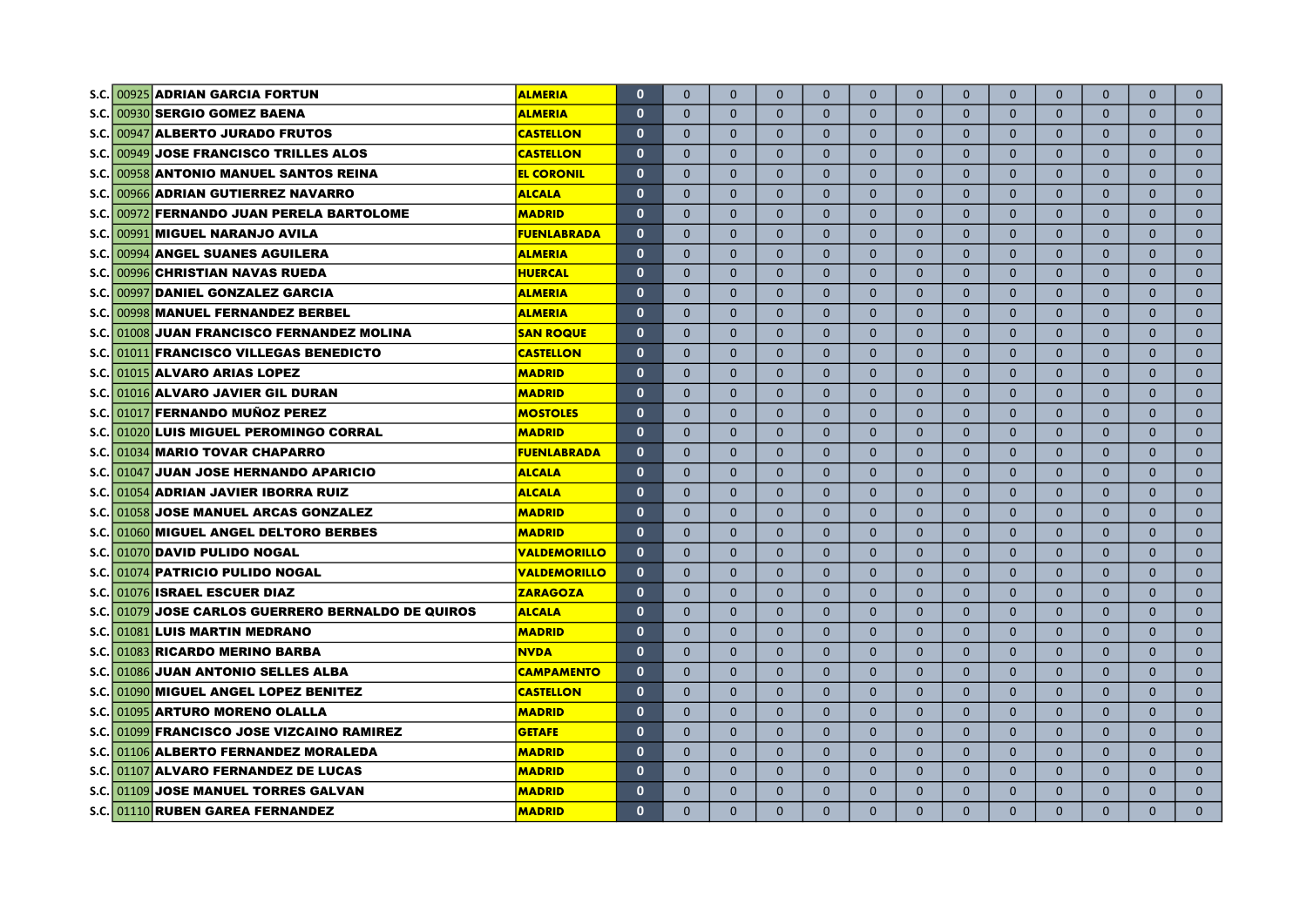|             | S.C. 01120 FRANCISCO JOSE REYEROS VAZQUEZ       | <b>MOSTOLES</b>     | $\mathbf{0}$ | $\Omega$     | $\Omega$     | $\Omega$     | $\Omega$     | $\Omega$       | $\Omega$       | $\Omega$       | $\Omega$     | $\mathbf{0}$ | $\Omega$     | $\Omega$     | $\Omega$     |
|-------------|-------------------------------------------------|---------------------|--------------|--------------|--------------|--------------|--------------|----------------|----------------|----------------|--------------|--------------|--------------|--------------|--------------|
|             | S.C. 01126 RAUL GARCIA JIMENEZ                  | <b>MOSTOLES</b>     | $\mathbf{0}$ | $\mathbf{0}$ | $\mathbf{0}$ | $\mathbf{0}$ | $\mathbf{0}$ | $\mathbf{0}$   | $\mathbf{0}$   | $\mathbf{0}$   | $\mathbf{0}$ | $\mathbf{0}$ | $\mathbf{0}$ | $\Omega$     | $\mathbf{0}$ |
| S.C.        | 01129 FELIPE ACEDOS GALVAN                      | <u>VALDEMORILLO</u> | $\bf{0}$     | $\mathbf{0}$ | $\mathbf{0}$ | $\mathbf{0}$ | $\mathbf{0}$ | $\mathbf{0}$   | $\mathbf{0}$   | $\mathbf{0}$   | $\mathbf{0}$ | $\mathbf{0}$ | $\mathbf{0}$ | $\mathbf{0}$ | $\mathbf{0}$ |
| S.C.        | 01132 MARIANO JAVIER GAMELLA ROBLEDANO          | <b>VALDEMORILLO</b> | $\bf{0}$     | $\mathbf{0}$ | $\mathbf{0}$ | $\Omega$     | $\mathbf{0}$ | $\mathbf{0}$   | $\mathbf{0}$   | $\mathbf{0}$   | $\mathbf{0}$ | $\mathbf{0}$ | $\mathbf{0}$ | $\mathbf{0}$ | $\mathbf{0}$ |
| <b>S.C.</b> | 01133 MOHAMED ADCHIR                            | <b>VALDEMORILLO</b> | $\mathbf 0$  | $\mathbf{0}$ | $\mathbf{0}$ | $\mathbf{0}$ | $\mathbf{0}$ | $\mathbf{0}$   | $\mathbf{0}$   | $\mathbf{0}$   | $\mathbf{0}$ | $\mathbf{0}$ | $\mathbf{0}$ | $\mathbf{0}$ | $\mathbf{0}$ |
| S.C.I       | 01135 JAVIER SORIANO BRU                        | <b>VALENCIA</b>     | $\mathbf 0$  | $\mathbf{0}$ | $\mathbf{0}$ | $\mathbf{0}$ | $\mathbf{0}$ | 0              | $\mathbf{0}$   | $\mathbf{0}$   | $\mathbf{0}$ | $\mathbf{0}$ | $\mathbf{0}$ | $\mathbf{0}$ | $\mathbf{0}$ |
| S.C.I       | 01139 CARLOS MOYA ARIÑO                         | <b>ZARAGOZA</b>     | $\bf{0}$     | $\Omega$     | $\Omega$     | $\Omega$     | $\Omega$     | $\overline{0}$ | $\Omega$       | $\Omega$       | $\Omega$     | $\Omega$     | $\Omega$     | $\Omega$     | $\Omega$     |
| S.C.I       | 01153 ALVARO SANCHO RODRIGUEZ                   | <b>CAMPAMENTO</b>   | $\mathbf{0}$ | $\Omega$     | $\Omega$     | $\Omega$     | $\Omega$     | $\overline{0}$ | $\Omega$       | $\Omega$       | $\Omega$     | $\Omega$     | $\Omega$     | $\Omega$     | $\Omega$     |
| s.c.l       | 01168 RUTH VIZCAINO CALVO                       | <b>GETAFE</b>       | $\mathbf 0$  | $\Omega$     | $\Omega$     | $\Omega$     | $\Omega$     | $\overline{0}$ | $\Omega$       | $\Omega$       | $\Omega$     | $\Omega$     | $\mathbf{0}$ | $\Omega$     | $\mathbf{0}$ |
| S.C.I       | 01172 MARCOS FERNANDEZ DE LUCAS                 | <b>MADRID</b>       | $\mathbf 0$  | $\Omega$     | $\Omega$     | $\Omega$     | $\mathbf{0}$ | $\overline{0}$ | $\mathbf{0}$   | $\mathbf{0}$   | $\Omega$     | $\mathbf{0}$ | $\mathbf{0}$ | $\Omega$     | $\mathbf{0}$ |
| S.C.I       | 01174 NICOLAS GIL HERNANDO                      | <b>MADRID</b>       | $\mathbf 0$  | $\Omega$     | $\Omega$     | $\Omega$     | $\mathbf{0}$ | 0              | $\mathbf{0}$   | $\mathbf{0}$   | $\mathbf{0}$ | $\mathbf{0}$ | $\mathbf{0}$ | $\mathbf{0}$ | $\mathbf{0}$ |
| s.c.l       | 01175 RAUL LLORENTE GARCIA                      | <b>SANSE</b>        | $\mathbf 0$  | $\Omega$     | $\Omega$     | $\Omega$     | $\mathbf{0}$ | 0              | $\mathbf{0}$   | $\mathbf{0}$   | $\mathbf{0}$ | $\mathbf{0}$ | $\mathbf{0}$ | $\mathbf{0}$ | $\mathbf{0}$ |
| S.C.        | 01181 DANIEL MARTIN SUAREZ                      | <b>MOSTOLES</b>     | $\mathbf 0$  | $\Omega$     | $\Omega$     | $\Omega$     | $\Omega$     | 0              | $\mathbf{0}$   | $\mathbf{0}$   | $\mathbf{0}$ | $\mathbf{0}$ | $\mathbf{0}$ | $\mathbf{0}$ | $\mathbf{0}$ |
|             | S.C. 01185 JOSE DANIEL PENDOLERO HURTADO        | <b>MOSTOLES</b>     | $\mathbf 0$  | $\mathbf{0}$ | $\mathbf{0}$ | $\Omega$     | $\mathbf{0}$ | 0              | $\mathbf{0}$   | $\mathbf{0}$   | $\mathbf{0}$ | $\mathbf{0}$ | $\mathbf{0}$ | $\mathbf{0}$ | $\mathbf{0}$ |
|             | S.C. 01191 OSCAR BARCENILLA GONZALEZ            | <b>MOSTOLES</b>     | $\mathbf 0$  | $\mathbf{0}$ | $\mathbf{0}$ | $\mathbf{0}$ | $\mathbf{0}$ | 0              | $\mathbf{0}$   | $\mathbf{0}$   | $\mathbf{0}$ | $\mathbf{0}$ | $\mathbf{0}$ | $\mathbf{0}$ | $\mathbf{0}$ |
|             | S.C. 01195 ADAM HAMEDI ARMAS                    | <b>TENERIFE</b>     | $\mathbf{0}$ | $\Omega$     | $\Omega$     | $\Omega$     | $\Omega$     | $\overline{0}$ | $\Omega$       | $\Omega$       | $\Omega$     | $\Omega$     | $\mathbf{0}$ | $\mathbf{0}$ | $\mathbf{0}$ |
|             | S.C. 01198 AIRAM PEREZ ROJAS                    | <b>TENERIFE</b>     | $\mathbf{0}$ | $\Omega$     | $\Omega$     | $\Omega$     | $\Omega$     | $\Omega$       | $\Omega$       | $\Omega$       | $\Omega$     | $\Omega$     | $\mathbf{0}$ | $\mathbf{0}$ | $\mathbf{0}$ |
|             | S.C. 01199 BENJAMIN ECHEYDE PADILLA RODRIGUEZ   | <b>TENERIFE</b>     | $\mathbf{0}$ | $\Omega$     | $\Omega$     | $\Omega$     | $\Omega$     | $\Omega$       | $\Omega$       | $\Omega$       | $\Omega$     | $\Omega$     | $\Omega$     | $\Omega$     | $\mathbf{0}$ |
|             | S.C. 01200 DEBORA PALOMO ALBERTO                | <b>TENERIFE</b>     | $\mathbf{0}$ | $\Omega$     | $\Omega$     | $\Omega$     | $\Omega$     | $\mathbf{0}$   | $\Omega$       | $\Omega$       | $\Omega$     | $\mathbf{0}$ | $\Omega$     | $\Omega$     | $\mathbf{0}$ |
|             | S.C. 01201 FRANCISCO ALEJANDRO SANCHEZ GONZALEZ | <b>TENERIFE</b>     | $\mathbf 0$  | $\Omega$     | $\Omega$     | $\Omega$     | $\Omega$     | $\mathbf{0}$   | $\Omega$       | $\overline{0}$ | $\mathbf{0}$ | $\mathbf{0}$ | $\mathbf{0}$ | $\mathbf{0}$ | $\mathbf{0}$ |
|             | S.C. 01203 HOSSAIN HAMEDI ALI                   | <b>TENERIFE</b>     | $\mathbf 0$  | $\mathbf{0}$ | $\mathbf{0}$ | $\mathbf{0}$ | $\mathbf{0}$ | $\mathbf{0}$   | $\overline{0}$ | $\overline{0}$ | $\mathbf{0}$ | $\mathbf{0}$ | $\mathbf{0}$ | $\mathbf{0}$ | $\mathbf{0}$ |
|             | S.C. 01205 JAIRO DAVID PEÑA PEREZ               | <b>TENERIFE</b>     | $\mathbf 0$  | $\mathbf{0}$ | $\mathbf{0}$ | $\mathbf{0}$ | $\mathbf{0}$ | $\mathbf{0}$   | $\overline{0}$ | $\overline{0}$ | $\mathbf{0}$ | $\mathbf{0}$ | $\mathbf{0}$ | $\mathbf{0}$ | $\mathbf{0}$ |
|             | S.C. 01209 RUYMAN JONAY SUAREZ GONZALEZ         | <b>TENERIFE</b>     | $\mathbf 0$  | $\mathbf{0}$ | $\mathbf{0}$ | $\mathbf{0}$ | $\mathbf{0}$ | $\mathbf{0}$   | $\mathbf{0}$   | $\mathbf{0}$   | $\mathbf{0}$ | $\mathbf{0}$ | $\mathbf{0}$ | $\mathbf{0}$ | $\mathbf{0}$ |
|             | S.C. 01210 SERGIO AIMAR GALVAN HERNANDEZ        | <b>TENERIFE</b>     | $\mathbf{0}$ | $\Omega$     | $\Omega$     | $\Omega$     | $\Omega$     | $\mathbf{0}$   | $\Omega$       | $\Omega$       | $\Omega$     | $\Omega$     | $\Omega$     | $\Omega$     | $\Omega$     |
|             | S.C. 01211 VICENTE FERNANDEZ ROS                | <b>TENERIFE</b>     | $\mathbf{0}$ | $\Omega$     | $\Omega$     | $\mathbf{0}$ | $\Omega$     | $\mathbf{0}$   | $\Omega$       | $\mathbf{0}$   | $\Omega$     | $\mathbf{0}$ | $\mathbf{0}$ | $\mathbf{0}$ | $\mathbf 0$  |
|             | S.C. 01218 DIEGO ESCAMILLA MONTENEGRO           | <b>ALMERIA</b>      | $\mathbf{0}$ | $\mathbf{0}$ | $\mathbf{0}$ | $\mathbf{0}$ | $\mathbf{0}$ | $\overline{0}$ | $\overline{0}$ | $\mathbf{0}$   | $\mathbf{0}$ | $\mathbf{0}$ | $\mathbf{0}$ | $\mathbf{0}$ | $\mathbf{0}$ |
|             | S.C. 01222 DIEGO MARTIN JIMENEZ                 | <b>AZUQUECA</b>     | $\mathbf{0}$ | $\mathbf{0}$ | $\mathbf{0}$ | $\mathbf{0}$ | $\mathbf{0}$ | $\overline{0}$ | $\overline{0}$ | $\mathbf{0}$   | $\mathbf{0}$ | $\mathbf{0}$ | $\mathbf{0}$ | $\mathbf{0}$ | $\mathbf{0}$ |
|             | S.C. 01226 EDUARDO DIAZ DIAZ                    | <b>CACERES</b>      | $\mathbf{0}$ | $\mathbf{0}$ | $\mathbf{0}$ | $\mathbf{0}$ | $\mathbf{0}$ | $\overline{0}$ | $\overline{0}$ | $\mathbf{0}$   | $\mathbf{0}$ | $\mathbf{0}$ | $\mathbf{0}$ | $\mathbf{0}$ | $\mathbf{0}$ |
|             | S.C. 01231 HECTOR BELTRAN MILIAN                | <b>CASTELLON</b>    | $\mathbf{0}$ | $\mathbf{0}$ | $\mathbf{0}$ | $\mathbf{0}$ | $\mathbf{0}$ | $\overline{0}$ | $\overline{0}$ | $\mathbf{0}$   | $\mathbf{0}$ | $\mathbf{0}$ | $\mathbf{0}$ | $\mathbf{0}$ | $\mathbf{0}$ |
|             | S.C. 01236 DENNIS CALLEJA GOMEZ                 | <b>GETAFE</b>       | $\mathbf{0}$ | $\mathbf{0}$ | $\mathbf{0}$ | $\Omega$     | $\Omega$     | $\overline{0}$ | $\mathbf{0}$   | $\mathbf{0}$   | $\Omega$     | $\mathbf{0}$ | $\mathbf{0}$ | $\mathbf{0}$ | $\mathbf{0}$ |
|             | S.C. 01250 JOSE MARIA SERRANO CAMACHO           | <b>MOSTOLES</b>     | $\mathbf{0}$ | $\mathbf{0}$ | $\mathbf{0}$ | $\mathbf{0}$ | $\mathbf{0}$ | $\overline{0}$ | $\mathbf{0}$   | $\mathbf{0}$   | $\mathbf{0}$ | $\mathbf{0}$ | $\mathbf{0}$ | $\mathbf{0}$ | $\mathbf{0}$ |
|             | S.C. 01256 ALVARO GUERRERO RODRIGUEZ            | <b>SAN ROQUE</b>    | $\mathbf 0$  | $\mathbf{0}$ | $\mathbf{0}$ | $\mathbf{0}$ | $\mathbf{0}$ | $\mathbf{0}$   | $\mathbf{0}$   | $\mathbf{0}$   | $\mathbf{0}$ | $\mathbf{0}$ | $\mathbf{0}$ | $\mathbf{0}$ | $\mathbf{0}$ |
|             | S.C. 01257 DANIEL GUERRERO RODRIGUEZ            | <b>SAN ROQUE</b>    | $\mathbf{0}$ | $\Omega$     | $\Omega$     | $\Omega$     | $\Omega$     | $\Omega$       | $\Omega$       | $\Omega$       | $\Omega$     | $\Omega$     | $\Omega$     | $\Omega$     | $\Omega$     |
|             | S.C. 01263 ADRIAN AZAEL RODRIGUEZ VEGA          | <b>TENERIFE</b>     | $\mathbf 0$  | $\Omega$     | $\Omega$     | $\Omega$     | $\Omega$     | $\Omega$       | $\Omega$       | $\Omega$       | $\Omega$     | $\Omega$     | $\Omega$     | $\Omega$     | $\Omega$     |
|             | S.C. 01265 ISRAEL MARRERO BATISTA               | <b>TENERIFE</b>     | $\mathbf{0}$ | $\Omega$     | $\Omega$     | $\Omega$     | $\Omega$     | $\mathbf{0}$   | $\Omega$       | $\Omega$       | $\Omega$     | $\mathbf{0}$ | $\Omega$     | $\Omega$     | $\mathbf{0}$ |
|             | S.C. 01266 LUIS ARDIEL GALVEZ CAMPOS            | <b>TENERIFE</b>     | $\mathbf 0$  | $\Omega$     | $\Omega$     | $\Omega$     | $\Omega$     | $\mathbf{0}$   | $\Omega$       | $\Omega$       | $\Omega$     | $\mathbf{0}$ | $\mathbf{0}$ | $\Omega$     | $\mathbf 0$  |
|             | S.C. 01267 VICENTE FERNANDEZ MATIAS             | <b>TENERIFE</b>     | $\mathbf 0$  | $\Omega$     | $\Omega$     | $\Omega$     | $\Omega$     | $\Omega$       | $\Omega$       | $\Omega$       | $\Omega$     | $\Omega$     | $\Omega$     | $\Omega$     | $\Omega$     |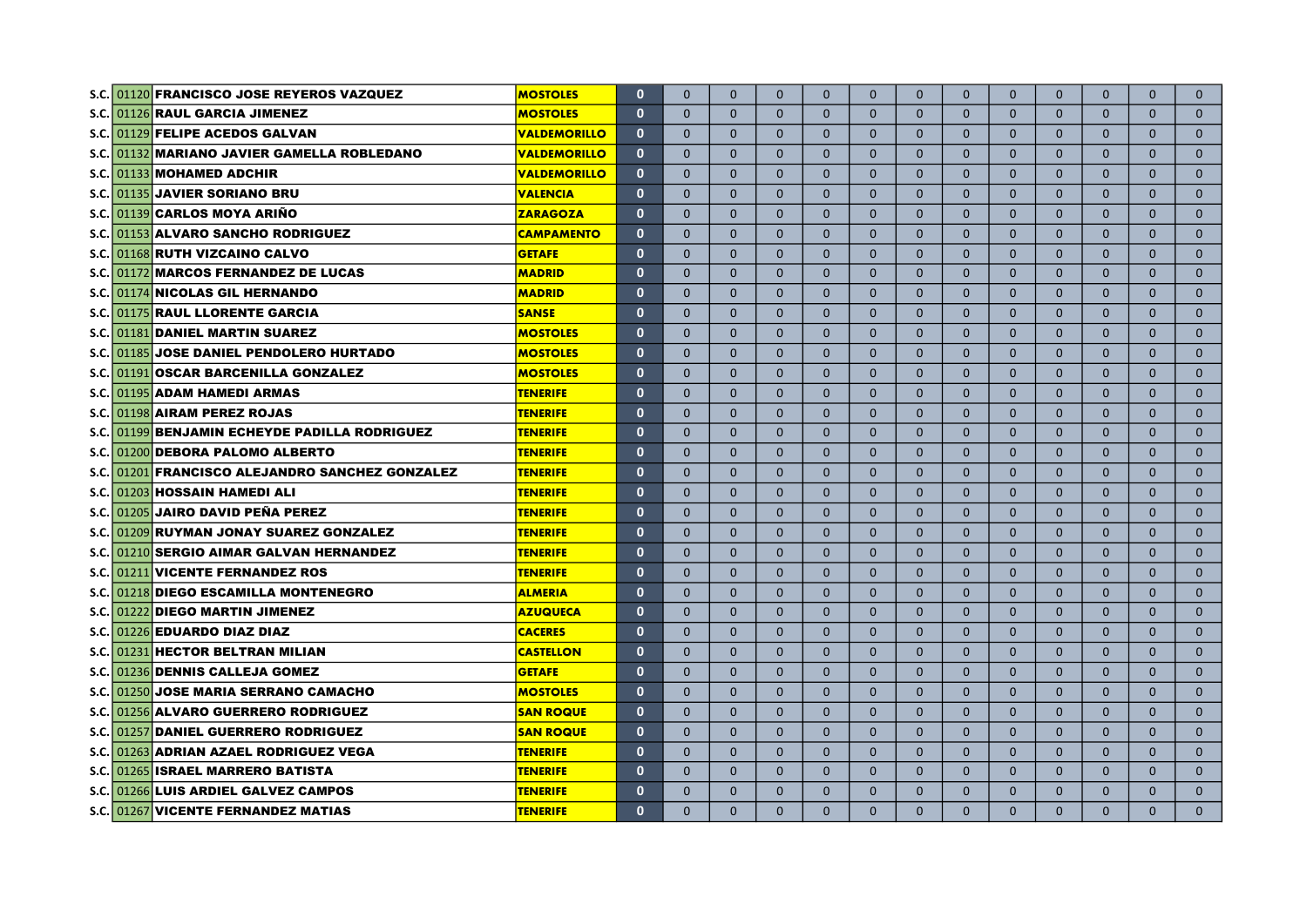|       | S.C. 01268 VICTOR FERNANDEZ MATIAS        | <b>TENERIFE</b>     | $\mathbf 0$  | $\mathbf{0}$ | $\mathbf{0}$ | $\mathbf{0}$ | $\Omega$     | $\mathbf{0}$   | $\mathbf{0}$   | $\mathbf{0}$   | $\mathbf{0}$ | $\mathbf{0}$ | $\mathbf{0}$ | $\mathbf{0}$ | $\mathbf{0}$ |
|-------|-------------------------------------------|---------------------|--------------|--------------|--------------|--------------|--------------|----------------|----------------|----------------|--------------|--------------|--------------|--------------|--------------|
| S.C.  | 01277 DIEGO MOYA PEREZ                    | <b>ZARAGOZA</b>     | $\mathbf 0$  | $\mathbf{0}$ | $\mathbf{0}$ | $\mathbf{0}$ | $\mathbf{0}$ | 0              | $\mathbf{0}$   | $\mathbf{0}$   | $\mathbf{0}$ | $\mathbf{0}$ | $\mathbf{0}$ | $\mathbf{0}$ | $\mathbf{0}$ |
| S.C.  | 01278 MIGUEL ANGEL RELLO ARIÑO            | <b>ZARAGOZA</b>     | $\mathbf 0$  | $\mathbf{0}$ | $\mathbf{0}$ | $\mathbf{0}$ | $\mathbf{0}$ | 0              | $\mathbf{0}$   | $\mathbf{0}$   | $\mathbf{0}$ | $\mathbf{0}$ | $\mathbf{0}$ | $\mathbf{0}$ | $\mathbf{0}$ |
| S.C.  | 01280 ALVARO HERNANDEZ MARTINEZ           | <b>ALCALA</b>       | $\mathbf 0$  | $\mathbf{0}$ | $\mathbf{0}$ | $\mathbf{0}$ | $\mathbf{0}$ | 0              | $\mathbf{0}$   | $\mathbf{0}$   | $\mathbf{0}$ | $\mathbf{0}$ | $\mathbf{0}$ | $\mathbf{0}$ | $\mathbf{0}$ |
| S.C.  | 01281 DAVID ORTIZ FERNANDEZ               | <b>ALCALA</b>       | $\mathbf 0$  | $\mathbf{0}$ | $\mathbf{0}$ | $\mathbf{0}$ | $\mathbf{0}$ | 0              | $\mathbf{0}$   | $\mathbf{0}$   | $\mathbf{0}$ | $\mathbf{0}$ | $\mathbf{0}$ | $\mathbf{0}$ | $\mathbf{0}$ |
| S.C.I | 01283 HUGO FERNANDEZ MARTINEZ             | <b>ALCALA</b>       | $\mathbf 0$  | $\mathbf{0}$ | $\mathbf{0}$ | $\Omega$     | $\mathbf{0}$ | 0              | $\mathbf{0}$   | $\mathbf{0}$   | $\mathbf{0}$ | $\mathbf{0}$ | $\mathbf{0}$ | $\mathbf{0}$ | $\mathbf{0}$ |
| S.C.  | 01284 IGNACIO GARCIA VIJANDE              | <b>ALCALA</b>       | $\mathbf 0$  | $\Omega$     | $\Omega$     | $\Omega$     | $\Omega$     | $\overline{0}$ | $\Omega$       | $\Omega$       | $\Omega$     | $\Omega$     | $\Omega$     | $\Omega$     | $\mathbf 0$  |
| S.C.  | 01286 JAIME RODRIGUEZ JIMENEZ             | <b>ALCALA</b>       | $\mathbf 0$  | $\Omega$     | $\Omega$     | $\Omega$     | $\Omega$     | $\mathbf{0}$   | $\Omega$       | $\Omega$       | $\Omega$     | $\Omega$     | $\Omega$     | $\Omega$     | $\mathbf{0}$ |
| S.C.I | 01288 JORGE IRAOLA HERNANDEZ              | <b>ALCALA</b>       | $\mathbf 0$  | $\Omega$     | $\Omega$     | $\Omega$     | $\Omega$     | $\overline{0}$ | $\Omega$       | $\Omega$       | $\Omega$     | $\Omega$     | $\Omega$     | $\Omega$     | $\mathbf{0}$ |
| S.C.  | 01289 MARIO ROMERO QUEIRUGA               | <b>ALCALA</b>       | $\mathbf{0}$ | $\Omega$     | $\Omega$     | $\Omega$     | $\Omega$     | $\overline{0}$ | $\Omega$       | $\mathbf{0}$   | $\Omega$     | $\Omega$     | $\mathbf{0}$ | $\mathbf{0}$ | $\mathbf{0}$ |
|       | S.C. 01296 ADRIAN FUENTES GARCIA          | <b>AZUQUECA</b>     | $\mathbf 0$  | $\Omega$     | $\mathbf{0}$ | $\Omega$     | $\Omega$     | 0              | $\mathbf{0}$   | $\mathbf{0}$   | $\mathbf{0}$ | $\mathbf{0}$ | $\mathbf{0}$ | $\mathbf{0}$ | $\mathbf{0}$ |
|       | S.C. 01300 ANTONIO VILLALVILLA PASTOR     | <b>AZUQUECA</b>     | $\mathbf 0$  | $\mathbf 0$  | $\mathbf{0}$ | $\Omega$     | $\mathbf{0}$ | $\mathbf{0}$   | $\mathbf{0}$   | $\mathbf{0}$   | $\mathbf{0}$ | $\mathbf{0}$ | $\mathbf{0}$ | $\mathbf{0}$ | $\mathbf{0}$ |
|       | S.C. 01305 JOSE IVAN MAESTRE CUSTODIO     | <b>CACERES</b>      | $\mathbf 0$  | $\mathbf{0}$ | $\mathbf{0}$ | $\mathbf{0}$ | $\mathbf{0}$ | $\mathbf{0}$   | $\mathbf{0}$   | $\mathbf{0}$   | $\mathbf{0}$ | $\mathbf{0}$ | $\mathbf{0}$ | $\mathbf{0}$ | $\mathbf{0}$ |
|       | S.C. 01306 YOLANDA CURIEL LOPEZ           | <b>CACERES</b>      | $\mathbf 0$  | $\mathbf{0}$ | $\mathbf{0}$ | $\mathbf{0}$ | $\mathbf{0}$ | $\mathbf{0}$   | $\mathbf{0}$   | $\mathbf{0}$   | $\mathbf{0}$ | $\mathbf{0}$ | $\mathbf{0}$ | $\mathbf{0}$ | $\mathbf{0}$ |
|       | S.C. 01309 DANIEL ANDRES BRAOJOS          | <b>FUENLABRADA</b>  | $\mathbf 0$  | $\mathbf{0}$ | $\mathbf{0}$ | $\mathbf{0}$ | $\mathbf{0}$ | $\mathbf{0}$   | $\mathbf{0}$   | $\mathbf{0}$   | $\mathbf{0}$ | $\mathbf{0}$ | $\mathbf{0}$ | $\mathbf{0}$ | $\mathbf{0}$ |
|       | S.C. 01313 PEDRO JOSE FERRER OLIVER       | <b>NVDA</b>         | $\mathbf{0}$ | $\Omega$     | $\Omega$     | $\Omega$     | $\Omega$     | $\Omega$       | $\Omega$       | $\Omega$       | $\Omega$     | $\Omega$     | $\Omega$     | $\Omega$     | $\mathbf{0}$ |
|       | S.C. 01316 DAVID JOSE PARLA BARROS        | <b>MADRID</b>       | $\mathbf{0}$ | $\Omega$     | $\Omega$     | $\Omega$     | $\Omega$     | $\Omega$       | $\Omega$       | $\Omega$       | $\Omega$     | $\Omega$     | $\Omega$     | $\Omega$     | $\mathbf{0}$ |
|       | S.C. 01320 DARIO IGLESIAS LOPEZ           | <b>MERIDA</b>       | $\mathbf{0}$ | $\mathbf{0}$ | $\Omega$     | $\mathbf{0}$ | $\Omega$     | $\overline{0}$ | $\Omega$       | $\overline{0}$ | $\Omega$     | $\mathbf{0}$ | $\Omega$     | $\mathbf{0}$ | $\mathbf{0}$ |
|       | S.C. 01321 HUGO GALLEGO GIL               | <b>MERIDA</b>       | $\mathbf{0}$ | $\mathbf{0}$ | $\mathbf{0}$ | $\mathbf{0}$ | $\mathbf{0}$ | $\overline{0}$ | $\Omega$       | $\overline{0}$ | $\mathbf{0}$ | $\mathbf{0}$ | $\mathbf{0}$ | $\mathbf{0}$ | $\mathbf{0}$ |
|       | S.C. 01326 RAUL DOMINGO ROMERA            | <b>MERIDA</b>       | $\mathbf{0}$ | $\mathbf{0}$ | $\mathbf{0}$ | $\mathbf{0}$ | $\mathbf{0}$ | $\overline{0}$ | $\Omega$       | $\overline{0}$ | $\mathbf{0}$ | $\mathbf{0}$ | $\mathbf{0}$ | $\mathbf{0}$ | $\mathbf 0$  |
|       | S.C. 01329 SERGIO JUEZ SANCHO             | <b>MERIDA</b>       | $\mathbf{0}$ | $\mathbf{0}$ | $\mathbf{0}$ | $\mathbf{0}$ | $\mathbf{0}$ | $\overline{0}$ | $\overline{0}$ | $\overline{0}$ | $\mathbf{0}$ | $\mathbf{0}$ | $\mathbf{0}$ | $\mathbf{0}$ | $\mathbf{0}$ |
|       | S.C. 01336 ANGELA CASTRILLON PALOMO       | <b>TENERIFE</b>     | $\mathbf 0$  | $\mathbf{0}$ | $\mathbf{0}$ | $\mathbf{0}$ | $\mathbf{0}$ | $\mathbf{0}$   | $\overline{0}$ | $\mathbf{0}$   | $\mathbf{0}$ | $\mathbf{0}$ | $\mathbf{0}$ | $\mathbf{0}$ | $\mathbf{0}$ |
|       | S.C. 01337 VICTOR BAEZ RODRIGUEZ          | <b>TENERIFE</b>     | $\mathbf 0$  | $\mathbf{0}$ | $\mathbf{0}$ | $\mathbf{0}$ | $\mathbf{0}$ | $\mathbf{0}$   | $\overline{0}$ | $\mathbf{0}$   | $\mathbf{0}$ | $\mathbf{0}$ | $\mathbf{0}$ | $\mathbf{0}$ | $\mathbf{0}$ |
|       | S.C. 01341 JOSEP GONZALEZ AMBROS          | <b>VALDEMORILLO</b> | $\mathbf 0$  | $\mathbf{0}$ | $\mathbf{0}$ | $\mathbf 0$  | $\mathbf{0}$ | $\mathbf{0}$   | $\mathbf{0}$   | $\mathbf{0}$   | $\mathbf{0}$ | $\mathbf{0}$ | $\mathbf{0}$ | $\mathbf{0}$ | $\mathbf 0$  |
|       | S.C. 01342 MARC GONZALEZ AMBROS           | <b>VALDEMORILLO</b> | $\bf{0}$     | $\mathbf{0}$ | $\Omega$     | $\mathbf{0}$ | $\mathbf{0}$ | $\mathbf{0}$   | $\mathbf{0}$   | $\mathbf{0}$   | $\Omega$     | $\mathbf{0}$ | $\mathbf{0}$ | $\mathbf{0}$ | $\mathbf{0}$ |
|       | S.C. 01347 DIEGO JARNE FRANCO             | <b>ZARAGOZA</b>     | $\mathbf{0}$ | $\Omega$     | $\Omega$     | $\Omega$     | $\Omega$     | $\Omega$       | $\Omega$       | $\Omega$       | $\Omega$     | $\Omega$     | $\Omega$     | $\Omega$     | $\Omega$     |
|       | S.C. 01348 JORGE JARNE FRANCO             | <b>ZARAGOZA</b>     | $\mathbf{0}$ | $\Omega$     | $\Omega$     | $\Omega$     | $\Omega$     | $\Omega$       | $\Omega$       | $\Omega$       | $\Omega$     | $\Omega$     | $\Omega$     | $\Omega$     | $\Omega$     |
|       | S.C. 01354 ABEL CARRILLO DE HARO          | <b>MIJAS</b>        | $\mathbf{0}$ | $\mathbf{0}$ | $\Omega$     | $\Omega$     | $\Omega$     | $\overline{0}$ | $\Omega$       | $\mathbf{0}$   | $\Omega$     | $\mathbf{0}$ | $\Omega$     | $\Omega$     | $\mathbf{0}$ |
|       | S.C. 01363 MARCELO ROMANELLI              | <b>MIJAS</b>        | $\mathbf 0$  | $\mathbf{0}$ | $\mathbf{0}$ | $\mathbf{0}$ | $\mathbf{0}$ | $\overline{0}$ | $\mathbf{0}$   | $\mathbf{0}$   | $\mathbf{0}$ | $\mathbf{0}$ | $\mathbf{0}$ | $\mathbf{0}$ | $\mathbf{0}$ |
|       | S.C. 01366 ADRIAN MATIAS FERRERO          | <b>ALCALA</b>       | $\mathbf{0}$ | $\mathbf{0}$ | $\mathbf{0}$ | $\Omega$     | $\mathbf{0}$ | $\overline{0}$ | $\mathbf{0}$   | $\mathbf{0}$   | $\mathbf{0}$ | $\mathbf{0}$ | $\mathbf{0}$ | $\mathbf{0}$ | $\mathbf{0}$ |
|       | S.C. 01368 BERNARD CHUDERA UMUNNA UMUNNA  | <b>ALCALA</b>       | $\mathbf{0}$ | $\mathbf{0}$ | $\mathbf{0}$ | $\Omega$     | $\mathbf{0}$ | 0              | $\mathbf{0}$   | $\mathbf{0}$   | $\mathbf{0}$ | $\mathbf{0}$ | $\mathbf{0}$ | $\mathbf{0}$ | $\mathbf{0}$ |
|       | S.C. 01373 EMMANUEL MIRACLE UMUNNA UMUNNA | <b>ALCALA</b>       | $\mathbf{0}$ | $\mathbf{0}$ | $\mathbf{0}$ | $\Omega$     | $\mathbf{0}$ | 0              | $\mathbf{0}$   | $\mathbf{0}$   | $\mathbf{0}$ | $\mathbf{0}$ | $\mathbf{0}$ | $\mathbf{0}$ | $\mathbf{0}$ |
|       | S.C. 01375 JAVIER ALCALDE ARAUJO          | <b>ALCALA</b>       | $\mathbf{0}$ | $\mathbf{0}$ | $\mathbf{0}$ | $\Omega$     | $\mathbf{0}$ | $\mathbf{0}$   | $\mathbf{0}$   | $\mathbf{0}$   | $\mathbf{0}$ | $\mathbf{0}$ | $\mathbf{0}$ | $\mathbf{0}$ | $\mathbf{0}$ |
|       | S.C. 01382 AGUSTIN CORTES MATAS           | <b>CACERES</b>      | $\mathbf 0$  | $\Omega$     | $\Omega$     | $\Omega$     | $\Omega$     | $\Omega$       | $\Omega$       | $\Omega$       | $\Omega$     | $\Omega$     | $\Omega$     | $\Omega$     | $\mathbf{0}$ |
|       | S.C. 01383 ALEJO MANCHADO ALCON           | <b>CACERES</b>      | $\mathbf 0$  | $\mathbf{0}$ | $\mathbf{0}$ | $\mathbf{0}$ | $\mathbf{0}$ | $\mathbf{0}$   | $\overline{0}$ | $\mathbf{0}$   | $\mathbf{0}$ | $\mathbf{0}$ | $\mathbf{0}$ | $\mathbf{0}$ | $\mathbf{0}$ |
|       | S.C. 01384 JORGE ROMERO MIRANDA           | <b>CACERES</b>      | $\mathbf 0$  | $\Omega$     | $\Omega$     | $\Omega$     | $\Omega$     | 0              | $\mathbf{0}$   | $\mathbf{0}$   | $\mathbf{0}$ | $\mathbf{0}$ | $\mathbf{0}$ | $\mathbf{0}$ | $\mathbf{0}$ |
|       | S.C. 01385 JOSE ANGEL BERMEJO ORTEGA      | <b>SAN ROQUE</b>    | $\mathbf{0}$ | $\Omega$     | $\Omega$     | $\Omega$     | $\Omega$     | $\overline{0}$ | $\Omega$       | $\mathbf{0}$   | $\Omega$     | $\Omega$     | $\Omega$     | $\Omega$     | $\Omega$     |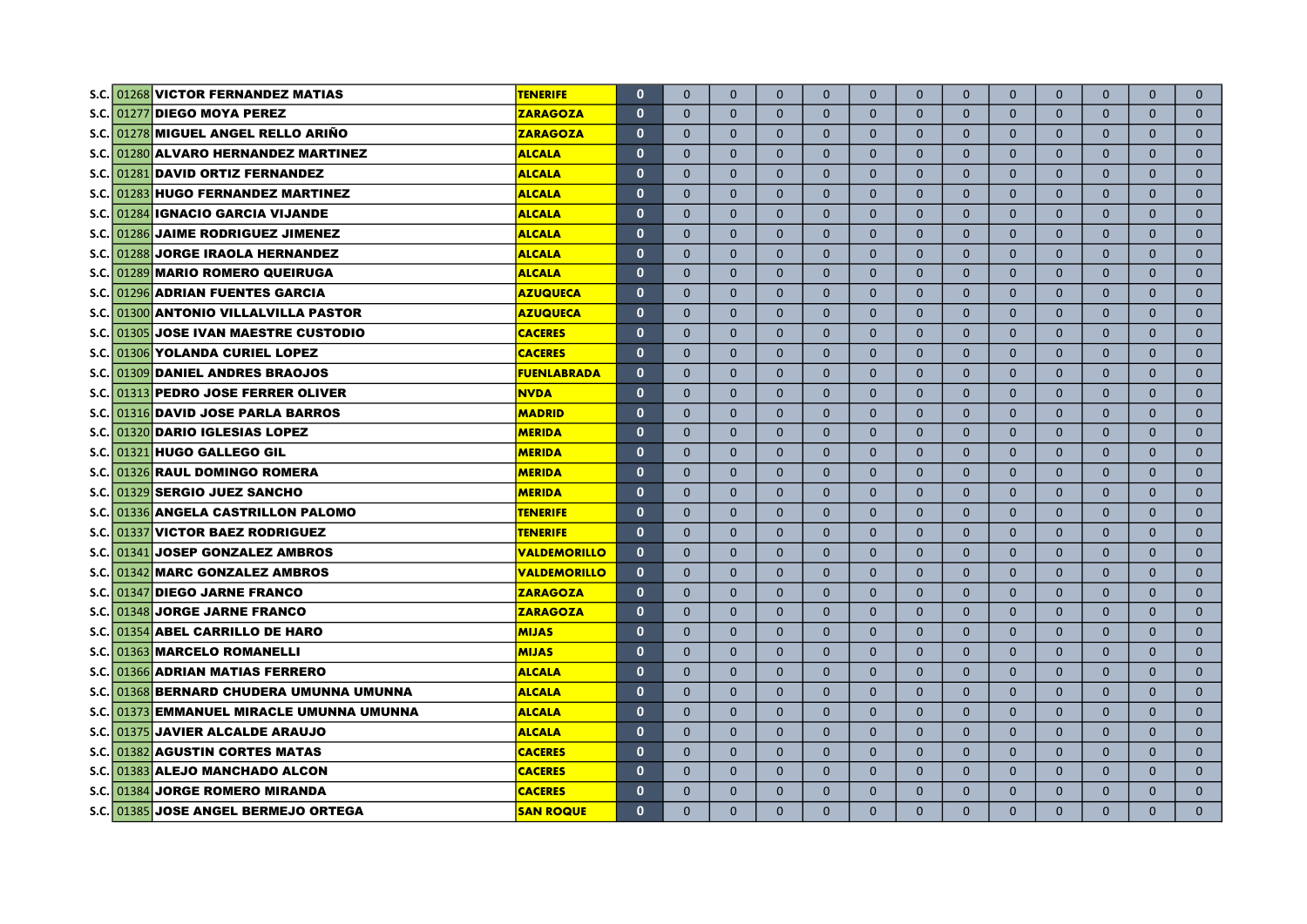|             | <b>JOSE LUIS PALANQUES BADENAS</b><br>S.C. 01388 | <b>CASTELLON</b>  | $\mathbf{0}$ | $\mathbf{0}$ | $\mathbf{0}$ | $\mathbf{0}$ | $\mathbf{0}$ | $\mathbf{0}$   | $\mathbf{0}$   | $\mathbf{0}$ | $\mathbf{0}$ | $\mathbf{0}$ | $\mathbf{0}$ | $\Omega$     | $\mathbf{0}$ |
|-------------|--------------------------------------------------|-------------------|--------------|--------------|--------------|--------------|--------------|----------------|----------------|--------------|--------------|--------------|--------------|--------------|--------------|
|             | S.C. 01389 FRANCISCO GALBARRO NARANJO            | <b>EL CORONIL</b> | $\mathbf{0}$ | $\Omega$     | $\Omega$     | $\Omega$     | $\Omega$     | $\Omega$       | $\Omega$       | $\Omega$     | $\Omega$     | $\Omega$     | $\Omega$     | $\Omega$     | $\mathbf{0}$ |
|             | S.C. 01392 ANTONIO JIMENEZ PALACIN               | <b>GETAFE</b>     | $\mathbf{0}$ | $\Omega$     | $\Omega$     | $\Omega$     | $\mathbf{0}$ | $\Omega$       | $\mathbf{0}$   | $\mathbf{0}$ | $\mathbf{0}$ | $\Omega$     | $\Omega$     | $\Omega$     | $\mathbf{0}$ |
|             | S.C. 01395 FRANCISCO IVAN SANCHEZ LAPEÑA         | <b>GETAFE</b>     | $\mathbf{0}$ | $\mathbf{0}$ | $\mathbf{0}$ | $\mathbf{0}$ | $\mathbf{0}$ | $\mathbf{0}$   | $\mathbf{0}$   | $\mathbf{0}$ | $\mathbf{0}$ | $\mathbf{0}$ | $\mathbf{0}$ | $\mathbf{0}$ | $\mathbf{0}$ |
|             | S.C. 01397 JOSE LUIS MORATA RECUERO              | <b>GETAFE</b>     | $\mathbf 0$  | $\Omega$     | $\Omega$     | $\Omega$     | $\mathbf{0}$ | $\mathbf{0}$   | $\mathbf{0}$   | $\mathbf{0}$ | $\mathbf{0}$ | $\mathbf{0}$ | $\Omega$     | $\Omega$     | $\mathbf{0}$ |
|             | S.C. 01400 SERGIO MORATA PEREA                   | <b>GETAFE</b>     | $\mathbf 0$  | $\mathbf{0}$ | $\mathbf{0}$ | $\mathbf{0}$ | $\mathbf{0}$ | $\mathbf{0}$   | $\mathbf{0}$   | $\mathbf{0}$ | $\mathbf{0}$ | $\mathbf{0}$ | $\mathbf{0}$ | $\mathbf{0}$ | $\mathbf{0}$ |
|             | S.C. 01401 ALBERTO GONZALEZ ZAPARDIEL            | <b>GUINIGUADA</b> | $\mathbf 0$  | $\Omega$     | $\Omega$     | $\Omega$     | $\Omega$     | $\mathbf{0}$   | $\Omega$       | $\Omega$     | $\Omega$     | $\Omega$     | $\Omega$     | $\Omega$     | $\mathbf{0}$ |
|             | S.C. 01402 OLIVER BENITEZ BARRETO                | <b>GUINIGUADA</b> | $\mathbf 0$  | $\mathbf{0}$ | $\Omega$     | $\Omega$     | $\Omega$     | $\mathbf{0}$   | $\mathbf{0}$   | $\mathbf{0}$ | $\mathbf{0}$ | $\mathbf{0}$ | $\Omega$     | $\Omega$     | $\mathbf{0}$ |
|             | S.C. 01407 DAVID CHORRO ALVAREZ                  | <b>NVDA</b>       | $\mathbf 0$  | $\mathbf{0}$ | $\mathbf 0$  | $\mathbf{0}$ | $\mathbf{0}$ | $\mathbf{0}$   | $\Omega$       | $\mathbf{0}$ | $\mathbf{0}$ | $\mathbf{0}$ | $\mathbf{0}$ | $\mathbf{0}$ | $\mathbf{0}$ |
|             | S.C. 01408 FRANCISCO JOSE LOPEZ RAYA             | <b>SANSE</b>      | $\mathbf{0}$ | $\Omega$     | $\Omega$     | $\Omega$     | $\Omega$     | $\mathbf{0}$   | $\mathbf{0}$   | $\mathbf{0}$ | $\mathbf{0}$ | $\mathbf{0}$ | $\Omega$     | $\Omega$     | $\mathbf{0}$ |
|             | S.C. 01412 JESUS ROMERO DE AVILA MANZANO         | <b>LA SOLANA</b>  | $\mathbf 0$  | $\mathbf{0}$ | $\mathbf{0}$ | $\mathbf{0}$ | $\mathbf{0}$ | $\mathbf{0}$   | $\mathbf{0}$   | $\mathbf{0}$ | $\mathbf{0}$ | $\mathbf{0}$ | $\mathbf{0}$ | $\mathbf{0}$ | $\mathbf{0}$ |
|             | S.C. 01413 PABLO ROMERO DE AVILA GOMEZ-PIMPOLLO  | <b>LA SOLANA</b>  | $\mathbf{0}$ | $\mathbf{0}$ | $\mathbf{0}$ | $\mathbf{0}$ | $\mathbf{0}$ | $\mathbf{0}$   | $\mathbf{0}$   | $\mathbf{0}$ | $\mathbf{0}$ | $\mathbf{0}$ | $\mathbf{0}$ | $\mathbf{0}$ | $\mathbf{0}$ |
|             | S.C. 01414 ALEJANDRO JEREZ NIÑO                  | <b>MADRID</b>     | $\mathbf{0}$ | $\Omega$     | $\Omega$     | $\Omega$     | $\Omega$     | $\Omega$       | $\Omega$       | $\Omega$     | $\Omega$     | $\Omega$     | $\Omega$     | $\Omega$     | $\mathbf{0}$ |
|             | S.C. 01423 ADRIANA MARIA BARRADO PLAZA           | <b>MERIDA</b>     | $\mathbf{0}$ | $\mathbf{0}$ | $\Omega$     | $\Omega$     | $\mathbf{0}$ | $\mathbf{0}$   | $\Omega$       | $\mathbf{0}$ | $\mathbf{0}$ | $\mathbf{0}$ | $\Omega$     | $\Omega$     | $\mathbf{0}$ |
|             | S.C. 01431 DAVID FERNANDEZ MATIAS                | <b>TENERIFE</b>   | $\mathbf 0$  | $\mathbf{0}$ | $\mathbf{0}$ | $\mathbf{0}$ | $\mathbf{0}$ | $\mathbf{0}$   | $\mathbf{0}$   | $\mathbf{0}$ | $\mathbf{0}$ | $\mathbf{0}$ | $\mathbf{0}$ | $\mathbf{0}$ | $\mathbf{0}$ |
|             | S.C. 01433 MARCOS CASTRILLON PALOMO              | <b>TENERIFE</b>   | $\mathbf{0}$ | $\mathbf{0}$ | $\mathbf{0}$ | $\mathbf{0}$ | $\mathbf{0}$ | $\overline{0}$ | $\mathbf{0}$   | $\mathbf{0}$ | $\mathbf{0}$ | $\mathbf{0}$ | $\mathbf{0}$ | $\mathbf{0}$ | $\mathbf{0}$ |
|             | S.C. 01436 LUIS MANUEL CORRALES FERNANDEZ        | <b>TOMARES</b>    | $\mathbf 0$  | $\mathbf{0}$ | $\mathbf{0}$ | $\mathbf{0}$ | $\mathbf{0}$ | $\mathbf{0}$   | $\mathbf{0}$   | $\mathbf{0}$ | $\mathbf{0}$ | $\mathbf{0}$ | $\mathbf{0}$ | $\mathbf{0}$ | $\mathbf{0}$ |
| S.C.        | 01439 FRANCISCO REJANO SANTOS                    | <b>TOMARES</b>    | $\mathbf 0$  | $\mathbf{0}$ | $\mathbf{0}$ | $\mathbf{0}$ | $\mathbf{0}$ | $\mathbf{0}$   | $\mathbf{0}$   | $\mathbf{0}$ | $\mathbf{0}$ | $\mathbf{0}$ | $\mathbf{0}$ | $\mathbf{0}$ | $\mathbf{0}$ |
| S.C.        | 01440 ALEJANDRO DAVID RODRIGUEZ GONZALEZ         | <b>TENERIFE</b>   | $\mathbf{0}$ | $\mathbf{0}$ | $\mathbf{0}$ | $\mathbf{0}$ | $\mathbf{0}$ | $\mathbf{0}$   | $\mathbf{0}$   | $\mathbf{0}$ | $\mathbf{0}$ | $\mathbf{0}$ | $\mathbf{0}$ | $\mathbf{0}$ | $\mathbf{0}$ |
| S.C.        | 01442 DAVID RAIMUNDEZ FRANCO                     | <b>TENERIFE</b>   | $\mathbf 0$  | $\mathbf{0}$ | $\mathbf{0}$ | $\mathbf{0}$ | $\mathbf{0}$ | $\mathbf{0}$   | $\mathbf{0}$   | $\mathbf{0}$ | $\mathbf{0}$ | $\mathbf{0}$ | $\mathbf{0}$ | $\mathbf{0}$ | $\mathbf{0}$ |
| <b>S.C.</b> | 01444 DAVID CONCEJIL HERRERA                     | <b>ALCALA</b>     | $\mathbf{0}$ | $\Omega$     | $\Omega$     | $\Omega$     | $\Omega$     | $\Omega$       | $\Omega$       | $\mathbf{0}$ | $\mathbf{0}$ | $\Omega$     | $\Omega$     | $\Omega$     | $\mathbf{0}$ |
| <b>S.C.</b> | 01449 MIGUEL ANGEL PEREZ REDONDO                 | <b>SAN ROQUE</b>  | $\mathbf{0}$ | $\mathbf{0}$ | $\mathbf{0}$ | $\mathbf{0}$ | $\mathbf{0}$ | $\mathbf{0}$   | $\overline{0}$ | $\mathbf{0}$ | $\mathbf{0}$ | $\mathbf{0}$ | $\mathbf{0}$ | $\mathbf{0}$ | $\mathbf{0}$ |
|             | S.C. 01450 LUIS CARLOS MERINO MORENO             | <b>MADRID</b>     | $\mathbf{0}$ | $\mathbf{0}$ | $\mathbf{0}$ | $\mathbf{0}$ | $\mathbf{0}$ | $\mathbf{0}$   | $\mathbf{0}$   | $\mathbf{0}$ | $\mathbf{0}$ | $\mathbf{0}$ | $\mathbf{0}$ | $\mathbf{0}$ | $\mathbf{0}$ |
| S.C.        | 01451 LUCA SANTOS TORRALBA                       | <b>NVDA</b>       | $\mathbf{0}$ | $\Omega$     | $\Omega$     | $\Omega$     | $\Omega$     | $\Omega$       | $\Omega$       | $\Omega$     | $\Omega$     | $\Omega$     | $\Omega$     | $\Omega$     | $\Omega$     |
| S.C.I       | 01452 SERGIO SALCEDO MARTINEZ                    | <b>MOSTOLES</b>   | $\mathbf{0}$ | $\mathbf{0}$ | $\mathbf{0}$ | $\mathbf{0}$ | $\mathbf{0}$ | $\mathbf{0}$   | $\mathbf{0}$   | $\mathbf{0}$ | $\mathbf{0}$ | $\mathbf{0}$ | $\mathbf{0}$ | $\mathbf{0}$ | $\mathbf{0}$ |
| S.C.        | 01455 DANIEL GARCIA VALLE                        | <b>MIJAS</b>      | $\mathbf{0}$ | $\mathbf{0}$ | $\mathbf{0}$ | $\mathbf{0}$ | $\mathbf{0}$ | $\overline{0}$ | $\mathbf{0}$   | $\mathbf{0}$ | $\mathbf{0}$ | $\mathbf{0}$ | $\mathbf{0}$ | $\mathbf{0}$ | $\mathbf{0}$ |
| s.c.l       | 01456 JUAN JOSE LEON PEREA                       | <b>MIJAS</b>      | $\mathbf{0}$ | $\mathbf{0}$ | $\mathbf{0}$ | $\mathbf{0}$ | $\mathbf{0}$ | $\mathbf{0}$   | $\mathbf{0}$   | $\mathbf{0}$ | $\mathbf{0}$ | $\mathbf{0}$ | $\mathbf{0}$ | $\mathbf{0}$ | $\mathbf{0}$ |
| S.C.        | 01457 MIGUEL SANCHEZ EXPOSITO                    | <b>MIJAS</b>      | $\mathbf 0$  | $\mathbf{0}$ | $\Omega$     | $\mathbf{0}$ | $\mathbf{0}$ | $\mathbf{0}$   | $\mathbf{0}$   | $\mathbf{0}$ | $\mathbf{0}$ | $\mathbf{0}$ | $\mathbf{0}$ | $\mathbf{0}$ | $\mathbf{0}$ |
| S.C.        | 01458 DOMINGO PEREZ TOLEDO                       | <b>MIJAS</b>      | $\mathbf{0}$ | $\Omega$     | $\Omega$     | $\Omega$     | $\Omega$     | $\Omega$       | $\Omega$       | $\Omega$     | $\Omega$     | $\Omega$     | $\Omega$     | $\Omega$     | $\Omega$     |
| S.C.        | 01459 ROBERTO AZCURRA MATUZ                      | <b>MIJAS</b>      | $\mathbf 0$  | $\mathbf{0}$ | $\Omega$     | $\mathbf{0}$ | $\Omega$     | $\mathbf{0}$   | $\mathbf{0}$   | $\mathbf{0}$ | $\mathbf{0}$ | $\mathbf{0}$ | $\mathbf{0}$ | $\Omega$     | $\mathbf{0}$ |
| S.C.        | <b>ANGEL ALBERTO MAQUEDA ARISPON</b><br>01461    | <b>MIJAS</b>      | $\mathbf 0$  | $\mathbf{0}$ | $\mathbf 0$  | $\mathbf{0}$ | $\mathbf{0}$ | $\mathbf{0}$   | $\mathbf{0}$   | $\mathbf{0}$ | $\mathbf{0}$ | $\mathbf{0}$ | $\mathbf{0}$ | $\mathbf{0}$ | $\mathbf{0}$ |
| S.C.        | 01464 ABEL SANCHEZ FERNANDEZ                     | <b>MIJAS</b>      | $\mathbf{0}$ | $\Omega$     | $\Omega$     | $\Omega$     | $\Omega$     | $\Omega$       | $\Omega$       | $\mathbf{0}$ | $\Omega$     | $\Omega$     | $\Omega$     | $\Omega$     | $\mathbf{0}$ |
| <b>S.C.</b> | 01473 FRANCISCO ALIAS VICENTE                    | <b>HUERCAL</b>    | $\mathbf 0$  | $\Omega$     | $\Omega$     | $\Omega$     | $\mathbf{0}$ | $\mathbf{0}$   | $\Omega$       | $\mathbf{0}$ | $\mathbf{0}$ | $\mathbf{0}$ | $\Omega$     | $\Omega$     | $\mathbf{0}$ |
| S.C.        | 01476 DIEGO TORAL MENDOZA                        | <b>ALCALA</b>     | $\mathbf 0$  | $\mathbf{0}$ | $\Omega$     | $\mathbf{0}$ | $\mathbf{0}$ | $\mathbf{0}$   | $\mathbf{0}$   | $\mathbf{0}$ | $\mathbf{0}$ | $\mathbf{0}$ | $\mathbf{0}$ | $\mathbf{0}$ | $\mathbf{0}$ |
| s.c.        | 01478 SANDRA MANZANO NUÑEZ                       | <b>GETAFE</b>     | $\mathbf{0}$ | $\mathbf{0}$ | $\mathbf{0}$ | $\Omega$     | $\mathbf{0}$ | $\mathbf{0}$   | $\mathbf{0}$   | $\Omega$     | $\Omega$     | $\mathbf{0}$ | $\Omega$     | $\Omega$     | $\mathbf{0}$ |
|             | S.C. 01479 ADRIAN SANCHEZ FERNANDEZ              | <b>GETAFE</b>     | $\mathbf 0$  | $\Omega$     | $\mathbf{0}$ | $\Omega$     | $\mathbf{0}$ | $\Omega$       | $\mathbf{0}$   | $\mathbf{0}$ | $\mathbf{0}$ | $\Omega$     | $\Omega$     | $\Omega$     | $\mathbf{0}$ |
| S.C.        | 01480 ALEJANDRO LOPEZ MARIN                      | <b>ALCALA</b>     | $\mathbf 0$  | $\mathbf{0}$ | $\Omega$     | $\mathbf{0}$ | $\mathbf{0}$ | $\mathbf{0}$   | $\mathbf{0}$   | $\mathbf{0}$ | $\mathbf{0}$ | $\mathbf{0}$ | $\Omega$     | $\mathbf{0}$ | $\mathbf{0}$ |
|             | S.C. 01483 CARLOS SANCHA SEIJAS                  | <b>ALCALA</b>     | $\mathbf{0}$ | $\Omega$     | $\Omega$     | $\Omega$     | $\Omega$     | $\Omega$       | $\Omega$       | $\Omega$     | $\Omega$     | $\Omega$     | $\Omega$     | $\Omega$     | $\Omega$     |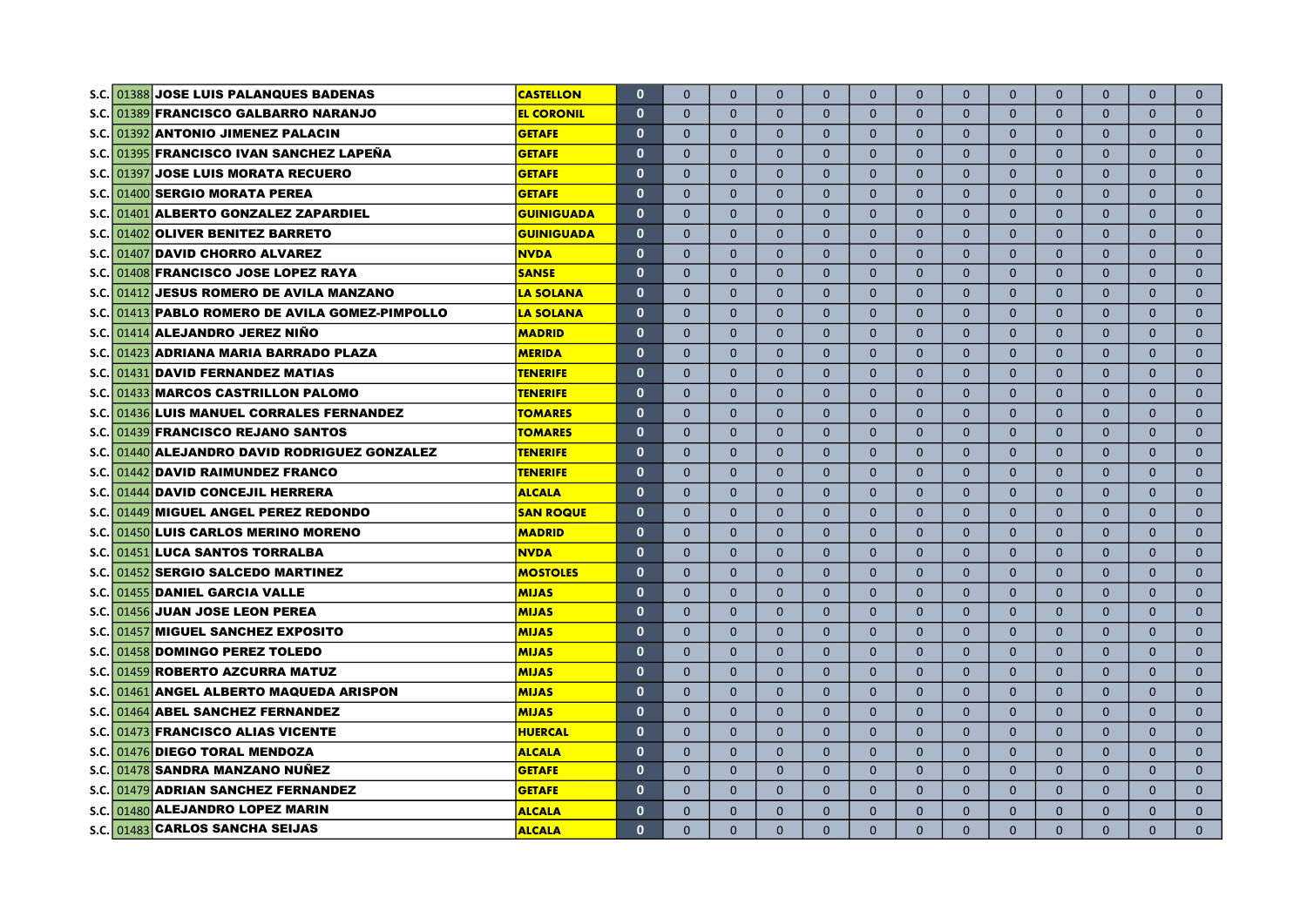| S.C.  |                              | 01486 DIEGO REBOLLO ENFEDAQUE              | ZARAGOZA           | $\mathbf{0}$ | $\Omega$     | $\Omega$     | $\Omega$     | $\mathbf{0}$   | $\mathbf{0}$ | $\mathbf{0}$ | $\mathbf{0}$ | $\mathbf{0}$   | $\mathbf{0}$ | $\mathbf{0}$ | $\mathbf{0}$ | $\mathbf{0}$ |
|-------|------------------------------|--------------------------------------------|--------------------|--------------|--------------|--------------|--------------|----------------|--------------|--------------|--------------|----------------|--------------|--------------|--------------|--------------|
| S.C.  |                              | 01490 HUGO GARCIA GONZALEZ                 | <b>TENERIFE</b>    | $\mathbf{0}$ | $\Omega$     | $\Omega$     | $\Omega$     | $\Omega$       | $\Omega$     | $\Omega$     | $\Omega$     | $\Omega$       | $\mathbf{0}$ | $\Omega$     | $\Omega$     | $\mathbf{0}$ |
| S.C.  |                              | 01494 JORGE SANCHO SÁNCHEZ                 | <b>ALCALA</b>      | $\mathbf{0}$ | $\mathbf{0}$ | $\mathbf{0}$ | $\Omega$     | $\mathbf{0}$   | $\mathbf{0}$ | $\mathbf{0}$ | $\mathbf{0}$ | $\mathbf{0}$   | $\mathbf{0}$ | $\mathbf{0}$ | $\Omega$     | $\mathbf{0}$ |
| S.C.  |                              | 01495 LUCIANO ANTONIO RODRIGUEZ HERNANDEZ  | <b>AZUQUECA</b>    | $\mathbf{0}$ | $\mathbf{0}$ | $\Omega$     | $\Omega$     | $\mathbf{0}$   | $\mathbf{0}$ | $\mathbf{0}$ | $\mathbf{0}$ | $\mathbf{0}$   | $\mathbf{0}$ | $\mathbf{0}$ | $\Omega$     | $\mathbf{0}$ |
| S.C.  |                              | 01499 PABLO ARANDA SANCHEZ                 | <b>ALCALA</b>      | $\mathbf{0}$ | $\mathbf{0}$ | $\Omega$     | $\mathbf{0}$ | $\mathbf{0}$   | $\mathbf{0}$ | $\mathbf{0}$ | $\mathbf{0}$ | $\overline{0}$ | $\mathbf{0}$ | $\mathbf{0}$ | $\Omega$     | $\mathbf 0$  |
| S.C.  | 01500 SERGIO CHORRO PIÑA     |                                            | <b>NVDA</b>        | $\mathbf{0}$ | $\Omega$     | $\Omega$     | $\mathbf{0}$ | $\mathbf{0}$   | $\mathbf{0}$ | $\Omega$     | $\mathbf{0}$ | $\mathbf{0}$   | $\mathbf{0}$ | $\Omega$     | $\Omega$     | $\mathbf{0}$ |
| S.C.  | 01507 HUGO SALAS INDIANO     |                                            | <b>MOSTOLES</b>    | $\mathbf{0}$ | $\mathbf{0}$ | $\mathbf{0}$ | $\mathbf{0}$ | $\mathbf{0}$   | $\mathbf 0$  | $\mathbf{0}$ | $\mathbf{0}$ | $\mathbf{0}$   | $\mathbf{0}$ | $\mathbf{0}$ | $\mathbf{0}$ | $\mathbf{0}$ |
| S.C.  |                              | 01516 MIGUEL LUIS CAMAS RAMIREZ            | <b>EL CORONIL</b>  | $\mathbf{0}$ | $\mathbf{0}$ | $\mathbf{0}$ | $\mathbf{0}$ | $\mathbf{0}$   | $\mathbf{0}$ | $\mathbf{0}$ | $\mathbf{0}$ | $\mathbf{0}$   | $\mathbf{0}$ | $\mathbf{0}$ | $\mathbf{0}$ | $\mathbf{0}$ |
| s.c.  |                              | 01519 DAVID HERNANDEZ DE LEON              | <b>GUINIGUADA</b>  | $\mathbf{0}$ | $\Omega$     | $\Omega$     | $\Omega$     | $\Omega$       | $\mathbf{0}$ | $\Omega$     | $\Omega$     | $\Omega$       | $\Omega$     | $\Omega$     | $\mathbf{0}$ | $\mathbf{0}$ |
| S.C.  |                              | 01520 EDUARDO QUINTERO RAMIREZ             | <b>GUINIGUADA</b>  | $\mathbf{0}$ | $\Omega$     | $\Omega$     | $\mathbf{0}$ | $\mathbf{0}$   | $\mathbf{0}$ | $\mathbf{0}$ | $\mathbf{0}$ | $\mathbf{0}$   | $\mathbf{0}$ | $\mathbf{0}$ | $\mathbf{0}$ | $\mathbf{0}$ |
| S.C.  |                              | 01521 OSCAR VENTURA GONZALEZ               | <b>GUINIGUADA</b>  | $\mathbf{0}$ | $\mathbf{0}$ | $\mathbf{0}$ | $\mathbf{0}$ | $\mathbf{0}$   | $\mathbf{0}$ | $\mathbf{0}$ | $\mathbf{0}$ | $\mathbf{0}$   | $\mathbf{0}$ | $\mathbf{0}$ | $\mathbf{0}$ | $\mathbf{0}$ |
| S.C.  |                              | 01523 JAVIER ZAMORANO MALDONADO            | <b>HUERCAL</b>     | $\mathbf{0}$ | $\Omega$     | $\Omega$     | $\Omega$     | $\Omega$       | $\mathbf{0}$ | $\Omega$     | $\mathbf{0}$ | $\Omega$       | $\mathbf{0}$ | $\mathbf{0}$ | $\Omega$     | $\mathbf{0}$ |
| S.C.  |                              | 01524 JOSE ANTONIO AMADOR FERNANDEZ        | <b>HUERCAL</b>     | $\mathbf{0}$ | $\Omega$     | $\Omega$     | $\mathbf{0}$ | $\mathbf{0}$   | $\mathbf{0}$ | $\mathbf{0}$ | $\mathbf{0}$ | $\mathbf{0}$   | $\mathbf{0}$ | $\mathbf{0}$ | $\mathbf{0}$ | $\mathbf{0}$ |
| S.C.  |                              | 01525 JUAN FRANCISCO RABANEDA PEREZ        | <b>HUERCAL</b>     | $\mathbf{0}$ | $\Omega$     | $\Omega$     | $\Omega$     | $\Omega$       | $\mathbf{0}$ | $\Omega$     | $\Omega$     | $\Omega$       | $\mathbf{0}$ | $\Omega$     | $\Omega$     | $\mathbf{0}$ |
| S.C.  |                              | 01526 JUAN JOSE RABANEDA MELLADO           | <b>HUERCAL</b>     | $\mathbf{0}$ | $\Omega$     | $\Omega$     | $\mathbf{0}$ | $\mathbf{0}$   | $\mathbf{0}$ | $\mathbf{0}$ | $\mathbf{0}$ | $\mathbf{0}$   | $\mathbf{0}$ | $\mathbf{0}$ | $\mathbf{0}$ | $\mathbf{0}$ |
| S.C.  | 01527                        | <b>JUAN RAMON MAQUEDA RUIZ</b>             | <b>HUERCAL</b>     | $\mathbf{0}$ | $\Omega$     | $\Omega$     | $\Omega$     | $\Omega$       | $\Omega$     | $\Omega$     | $\Omega$     | $\Omega$       | $\Omega$     | $\Omega$     | $\Omega$     | $\mathbf{0}$ |
| S.C.  |                              | 01528 NIEVES MAQUEDA RUIZ                  | <b>HUERCAL</b>     | $\mathbf{0}$ | $\Omega$     | $\Omega$     | $\Omega$     | $\mathbf{0}$   | $\mathbf{0}$ | $\Omega$     | $\mathbf{0}$ | $\mathbf{0}$   | $\mathbf{0}$ | $\mathbf{0}$ | $\Omega$     | $\mathbf{0}$ |
| S.C.  |                              | 01529 PABLO ZAMORANO MALDONADO             | HUERCAL            | $\mathbf{0}$ | $\mathbf{0}$ | $\Omega$     | $\mathbf{0}$ | $\overline{0}$ | $\mathbf{0}$ | $\mathbf{0}$ | $\mathbf{0}$ | $\mathbf{0}$   | $\mathbf{0}$ | $\mathbf{0}$ | $\mathbf{0}$ | $\mathbf{0}$ |
| S.C.  | 01531                        | MIGUEL ANGEL NIETO ESTEVEZ                 | <b>MADRID</b>      | $\mathbf{0}$ | $\Omega$     | $\Omega$     | $\Omega$     | $\Omega$       | $\Omega$     | $\Omega$     | $\Omega$     | $\mathbf{0}$   | $\Omega$     | $\Omega$     | $\Omega$     | $\mathbf{0}$ |
| S.C.  |                              | 01536 FRANCISCO TREJO LAVADO               | <b>MERIDA</b>      | $\mathbf{0}$ | $\mathbf{0}$ | $\mathbf{0}$ | $\mathbf{0}$ | $\mathbf{0}$   | $\mathbf{0}$ | $\mathbf{0}$ | $\mathbf{0}$ | $\mathbf{0}$   | $\mathbf{0}$ | $\mathbf{0}$ | $\mathbf{0}$ | $\mathbf{0}$ |
| S.C.  | 01537                        | <b>JUAN JOSE REVIRIEGO GONZALEZ</b>        | <b>MERIDA</b>      | $\mathbf{0}$ | $\Omega$     | $\Omega$     | $\Omega$     | $\Omega$       | $\mathbf{0}$ | $\Omega$     | $\Omega$     | $\mathbf{0}$   | $\mathbf{0}$ | $\Omega$     | $\Omega$     | $\mathbf{0}$ |
| S.C.  | 01538 LUIS BLANCO GARCIA     |                                            | <b>MERIDA</b>      | $\mathbf{0}$ | $\mathbf{0}$ | $\mathbf{0}$ | $\mathbf{0}$ | $\bullet$      | $\mathbf{0}$ | $\mathbf{0}$ | $\mathbf{0}$ | $\mathbf{0}$   | $\mathbf{0}$ | $\mathbf{0}$ | $\mathbf{0}$ | $\mathbf{0}$ |
| S.C.  |                              | 01539 ALBA LEON FERNANDEZ                  | <b>MIJAS</b>       | $\mathbf{0}$ | $\Omega$     | $\Omega$     | $\Omega$     | $\Omega$       | $\mathbf{0}$ | $\Omega$     | $\Omega$     | $\Omega$       | $\Omega$     | $\Omega$     | $\Omega$     | $\mathbf{0}$ |
| S.C.  |                              | 01540 CARLOS MANUEL MARTIN RODRIGUEZ       | <b>MIJAS</b>       | $\mathbf{0}$ | $\mathbf{0}$ | $\Omega$     | $\Omega$     | $\Omega$       | $\mathbf{0}$ | $\mathbf{0}$ | $\mathbf{0}$ | $\mathbf{0}$   | $\mathbf{0}$ | $\Omega$     | $\mathbf{0}$ | $\mathbf{0}$ |
| S.C.  | 01541                        | CHIARA BEATRIZ ROMANELLI SILVA             | <b>MIJAS</b>       | $\mathbf{0}$ | $\Omega$     | $\Omega$     | $\Omega$     | $\Omega$       | $\Omega$     | $\Omega$     | $\Omega$     | $\Omega$       | $\Omega$     | $\Omega$     | $\Omega$     | $\Omega$     |
| S.C.  | 01542                        | <b>CRISTOBAL PEREZ CORONADO</b>            | <b>MIJAS</b>       | $\mathbf{0}$ | $\Omega$     | $\Omega$     | $\Omega$     | $\Omega$       | $\mathbf{0}$ | $\Omega$     | $\mathbf{0}$ | $\Omega$       | $\mathbf{0}$ | $\Omega$     | $\Omega$     | $\mathbf{0}$ |
| S.C.  | 01544                        | <b>JOSE DAVID RAMIREZ GAMEZ</b>            | <b>MIJAS</b>       | $\mathbf{0}$ | $\mathbf{0}$ | $\mathbf{0}$ | $\Omega$     | $\mathbf{0}$   | $\mathbf{0}$ | $\mathbf{0}$ | $\mathbf{0}$ | $\mathbf{0}$   | $\mathbf{0}$ | $\mathbf{0}$ | $\mathbf{0}$ | $\mathbf{0}$ |
| S.C.  |                              | 01547 FRANCISCO WILLIAMS PEREZ GARCIA      | <b>TENERIFE</b>    | $\mathbf{0}$ | $\Omega$     | $\Omega$     | $\Omega$     | $\Omega$       | $\Omega$     | $\Omega$     | $\Omega$     | $\Omega$       | $\Omega$     | $\Omega$     | $\Omega$     | $\Omega$     |
| s.c.i |                              | 01548 MAIKEL LOPEZ DEL PINO                | <b>TENERIFE</b>    | $\mathbf{0}$ | $\mathbf{0}$ | $\Omega$     | $\Omega$     | $\mathbf{0}$   | $\mathbf{0}$ | $\mathbf{0}$ | $\mathbf{0}$ | $\mathbf{0}$   | $\mathbf{0}$ | $\mathbf{0}$ | $\Omega$     | $\mathbf{0}$ |
| S.C.  |                              | 01549 PEDRO RAFAEL GARCIA LOPEZ            | <b>TENERIFE</b>    | $\mathbf{0}$ | $\Omega$     | $\Omega$     | $\Omega$     | $\Omega$       | $\Omega$     | $\Omega$     | $\Omega$     | $\Omega$       | $\Omega$     | $\Omega$     | $\Omega$     | $\Omega$     |
|       |                              | S.C. 01552 MANUEL CARRETERO ALVAREZ        | <b>TOMARES</b>     | $\mathbf{0}$ | $\Omega$     | $\Omega$     | $\Omega$     | $\Omega$       | $\Omega$     | $\Omega$     | $\mathbf{0}$ | $\mathbf{0}$   | $\mathbf{0}$ | $\Omega$     | $\Omega$     | $\mathbf{0}$ |
|       |                              | S.C. 01553 CARLOS VICENTE ESPADA FERRANDIZ | VALENCIA           | $\mathbf{0}$ | $\Omega$     | $\Omega$     | $\Omega$     | $\Omega$       | $\Omega$     | $\Omega$     | $\Omega$     | $\Omega$       | $\Omega$     | $\Omega$     | $\Omega$     | $\Omega$     |
|       |                              | S.C. 01554 FRANCISCO JAVIER REBOLLO TEIRA  | <b>ZARAGOZA</b>    | $\mathbf{0}$ | $\mathbf{0}$ | $\mathbf{0}$ | $\Omega$     | $\mathbf{0}$   | $\mathbf{0}$ | $\mathbf{0}$ | $\mathbf{0}$ | $\mathbf{0}$   | $\mathbf{0}$ | $\mathbf{0}$ | $\mathbf{0}$ | $\mathbf{0}$ |
|       |                              | S.C. 01555 DAVID MARQUES VALDEOLIVAS       | VALENCIA           | $\mathbf{0}$ | $\mathbf{0}$ | $\mathbf{0}$ | $\mathbf{0}$ | $\mathbf{0}$   | $\mathbf{0}$ | $\mathbf{0}$ | $\mathbf{0}$ | $\mathbf{0}$   | $\mathbf{0}$ | $\mathbf{0}$ | $\mathbf{0}$ | $\mathbf{0}$ |
|       | S.C. 01557                   | <b>JUAN TORRES REBOLLO</b>                 | <b>MOSTOLES</b>    | $\mathbf{0}$ | $\mathbf{0}$ | $\Omega$     | $\Omega$     | $\mathbf{0}$   | $\mathbf{0}$ | $\mathbf{0}$ | $\mathbf{0}$ | $\mathbf{0}$   | $\mathbf{0}$ | $\mathbf{0}$ | $\mathbf{0}$ | $\mathbf{0}$ |
|       |                              | S.C. 01559 NICOLAS TORRES PACHECO          | <b>CACERES</b>     | $\mathbf{0}$ | $\mathbf{0}$ | $\mathbf{0}$ | $\mathbf{0}$ | $\mathbf{0}$   | $\mathbf{0}$ | $\mathbf{0}$ | $\mathbf{0}$ | $\mathbf{0}$   | $\mathbf 0$  | $\mathbf{0}$ | $\mathbf{0}$ | $\mathbf 0$  |
|       | S.C. 01561 DIEGO RUIZ CERDAN |                                            | FUENLABRADA        | $\mathbf{0}$ | $\Omega$     | $\Omega$     | $\Omega$     | $\Omega$       | $\mathbf{0}$ | $\Omega$     | $\mathbf{0}$ | $\Omega$       | $\mathbf{0}$ | $\Omega$     | $\Omega$     | $\mathbf{0}$ |
|       | S.C. 01562 MARIO RUIZ CERDAN |                                            | <b>FUENLABRADA</b> | $\mathbf{0}$ | $\Omega$     | $\Omega$     | $\Omega$     | $\Omega$       | $\mathbf{0}$ | $\Omega$     | $\Omega$     | $\Omega$       | $\mathbf{0}$ | $\Omega$     | $\Omega$     | $\Omega$     |
|       |                              |                                            |                    |              |              |              |              |                |              |              |              |                |              |              |              |              |